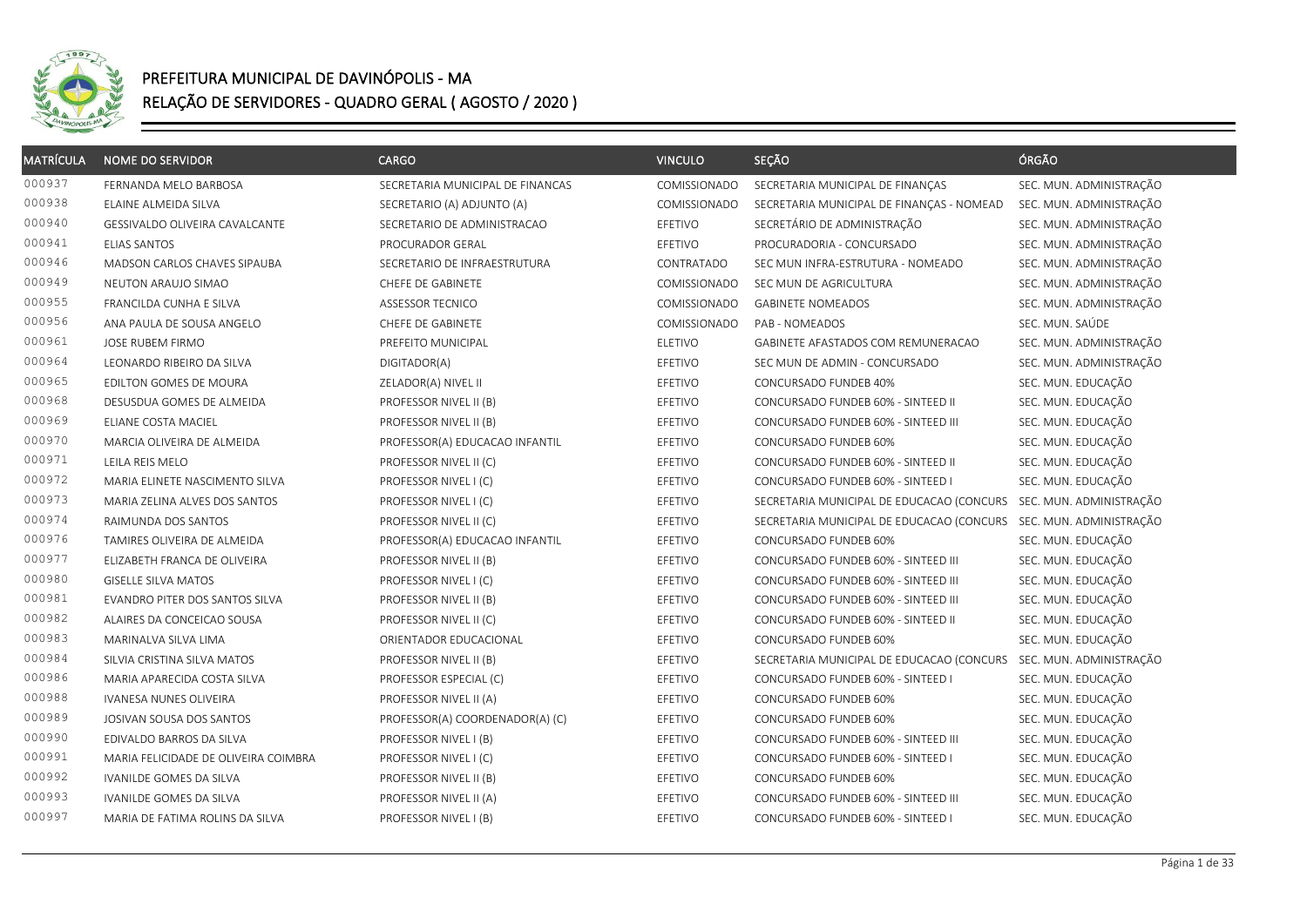

| <b>MATRÍCULA</b> | <b>NOME DO SERVIDOR</b>             | CARGO                          | <b>VINCULO</b> | SEÇÃO                                     | ÓRGÃO                   |
|------------------|-------------------------------------|--------------------------------|----------------|-------------------------------------------|-------------------------|
| 000998           | MARIA ALZIRA GARCIA DA SILVA        | PROFESSOR NIVEL II (B)         | EFETIVO        | CONCURSADO FUNDEB 60%                     | SEC. MUN. EDUCAÇÃO      |
| 000999           | ANTONIA ELINARDA DA SILVA           | PROFESSOR NIVEL II (C)         | EFETIVO        | CONCURSADO FUNDEB 60% - SINTEED I         | SEC. MUN. EDUCAÇÃO      |
| 001000           | HELENA DOS SANTOS NUNES             | PROFESSOR NIVEL I (C)          | EFETIVO        | CONCURSADO FUNDEB 60% - SINTEED III       | SEC. MUN. EDUCAÇÃO      |
| 001001           | DAIANE SILVEIRA DE ARAUJO           | PROFESSOR(A) EDUCACAO INFANTIL | EFETIVO        | CONCURSADO FUNDEB 60% - SINTEED III       | SEC. MUN. EDUCAÇÃO      |
| 001002           | VANUZIA VIEIRA DOS SANTOS           | PROFESSOR NIVEL I (B)          | EFETIVO        | CONCURSADO FUNDEB 60% - SINTEED I         | SEC. MUN. EDUCAÇÃO      |
| 001003           | MARIA DAS GRACAS DOS SANTOS PEREIRA | PROFESSOR NIVEL II (C)         | EFETIVO        | CONCURSADO FUNDEB 60% - SINTEED I         | SEC. MUN. EDUCAÇÃO      |
| 001005           | FERNANDA MARTINS DE SOUZA           | PROFESSOR NIVEL I (B)          | EFETIVO        | CONCURSADO FUNDEB 60% - SINTEED III       | SEC. MUN. EDUCAÇÃO      |
| 001006           | ERONILDE DOS SANTOS DUTRA           | PROFESSOR NIVEL II (C)         | EFETIVO        | CONCURSADO FUNDEB 60% - SINTEED III       | SEC. MUN. EDUCAÇÃO      |
| 001007           | RAKEL SOUSA DOS SANTOS              | PROFESSOR NIVEL I (B)          | EFETIVO        | CONCURSADO FUNDEB 60% - SINTEED I         | SEC. MUN. EDUCAÇÃO      |
| 001008           | JEFFERSON GEORGY DE LIMA CAVALCANTE | PROFESSOR NIVEL II (C)         | EFETIVO        | CONCURSADO FUNDEB 60% - SINTEED I         | SEC. MUN. EDUCAÇÃO      |
| 001009           | RITA DE CASSIA DE SOUSA PEREIRA     | PROFESSOR NIVEL II (C)         | EFETIVO        | CONCURSADO FUNDEB 60% - SINTEED II        | SEC. MUN. EDUCAÇÃO      |
| 001010           | MARIA DO ROSARIO ARAUJO JUVENCIO    | PROFESSOR NIVEL I (C)          | EFETIVO        | CONCURSADO FUNDEB 60% - SINTEED I         | SEC. MUN. EDUCAÇÃO      |
| 001011           | EVILAZIO DA MOTA MACIEL             | PROFESSOR NIVEL I (B)          | EFETIVO        | CONCURSADO FUNDEB 60%                     | SEC. MUN. EDUCAÇÃO      |
| 001013           | PAULA PEREIRA LIMA                  | PROFESSOR NIVEL I (A)          | EFETIVO        | CONCURSADO FUNDEB 60%                     | SEC. MUN. EDUCAÇÃO      |
| 001014           | FRANCISCA ALZIRA DA SILVA CONCEICAO | PROFESSOR NIVEL I (C)          | EFETIVO        | CONCURSADO FUNDEB 60% - SINTEED III       | SEC. MUN. EDUCAÇÃO      |
| 001015           | ELIANE FERREIRA DA SILVA            | PROFESSOR NIVEL II (C)         | EFETIVO        | CONCURSADO FUNDEB 60% - SINTEED III       | SEC. MUN. EDUCAÇÃO      |
| 001016           | LUZINETE DE SOUSA SILVA             | PROFESSOR NIVEL II (C)         | EFETIVO        | CONCURSADO FUNDEB 60% - SINTEED I         | SEC. MUN. EDUCAÇÃO      |
| 001017           | ANTONIA NEIDE ALVES MORAES DA SILVA | PROFESSOR NIVEL I (B)          | EFETIVO        | CONCURSADO FUNDEB 60%                     | SEC. MUN. EDUCAÇÃO      |
| 001018           | CICERA CUNHA PORTELA                | PROFESSOR NIVEL II (A)         | EFETIVO        | CONCURSADO FUNDEB 60% - SINTEED III       | SEC. MUN. EDUCAÇÃO      |
| 001019           | CLAUDIA PEREIRA DA SILVA            | PROFESSOR NIVEL I (C)          | EFETIVO        | CONCURSADO FUNDEB 60% - SINTEED III       | SEC. MUN. EDUCAÇÃO      |
| 001021           | MARIA SOUSA DOS SANTOS              | PROFESSOR NIVEL I (C)          | EFETIVO        | CONCURSADO FUNDEB 60% - SINTEED I         | SEC. MUN. EDUCAÇÃO      |
| 001022           | ANA NUBIA DE CARVALHO SOUZA         | PROFESSOR NIVEL II (C)         | EFETIVO        | CONCURSADO FUNDEB 60% - SINTEED III       | SEC. MUN. EDUCAÇÃO      |
| 001023           | ANTONIA PEREIRA DOS SANTOS          | PROFESSOR NIVEL I (C)          | EFETIVO        | CONCURSADO FUNDEB 60%                     | SEC. MUN. EDUCAÇÃO      |
| 001024           | JOANE DE CASTRO SILVA               | PROFESSOR NIVEL II (C)         | EFETIVO        | CONCURSADO FUNDEB 60% - SINTEED I         | SEC. MUN. EDUCAÇÃO      |
| 001025           | JOANE DE CASTRO SILVA               | INSPETOR(A) ESCOLAR            | EFETIVO        | CONCURSADO FUNDEB 60%                     | SEC. MUN. EDUCAÇÃO      |
| 001026           | GERINALVA BORGES DA SILVA           | PROFESSOR NIVEL I (B)          | EFETIVO        | CONCURSADO FUNDEB 60% - SINTEED III       | SEC. MUN. EDUCAÇÃO      |
| 001027           | VALDELICE MOREIRA                   | PROFESSOR NIVEL II (C)         | EFETIVO        | CONCURSADO FUNDEB 60% - SINTEED I         | SEC. MUN. EDUCAÇÃO      |
| 001030           | KARLA DA SILVA CONRADO              | PROFESSOR NIVEL II (B)         | EFETIVO        | CONCURSADO FUNDEB 60% - SINTEED I         | SEC. MUN. EDUCAÇÃO      |
| 001031           | ANTONIA VIEIRA SANTOS DA COSTA      | COORDENADOR(A) PEDAGOGICO(A)   | EFETIVO        | SECRETARIA MUNICIPAL DE EDUCACAO (CONCURS | SEC. MUN. ADMINISTRAÇÃO |
| 001032           | FRANCINETE NASCIMENTO COSTA         | PROFESSOR ESPECIAL (A)         | EFETIVO        | CONCURSADO FUNDEB 60% - SINTEED I         | SEC. MUN. EDUCAÇÃO      |
| 001033           | MARENY SILVA LIMA                   | AUXILIAR DE BIBLIOTECA         | EFETIVO        | CONCURSADO FUNDEB 40% - SINTEED           | SEC. MUN. EDUCAÇÃO      |
| 001034           | MARIA LUCIA BARBOSA SOARES          | PROFESSOR NIVEL I (C)          | EFETIVO        | CONCURSADO FUNDEB 60%                     | SEC. MUN. EDUCAÇÃO      |
| 001036           | ELIENE LIMA SOUSA                   | PROFESSOR ESPECIAL (B)         | EFETIVO        | CONCURSADO FUNDEB 60% - SINTEED III       | SEC. MUN. EDUCAÇÃO      |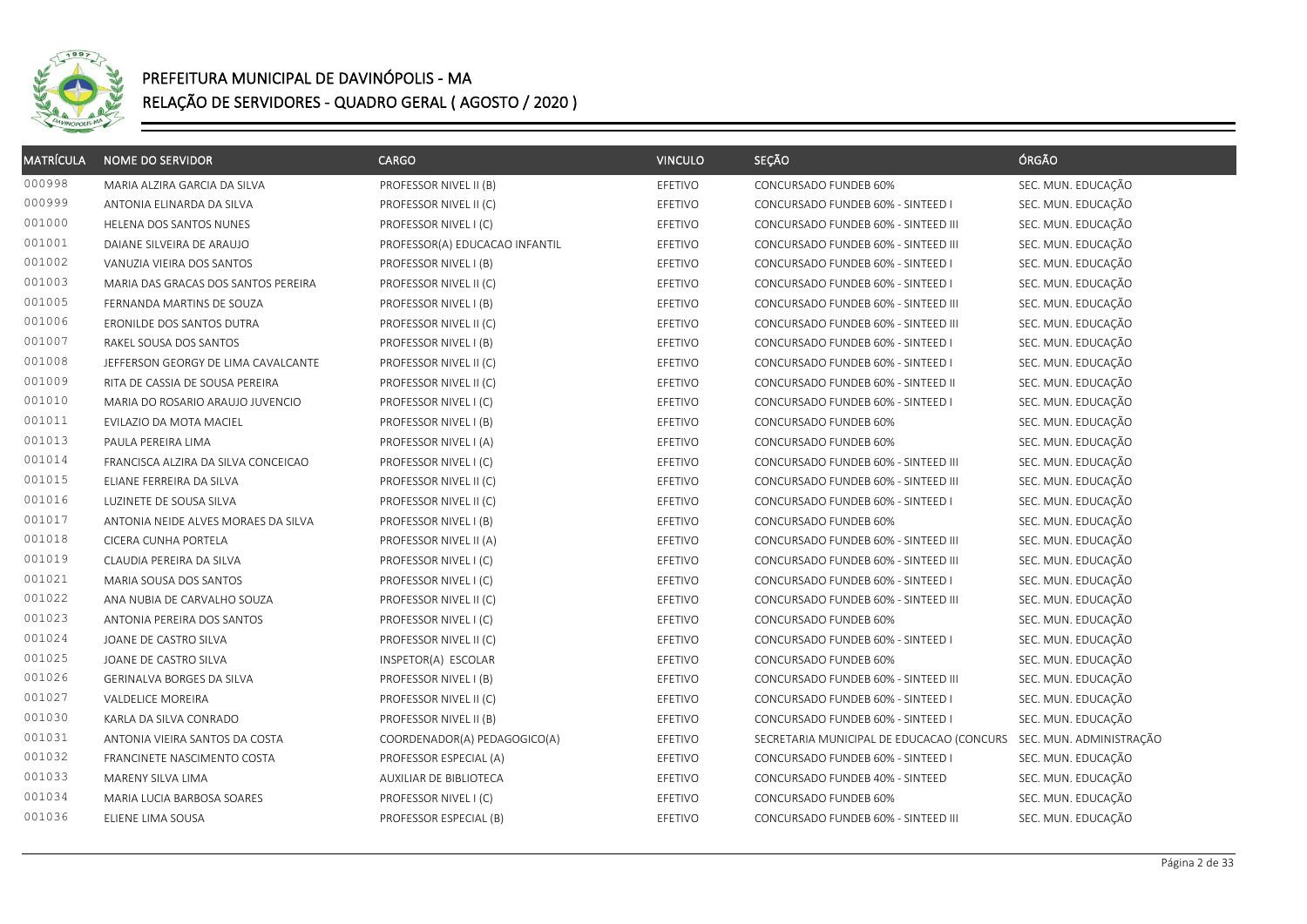

| <b>MATRÍCULA</b> | <b>NOME DO SERVIDOR</b>             | <b>CARGO</b>                   | <b>VINCULO</b> | SECÃO                                                             | ÓRGÃO                   |
|------------------|-------------------------------------|--------------------------------|----------------|-------------------------------------------------------------------|-------------------------|
| 001037           | MARIA TALITA SILVA CABRAL           | PROFESSOR NIVEL II (C)         | EFETIVO        | CONCURSADO FUNDEB 60% - SINTEED I                                 | SEC. MUN. EDUCAÇÃO      |
| 001039           | WILLIANE DE SOUSA LIMA              | ASSISTENTE SOCIAL              | EFETIVO        | CONCURSADO FUNDEB 40%                                             | SEC. MUN. EDUCAÇÃO      |
| 001040           | JOSE BATISTA COSTA                  | PROFESSOR NIVEL II (C)         | EFETIVO        | CONCURSADO FUNDEB 60%                                             | SEC. MUN. EDUCAÇÃO      |
| 001042           | <b>GABRIEL LEAL BARBOSA</b>         | PROFESSOR NIVEL II (B)         | EFETIVO        | CONCURSADO FUNDEB 60% - SINTEED III                               | SEC. MUN. EDUCAÇÃO      |
| 001043           | SAMARA DE MACEDO SOUSA              | PROFESSOR NIVEL II (B)         | EFETIVO        | CONCURSADO FUNDEB 60% - SINTEED I                                 | SEC. MUN. EDUCAÇÃO      |
| 001044           | MARIA JOSE ALVES DE ARAUJO          | PROFESSOR(A) EDUCACAO INFANTIL | EFETIVO        | CONCURSADO FUNDEB 60% - SINTEED I                                 | SEC. MUN. EDUCAÇÃO      |
| 001045           | KATIA CILENE RODRIGUES SILVA        | PROFESSOR NIVEL I (B)          | EFETIVO        | CONCURSADO FUNDEB 60% - SINTEED I                                 | SEC. MUN. EDUCAÇÃO      |
| 001047           | LIDIANE DE SOUSA SANTOS             | PROFESSOR NIVEL II (B)         | EFETIVO        | CONCURSADO FUNDEB 60% - SINTEED II                                | SEC. MUN. EDUCAÇÃO      |
| 001048           | ANGELA MARIA COSTA DO NASCIMENTO    | PROFESSOR NIVEL II (B)         | EFETIVO        | CONCURSADO FUNDEB 60% - SINTEED III                               | SEC. MUN. EDUCAÇÃO      |
| 001049           | JUCILENE MARIA MARINHO COSTA        | PROFESSOR ESPECIAL (C)         | EFETIVO        | CONCURSADO FUNDEB 60%                                             | SEC. MUN. EDUCAÇÃO      |
| 001050           | JOSE AFONSO BANDEIRA BARROS         | PROFESSOR NIVEL I (C)          | EFETIVO        | CONCURSADO FUNDEB 60% - SINTEED II                                | SEC. MUN. EDUCAÇÃO      |
| 001051           | CANAAN DIOGO DE SOUSA               | PROFESSOR NIVEL II (C)         | EFETIVO        | CONCURSADO FUNDEB 60%                                             | SEC. MUN. EDUCAÇÃO      |
| 001052           | ROZANA SANTOS SOUSA                 | PROFESSOR NIVEL II (B)         | EFETIVO        | CONCURSADO FUNDEB 60% - SINTEED II                                | SEC. MUN. EDUCAÇÃO      |
| 001054           | MARCOS NETO GOMES MARQUES           | PROFESSOR NIVEL I (B)          | EFETIVO        | CONCURSADO FUNDEB 60% - SINTEED II                                | SEC. MUN. EDUCAÇÃO      |
| 001057           | SILVANA MARQUE TAVARES              | PROFESSOR NIVEL I (A)          | EFETIVO        | CONCURSADO FUNDEB 60% - SINTEED I                                 | SEC. MUN. EDUCAÇÃO      |
| 001058           | MARIA FRANCILDA MORAES LOURENCO     | PROFESSOR NIVEL I (C)          | EFETIVO        | SECRETARIA MUNICIPAL DE EDUCACAO (CONCURS                         | SEC. MUN. ADMINISTRAÇÃO |
| 001059           | MARIA FRANCILDA MORAES LOURENCO     | COORDENADOR(A) PEDAGOGICO(A)   | EFETIVO        | SECRETARIA MUNICIPAL DE EDUCACAO (CONCURS SEC. MUN. ADMINISTRAÇÃO |                         |
| 001060           | ANTONIA PEREIRA GOVEIA DA SILVA     | PROFESSOR NIVEL I (C)          | EFETIVO        | CONCURSADO FUNDEB 60% - SINTEED III                               | SEC. MUN. EDUCAÇÃO      |
| 001061           | ERLANI DIAS MUNIZ                   | PROFESSOR NIVEL II (C)         | EFETIVO        | CONCURSADO FUNDEB 60% - SINTEED I                                 | SEC. MUN. EDUCAÇÃO      |
| 001062           | FRANCISCA SILVA NASCIMENTO          | PROFESSOR NIVEL II (A)         | EFETIVO        | CONCURSADO FUNDEB 60%                                             | SEC. MUN. EDUCAÇÃO      |
| 001063           | FRANCISCA SILVA NASCIMENTO          | PROFESSOR NIVEL II (C)         | EFETIVO        | CONCURSADO FUNDEB 60% - SINTEED II                                | SEC. MUN. EDUCAÇÃO      |
| 001064           | ANA MARY DE ARAUJO PORTO            | PROFESSOR NIVEL II (B)         | EFETIVO        | CONCURSADO FUNDEB 60% - SINTEED II                                | SEC. MUN. EDUCAÇÃO      |
| 001065           | VANDA LUCIA VENANCIO                | PROFESSOR NIVEL II (C)         | EFETIVO        | CONCURSADO FUNDEB 60% - SINTEED I                                 | SEC. MUN. EDUCAÇÃO      |
| 001066           | RAIMUNDA OLIVEIRA DE SOUZA          | PROFESSOR NIVEL II (B)         | EFETIVO        | CONCURSADO FUNDEB 60% - SINTEED I                                 | SEC. MUN. EDUCAÇÃO      |
| 001067           | ERISMAR SOUSA MIRANDA MOUSINHO      | PROFESSOR NIVEL II (B)         | EFETIVO        | SECRETARIA MUNICIPAL DE EDUCACAO (CONCURS                         | SEC. MUN. ADMINISTRAÇÃO |
| 001068           | JAEL LIMA DA SILVA SOUSA            | PROFESSOR NIVEL II (B)         | EFETIVO        | CONCURSADO FUNDEB 60% - SINTEED I                                 | SEC. MUN. EDUCAÇÃO      |
| 001069           | REJANE OLIVEIRA LACERDA             | PROFESSOR NIVEL II (A)         | EFETIVO        | CONCURSADO FUNDEB 60%                                             | SEC. MUN. EDUCAÇÃO      |
| 001071           | MARINALVA OLIVEIRA COELHO           | PROFESSOR(A) EDUCACAO INFANTIL | EFETIVO        | CONCURSADO FUNDEB 60% - SINTEED I                                 | SEC. MUN. EDUCAÇÃO      |
| 001072           | MARIA ODILIA RABELO DOS SANTOS      | PROFESSOR NIVEL II (A)         | EFETIVO        | CONCURSADO FUNDEB 60%                                             | SEC. MUN. EDUCAÇÃO      |
| 001073           | FRANCISCA CAVALCANTE SILVA DA SILVA | PROFESSOR NIVEL II (B)         | EFETIVO        | CONCURSADO FUNDEB 60% - SINTEED III                               | SEC. MUN. EDUCAÇÃO      |
| 001074           | MARIA LUCIA DOS ANJOS PEREIRA       | PROFESSOR NIVEL II (C)         | EFETIVO        | CONCURSADO FUNDEB 60% - SINTEED II                                | SEC. MUN. EDUCAÇÃO      |
| 001075           | RAULENE DOS SANTOS GOMES            | PROFESSOR NIVEL II (C)         | EFETIVO        | CONCURSADO FUNDEB 60% - SINTEED I                                 | SEC. MUN. EDUCAÇÃO      |
| 001076           | EDILENE SIPAUBA VIEIRA              | PROFESSOR NIVEL I (B)          | EFETIVO        | SECRETARIA MUNICIPAL DE EDUCACAO (CONCURS SEC. MUN. ADMINISTRAÇÃO |                         |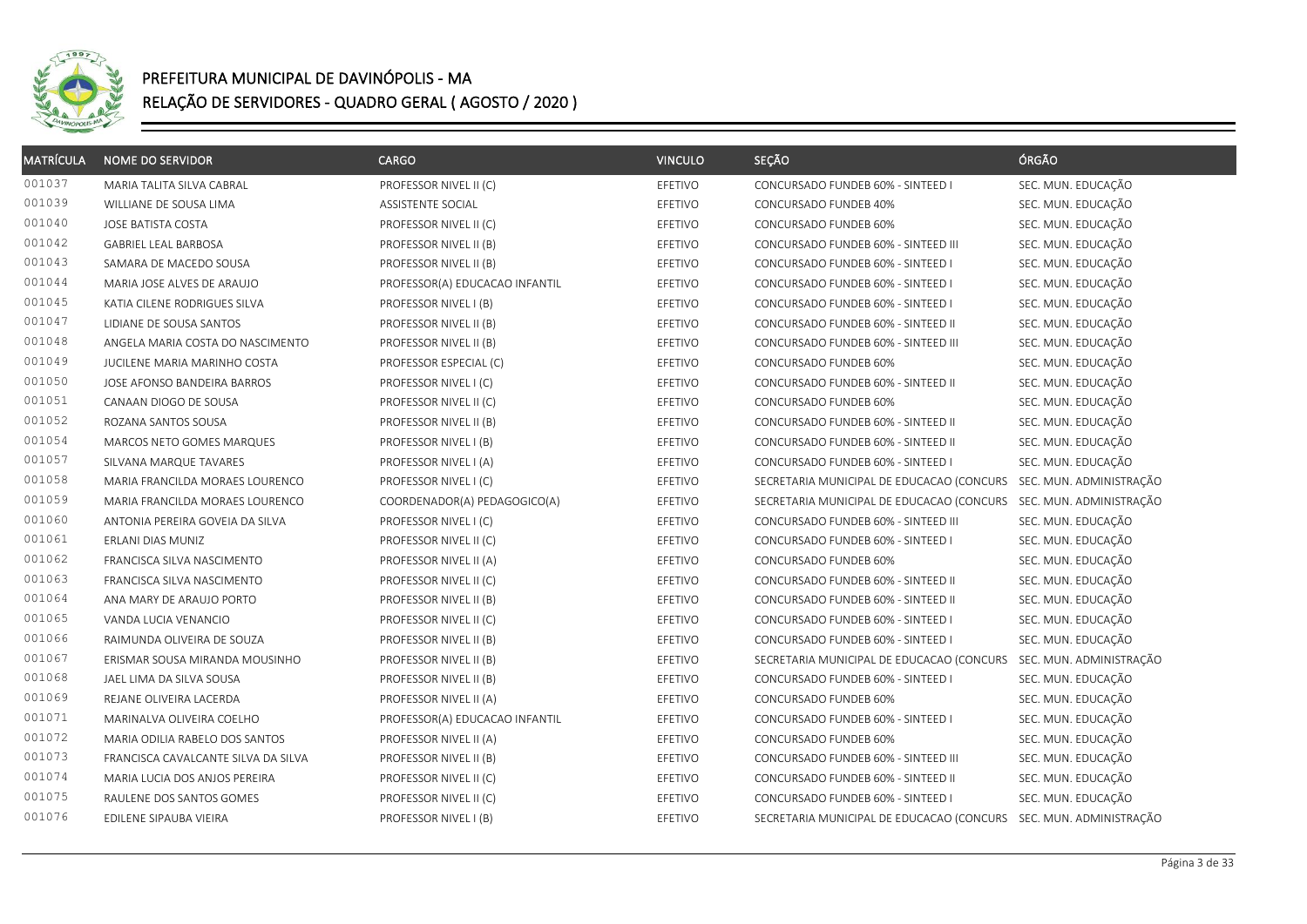

| <b>MATRÍCULA</b> | <b>NOME DO SERVIDOR</b>         | <b>CARGO</b>                 | <b>VINCULO</b> | SEÇÃO                               | ÓRGÃO              |
|------------------|---------------------------------|------------------------------|----------------|-------------------------------------|--------------------|
| 001077           | JULIA MARIA SILVA RODRIGUES     | PROFESSOR NIVEL I (C)        | EFETIVO        | CONCURSADO FUNDEB 60%               | SEC. MUN. EDUCAÇÃO |
| 001078           | JULIA MARIA SILVA RODRIGUES     | PROFESSOR NIVEL I (B)        | EFETIVO        | CONCURSADO FUNDEB 60%               | SEC. MUN. EDUCAÇÃO |
| 001079           | ANA CRISTINA SANTIAGO LOBO      | PROFESSOR NIVEL II (B)       | EFETIVO        | CONCURSADO FUNDEB 60% - SINTEED III | SEC. MUN. EDUCAÇÃO |
| 001080           | ERIMILTA LEITE BISPO            | PROFESSOR NIVEL II (B)       | EFETIVO        | CONCURSADO FUNDEB 60%               | SEC. MUN. EDUCAÇÃO |
| 001081           | PAULO LUDUGERO DE OLIVEIRA NETO | PROFESSOR NIVEL II (C)       | EFETIVO        | CONCURSADO FUNDEB 60% - SINTEED I   | SEC. MUN. EDUCAÇÃO |
| 001082           | MARIA DE LOURDES DIAS COSTA     | PROFESSOR NIVEL II (C)       | EFETIVO        | CONCURSADO FUNDEB 60% - SINTEED I   | SEC. MUN. EDUCAÇÃO |
| 001083           | ADAILDO PEREIRA                 | PROFESSOR NIVEL II (C)       | EFETIVO        | CONCURSADO FUNDEB 60%               | SEC. MUN. EDUCAÇÃO |
| 001084           | AURICELIA SILVA DOS SANTOS      | PROFESSOR NIVEL II (C)       | EFETIVO        | CONCURSADO FUNDEB 60% - SINTEED III | SEC. MUN. EDUCAÇÃO |
| 001085           | LEVI SOARES DA SILVA            | PROFESSOR NIVEL II (C)       | EFETIVO        | CONCURSADO FUNDEB 60%               | SEC. MUN. EDUCAÇÃO |
| 001086           | CRISTIANE DE SOUSA SILVA        | PROFESSOR NIVEL II (B)       | EFETIVO        | CONCURSADO FUNDEB 60% - SINTEED II  | SEC. MUN. EDUCAÇÃO |
| 001088           | SONIA ALVES SOUSA               | PROFESSOR NIVEL II (B)       | EFETIVO        | CONCURSADO FUNDEB 60% - SINTEED I   | SEC. MUN. EDUCAÇÃO |
| 001089           | ELY PEREIRA ARAUJO              | PROFESSOR NIVEL II (B)       | EFETIVO        | CONCURSADO FUNDEB 60% - SINTEED III | SEC. MUN. EDUCAÇÃO |
| 001090           | ELIS REGINA ARAUJO DE SOUSA     | PROFESSOR NIVEL II (C)       | EFETIVO        | CONCURSADO FUNDEB 60% - SINTEED III | SEC. MUN. EDUCAÇÃO |
| 001091           | RUBENILZA RODRIGUES DE MACEDO   | PROFESSOR NIVEL II (C)       | EFETIVO        | CONCURSADO FUNDEB 60% - SINTEED I   | SEC. MUN. EDUCAÇÃO |
| 001092           | FRANCISCO EDVAN NOBRE           | PROFESSOR NIVEL II (B)       | EFETIVO        | CONCURSADO FUNDEB 60% - SINTEED II  | SEC. MUN. EDUCAÇÃO |
| 001093           | EVANEIDE RIBEIRO ARAUJO         | PROFESSOR NIVEL II (B)       | EFETIVO        | CONCURSADO FUNDEB 60%               | SEC. MUN. EDUCAÇÃO |
| 001094           | MARIA VANI MARQUES DA COSTA     | PROFESSOR NIVEL I (C)        | EFETIVO        | CONCURSADO FUNDEB 60% - SINTEED I   | SEC. MUN. EDUCAÇÃO |
| 001096           | DEBORA CRISTINA SOUSA CARVALHO  | PROFESSOR NIVEL II (B)       | EFETIVO        | CONCURSADO FUNDEB 60% - SINTEED III | SEC. MUN. EDUCAÇÃO |
| 001097           | CLARICE DA SILVA QUEIROZ COSTA  | PROFESSOR NIVEL I (C)        | EFETIVO        | CONCURSADO FUNDEB 60% - SINTEED III | SEC. MUN. EDUCAÇÃO |
| 001098           | MARIA DAS DORES DE SOUSA        | PROFESSOR NIVEL I (C)        | EFETIVO        | CONCURSADO FUNDEB 60% - SINTEED I   | SEC. MUN. EDUCAÇÃO |
| 001099           | ANTONIA CACILDE SOUSA LIMA      | PROFESSOR NIVEL I (B)        | EFETIVO        | CONCURSADO FUNDEB 60%               | SEC. MUN. EDUCAÇÃO |
| 001100           | GEILSON DE ARRUDA REIS          | PROFESSOR NIVEL II (B)       | EFETIVO        | CONCURSADO FUNDEB 60% - SINTEED III | SEC. MUN. EDUCAÇÃO |
| 001101           | JUCILEIDE CHAVES SIPAUBA        | PROFESSOR NIVEL II (C)       | EFETIVO        | CONCURSADO FUNDEB 60% - SINTEED II  | SEC. MUN. EDUCAÇÃO |
| 001102           | WESDEYGLAN SOARES BATISTA       | PROFESSOR NIVEL II (A)       | EFETIVO        | CONCURSADO FUNDEB 60%               | SEC. MUN. EDUCAÇÃO |
| 001103           | NEUDY SILVEIRA DA SILVA EUGENIO | PROFESSOR NIVEL I (C)        | EFETIVO        | CONCURSADO FUNDEB 60% - SINTEED I   | SEC. MUN. EDUCAÇÃO |
| 001105           | MARIA DE FATIMA MARTINS         | PROFESSOR NIVEL I (C)        | EFETIVO        | CONCURSADO FUNDEB 60% - SINTEED I   | SEC. MUN. EDUCAÇÃO |
| 001106           | RAIMUNDA PIRES DA MOTA          | PROFESSOR NIVEL II (B)       | EFETIVO        | CONCURSADO FUNDEB 60% - SINTEED I   | SEC. MUN. EDUCAÇÃO |
| 001107           | MARIA LUCIANA DE SOUSA MONTEIRO | PROFESSOR NIVEL I (A)        | EFETIVO        | CONCURSADO FUNDEB 60% - SINTEED I   | SEC. MUN. EDUCAÇÃO |
| 001108           | MARIA ALDA DE OLIVEIRA          | SERVICOS GERAIS              | EFETIVO        | CONCURSADO FUNDEB 40% - SINTEED     | SEC. MUN. EDUCAÇÃO |
| 001109           | ANTONIO PEREIRA DE OLVIEIRA     | PROFESSOR NIVEL II (B)       | EFETIVO        | CONCURSADO FUNDEB 60% - SINTEED III | SEC. MUN. EDUCAÇÃO |
| 001110           | SANDRO DO NASCIMENTO MEDEIROS   | PROFESSOR DE EDUCACAO FISICA | EFETIVO        | CONCURSADO FUNDEB 60% - SINTEED I   | SEC. MUN. EDUCAÇÃO |
| 001111           | ANTONIA ELINEUDA SILVA SOUSA    | PROFESSOR NIVEL II (C)       | EFETIVO        | CONCURSADO FUNDEB 60% - SINTEED II  | SEC. MUN. EDUCAÇÃO |
| 001113           | ELIENE CLEMENTE DE ARAUJO       | PROFESSOR NIVEL I (C)        | EFETIVO        | CONCURSADO FUNDEB 60% - SINTEED III | SEC. MUN. EDUCAÇÃO |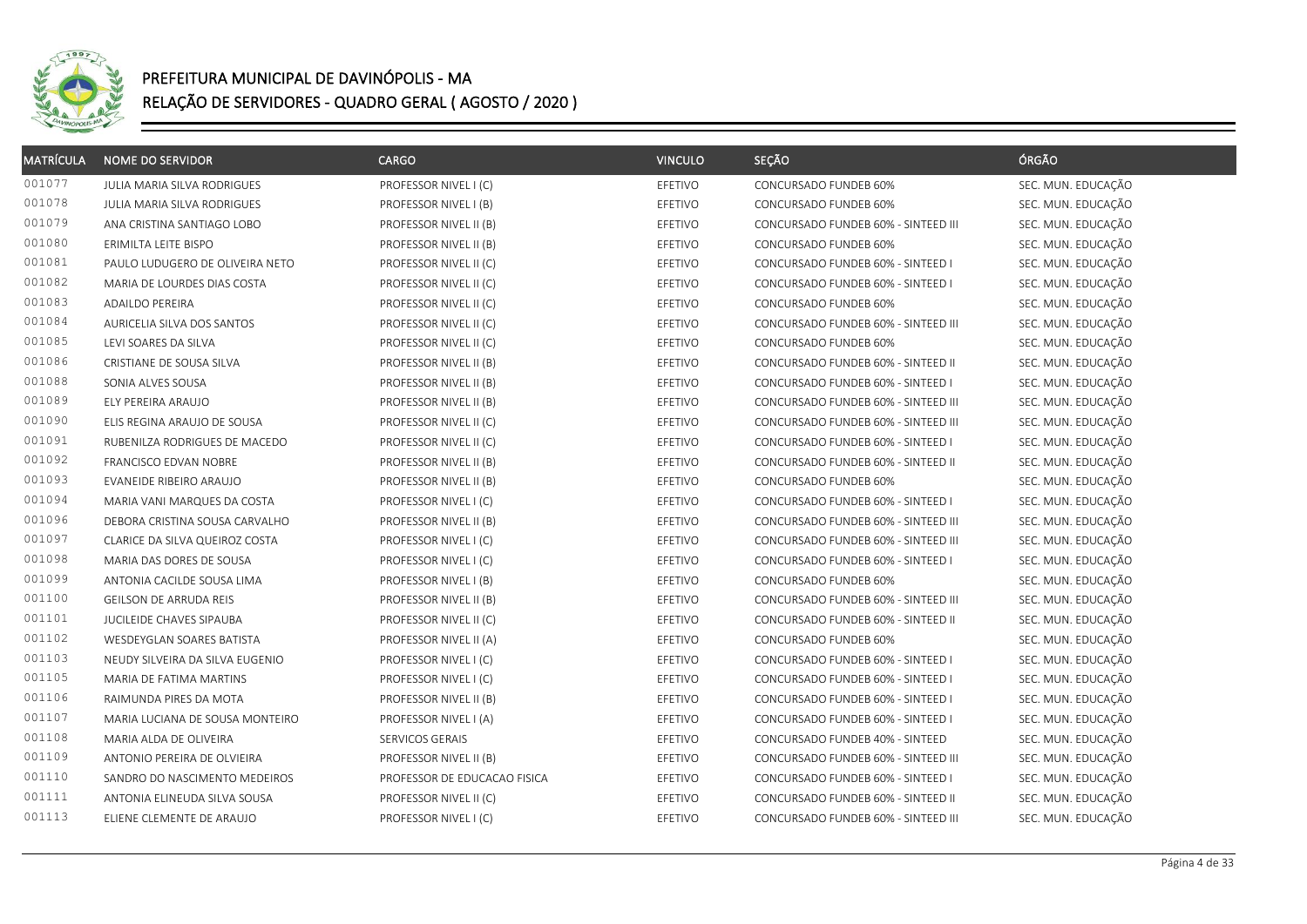

| <b>MATRÍCULA</b> | <b>NOME DO SERVIDOR</b>               | <b>CARGO</b>                        | <b>VINCULO</b> | SEÇÃO                                     | ÓRGÃO                   |
|------------------|---------------------------------------|-------------------------------------|----------------|-------------------------------------------|-------------------------|
| 001116           | DULCINEIA AQUINO DA SILVA SOUSA       | PROFESSOR NIVEL I (B)               | EFETIVO        | CONCURSADO FUNDEB 60% - SINTEED III       | SEC. MUN. EDUCAÇÃO      |
| 001119           | RAIMUNDO MARCOS NASCIMENTO SILVA      | PROFESSOR ESPECIAL (B)              | EFETIVO        | CONCURSADO FUNDEB 60% - SINTEED I         | SEC. MUN. EDUCAÇÃO      |
| 001120           | MERYDALVA DA COSTA DE ALMEIDA         | PROFESSOR NIVEL I (A)               | EFETIVO        | CONCURSADO FUNDEB 60%                     | SEC. MUN. EDUCAÇÃO      |
| 001121           | ESTER RIBEIRO DE ARAUJO               | PROFESSOR NIVEL I (C)               | EFETIVO        | CONCURSADO FUNDEB 60% - SINTEED III       | SEC. MUN. EDUCAÇÃO      |
| 001123           | MARGARETH FERREIRA NUNES LEANDRO      | PROFESSOR NIVEL II (A)              | EFETIVO        | CONCURSADO FUNDEB 60%                     | SEC. MUN. EDUCAÇÃO      |
| 001124           | MARIA DE FATIMA OLIVEIRA DE SOUSA     | PROFESSOR NIVEL II (C)              | EFETIVO        | CONCURSADO FUNDEB 60% - SINTEED II        | SEC. MUN. EDUCAÇÃO      |
| 001127           | MARIA RITA BARROSO PEREIRA            | ASSISTENTE SOCIAL                   | EFETIVO        | CONCURSADO FUNDEB 40%                     | SEC. MUN. EDUCAÇÃO      |
| 001128           | MARIA LUZINETE DA COSTA MACHADO       | PROFESSOR NIVEL I (B)               | EFETIVO        | CONCURSADO FUNDEB 60% - SINTEED II        | SEC. MUN. EDUCAÇÃO      |
| 001130           | GLEIDE VANIA DA SILVA GONCALVES       | PROFESSOR NIVEL II (B)              | EFETIVO        | CONCURSADO FUNDEB 60% - SINTEED II        | SEC. MUN. EDUCAÇÃO      |
| 001131           | SHEILA VELOSO MARINHO GUEDES          | NUTRICIONISTA                       | EFETIVO        | FUS - CONCURSADO                          | SEC. MUN. SAÚDE         |
| 001132           | JOSELIA SILVA BENTO                   | PROFESSOR NIVEL I (C)               | EFETIVO        | CONCURSADO FUNDEB 60% - SINTEED I         | SEC. MUN. EDUCAÇÃO      |
| 001133           | RUTE ROLINS DA SILVA                  | PROFESSOR NIVEL II (A)              | EFETIVO        | CONCURSADO FUNDEB 60% - SINTEED II        | SEC. MUN. EDUCAÇÃO      |
| 001135           | ALDINA MARIA SOUSA DEQUEIXES SILVA    | PROFESSOR ESPECIAL (C)              | EFETIVO        | CONCURSADO FUNDEB 60% - SINTEED III       | SEC. MUN. EDUCAÇÃO      |
| 001136           | DORVALINA PEREIRA VALES               | PROFESSOR NIVEL II (B)              | EFETIVO        | CONCURSADO FUNDEB 60% - SINTEED III       | SEC. MUN. EDUCAÇÃO      |
| 001137           | MARCIA MARIA LIMA BRAVIN              | PROFESSOR NIVEL II (B)              | EFETIVO        | CONCURSADO FUNDEB 60% - SINTEED I         | SEC. MUN. EDUCAÇÃO      |
| 001138           | MARCIA MARIA LIMA BRAVIN              | PROFESSOR NIVEL II (B)              | EFETIVO        | CONCURSADO FUNDEB 60% - SINTEED I         | SEC. MUN. EDUCAÇÃO      |
| 001139           | MARIA SALOME OLIVEIRA E SILVA         | PROFESSOR NIVEL II (C)              | EFETIVO        | CONCURSADO FUNDEB 60% - SINTEED I         | SEC. MUN. EDUCAÇÃO      |
| 001140           | FRANCISCA RITA DA SILVA               | PROFESSOR NIVEL II (A)              | EFETIVO        | CONCURSADO FUNDEB 60% - SINTEED III       | SEC. MUN. EDUCAÇÃO      |
| 001141           | ELIUDE CARVALHO SOUSA                 | PROFESSOR NIVEL II (B)              | EFETIVO        | CONCURSADO FUNDEB 60% - SINTEED III       | SEC. MUN. EDUCAÇÃO      |
| 001142           | PATRICIA VALERIA DE CARVALHO MARREIRO | PROFESSOR NIVEL II (B)              | EFETIVO        | CONCURSADO FUNDEB 60% - SINTEED II        | SEC. MUN. EDUCAÇÃO      |
| 001143           | JULIA MARIA DA SILVA FARIAS           | PROFESSOR NIVEL II (B)              | EFETIVO        | CONCURSADO FUNDEB 60% - SINTEED II        | SEC. MUN. EDUCAÇÃO      |
| 001144           | VANIA MARIA CRUZ SOUSA                | COORDENADOR(A) PEDAGOGICO(A)        | EFETIVO        | SECRETARIA MUNICIPAL DE EDUCACAO (CONCURS | SEC. MUN. ADMINISTRAÇÃO |
| 001145           | ALIOMAR CHAVES SANTOS                 | PROFESSOR NIVEL II (B)              | EFETIVO        | CONCURSADO FUNDEB 60% - SINTEED III       | SEC. MUN. EDUCAÇÃO      |
| 001146           | JOSE ANICLETO MARTINS DOS SANTOS      | PROFESSOR NIVEL II (C)              | EFETIVO        | CONCURSADO FUNDEB 60% - SINTEED I         | SEC. MUN. EDUCAÇÃO      |
| 001147           | IZALDIRENE SOUSA AMARAL               | PROFESSOR NIVEL I (B)               | EFETIVO        | CONCURSADO FUNDEB 60% - SINTEED III       | SEC. MUN. EDUCAÇÃO      |
| 001148           | IZAILDE DA COSTA E SILVA              | ZELADOR(A) NIVEL II                 | EFETIVO        | CONCURSADO FUNDEB 40% - SINTEED           | SEC. MUN. EDUCAÇÃO      |
| 001150           | ROBERTA CANDEIRA DA SILVA             | AUXILIAR DE COPA E COZINHA NIVEL II | EFETIVO        | CONCURSADO FUNDEB 40%                     | SEC. MUN. EDUCAÇÃO      |
| 001151           | DEBORA GADENE RESPLANDES DA SILVA     | MERENDEIRA                          | EFETIVO        | CONCURSADO FUNDEB 40% - SINTEED           | SEC. MUN. EDUCAÇÃO      |
| 001152           | CARLOS CEZAR SANTANA DE SOUSA         | VIGIA                               | EFETIVO        | CONCURSADO FUNDEB 40%                     | SEC. MUN. EDUCAÇÃO      |
| 001154           | TEREZA CRISTINA DO NASCIMENTO GOMES   | ASSISTENTE ADMINISTRATIVO           | EFETIVO        | SEC MUN DE ADMIN - CONCURSADO             | SEC. MUN. ADMINISTRAÇÃO |
| 001155           | ELIAS SOUSA MELO                      | VIGIA NIVEL II                      | EFETIVO        | CONCURSADO FUNDEB 40%                     | SEC. MUN. EDUCAÇÃO      |
| 001159           | NILDE DE SOUSA PEREIRA                | MERENDEIRA                          | EFETIVO        | CONCURSADO FUNDEB 40% - SINTEED           | SEC. MUN. EDUCAÇÃO      |
| 001161           | FRANCISCA DAS CHAGAS LIMA MOTA SILVA  | SERVICOS GERAIS                     | EFETIVO        | CONCURSADO FUNDEB 40%                     | SEC. MUN. EDUCAÇÃO      |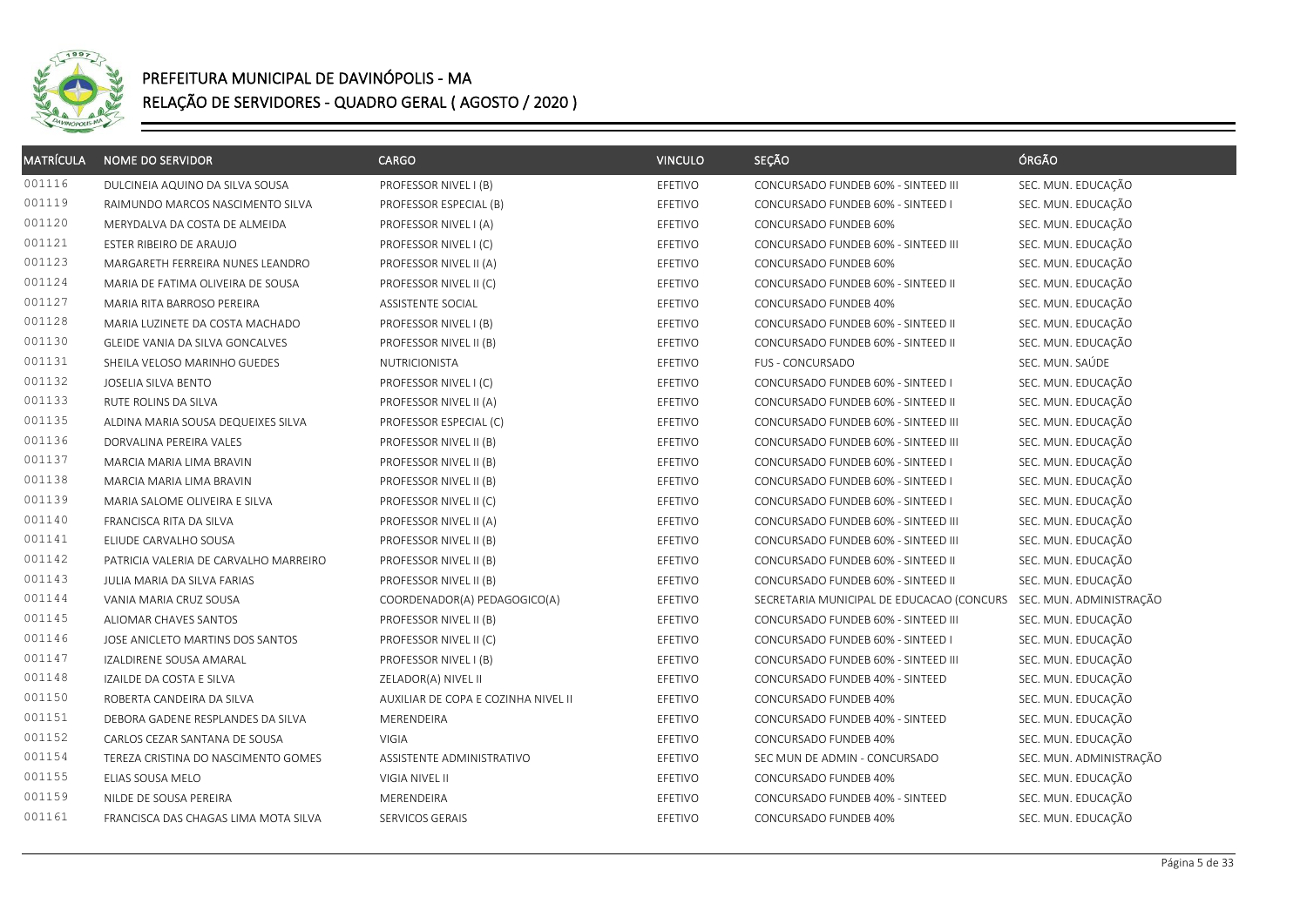

| <b>MATRÍCULA</b> | <b>NOME DO SERVIDOR</b>              | CARGO                                | <b>VINCULO</b> | SEÇÃO                                     | ÓRGÃO                   |
|------------------|--------------------------------------|--------------------------------------|----------------|-------------------------------------------|-------------------------|
| 001162           | DEMETRIO DE BRITO OLIVEIRA           | VIGIA                                | EFETIVO        | CONCURSADO FUNDEB 40% - SINTEED           | SEC. MUN. EDUCAÇÃO      |
| 001163           | CRUZ FAMA DE SOUSA                   | VIGIA                                | EFETIVO        | CONCURSADO FUNDEB 40% - SINTEED           | SEC. MUN. EDUCAÇÃO      |
| 001164           | MARIA ARLETE SILVA SOUSA             | MERENDEIRA                           | EFETIVO        | CONCURSADO FUNDEB 40% - SINTEED           | SEC. MUN. EDUCAÇÃO      |
| 001166           | JOZIELMA PEREIRA DA SILVA            | SERVICOS GERAIS                      | EFETIVO        | CONCURSADO FUNDEB 40% - SINTEED           | SEC. MUN. EDUCAÇÃO      |
| 001167           | WANDERMARA DIULIE SANTOS SILVA       | ZELADOR(A)                           | EFETIVO        | CONCURSADO FUNDEB 40%                     | SEC. MUN. EDUCAÇÃO      |
| 001168           | ALBUQUERQUE LIMA SOUSA               | VIGIA NIVEL II                       | EFETIVO        | CONCURSADO FUNDEB 40% - SINTEED           | SEC. MUN. EDUCAÇÃO      |
| 001170           | MARIA HELENA DOS SANTOS NERES SOARES | AUXILIAR DE COPA E COZINHA NIVEL II  | EFETIVO        | CONCURSADO FUNDEB 40% - SINTEED           | SEC. MUN. EDUCAÇÃO      |
| 001171           | CICERO CARLOS ALVES DA SILVA         | VIGIA                                | EFETIVO        | CONCURSADO FUNDEB 40%                     | SEC. MUN. EDUCAÇÃO      |
| 001172           | COSMA DE SALES                       | MERENDEIRA                           | EFETIVO        | CONCURSADO FUNDEB 40% - SINTEED           | SEC. MUN. EDUCAÇÃO      |
| 001173           | EGLAILSON DE SOUZA SANTOS            | VIGIA NIVEL II                       | EFETIVO        | CONCURSADO FUNDEB 40%                     | SEC. MUN. EDUCAÇÃO      |
| 001174           | OSEIAS BARROS EUGENIO                | VIGIA                                | EFETIVO        | CONCURSADO FUNDEB 40%                     | SEC. MUN. EDUCAÇÃO      |
| 001176           | PATRICIA SILVA RIBEIRO               | MERENDEIRA                           | EFETIVO        | CONCURSADO FUNDEB 40%                     | SEC. MUN. EDUCAÇÃO      |
| 001177           | VALCY SANTOS PEREIRA                 | MERENDEIRA NIVEL II                  | EFETIVO        | CONCURSADO FUNDEB 40%                     | SEC. MUN. EDUCAÇÃO      |
| 001178           | <b>FRANCINEIDE BRITO FRANCA</b>      | PROFESSOR NIVEL II (C)               | EFETIVO        | SECRETARIA MUNICIPAL DE EDUCACAO (CONCURS | SEC. MUN. ADMINISTRAÇÃO |
| 001179           | LEOCY DE SOUZA SANTANA               | VIGIA NIVEL II                       | EFETIVO        | CONCURSADO FUNDEB 40%                     | SEC. MUN. EDUCAÇÃO      |
| 001180           | ANTONIO GOMES DOS REIS JUNIOR        | VIGIA NIVEL II                       | EFETIVO        | CONCURSADO FUNDEB 40%                     | SEC. MUN. EDUCAÇÃO      |
| 001181           | THAIS MORAIS SILVA                   | ZELADOR(A) NIVEL II                  | EFETIVO        | CONCURSADO FUNDEB 40%                     | SEC. MUN. EDUCAÇÃO      |
| 001182           | ANTONIO DE MOURA ARAUJO              | VIGIA                                | EFETIVO        | CONCURSADO FUNDEB 40%                     | SEC. MUN. EDUCAÇÃO      |
| 001184           | KENNEDY NEGREIROS DE SOUSA           | <b>VIGIA</b>                         | EFETIVO        | SEC MUN DE ADMIN - CONCURSADO             | SEC. MUN. ADMINISTRAÇÃO |
| 001185           | DENISE DOS SANTOS DA SILVA           | ZELADOR(A)                           | EFETIVO        | CONCURSADO FUNDEB 40% - SINTEED           | SEC. MUN. EDUCAÇÃO      |
| 001186           | PAULO GONCALVES SOUSA                | ASG NIVEL II                         | EFETIVO        | CONCURSADO FUNDEB 40% - SINTEED           | SEC. MUN. EDUCAÇÃO      |
| 001187           | NILZA MOISES DE OLIVEIRA             | SERVICOS GERAIS                      | EFETIVO        | CONCURSADO FUNDEB 40% - SINTEED           | SEC. MUN. EDUCAÇÃO      |
| 001189           | SIMONE ARAUJO DA SILVA               | AUXILIAR DE COPA E COZINHA           | EFETIVO        | CONCURSADO FUNDEB 40% - SINTEED           | SEC. MUN. EDUCAÇÃO      |
| 001192           | MARTA LUCIA DA SILVA CUNHA           | ZELADOR(A) NIVEL II                  | EFETIVO        | CONCURSADO FUNDEB 40% - SINTEED           | SEC. MUN. EDUCAÇÃO      |
| 001193           | PEDRO PAULO FERREIRA LIMA            | <b>VIGIA</b>                         | EFETIVO        | SEC MUN DE ADMIN - CONCURSADO             | SEC. MUN. ADMINISTRAÇÃO |
| 001194           | GONCALA RODRIGUES DA SILVA           | AUXILIAR DE SERVICOS GERAIS NIVEL II | EFETIVO        | CONCURSADO FUNDEB 40%                     | SEC. MUN. EDUCAÇÃO      |
| 001195           | MARIA CIRINA DA SILVA SANTOS         | SECRETARIO DE UNIDADE ESCOLAR        | EFETIVO        | CONCURSADO FUNDEB 40% - SINTEED           | SEC. MUN. EDUCAÇÃO      |
| 001196           | NEUZIRENE BARROSO DE MELO            | MERENDEIRA                           | EFETIVO        | CONCURSADO FUNDEB 40% - SINTEED           | SEC. MUN. EDUCAÇÃO      |
| 001198           | MARINALVA ALVES DOS SANTOS           | ZELADOR(A)                           | EFETIVO        | CONCURSADO FUNDEB 40%                     | SEC. MUN. EDUCAÇÃO      |
| 001199           | TATIANE RIBEIRO ARAUJO               | SECRETARIO DE UNIDADE ESCOLAR        | EFETIVO        | CONCURSADO FUNDEB 40%                     | SEC. MUN. EDUCAÇÃO      |
| 001200           | VALDENIRA ALVES PEREIRA              | AUXILIAR DE SERVICOS GERAIS NIVEL II | EFETIVO        | CONCURSADO FUNDEB 40% - SINTEED           | SEC. MUN. EDUCAÇÃO      |
| 001201           | OTACILIO ALVES DE ARAUJO NETO        | VIGIA                                | EFETIVO        | CONCURSADO FUNDEB 40%                     | SEC. MUN. EDUCAÇÃO      |
| 001202           | ANTONIO SOUSA ARAUJO FILHO           | VIGIA                                | EFETIVO        | CONCURSADO FUNDEB 40%                     | SEC. MUN. EDUCAÇÃO      |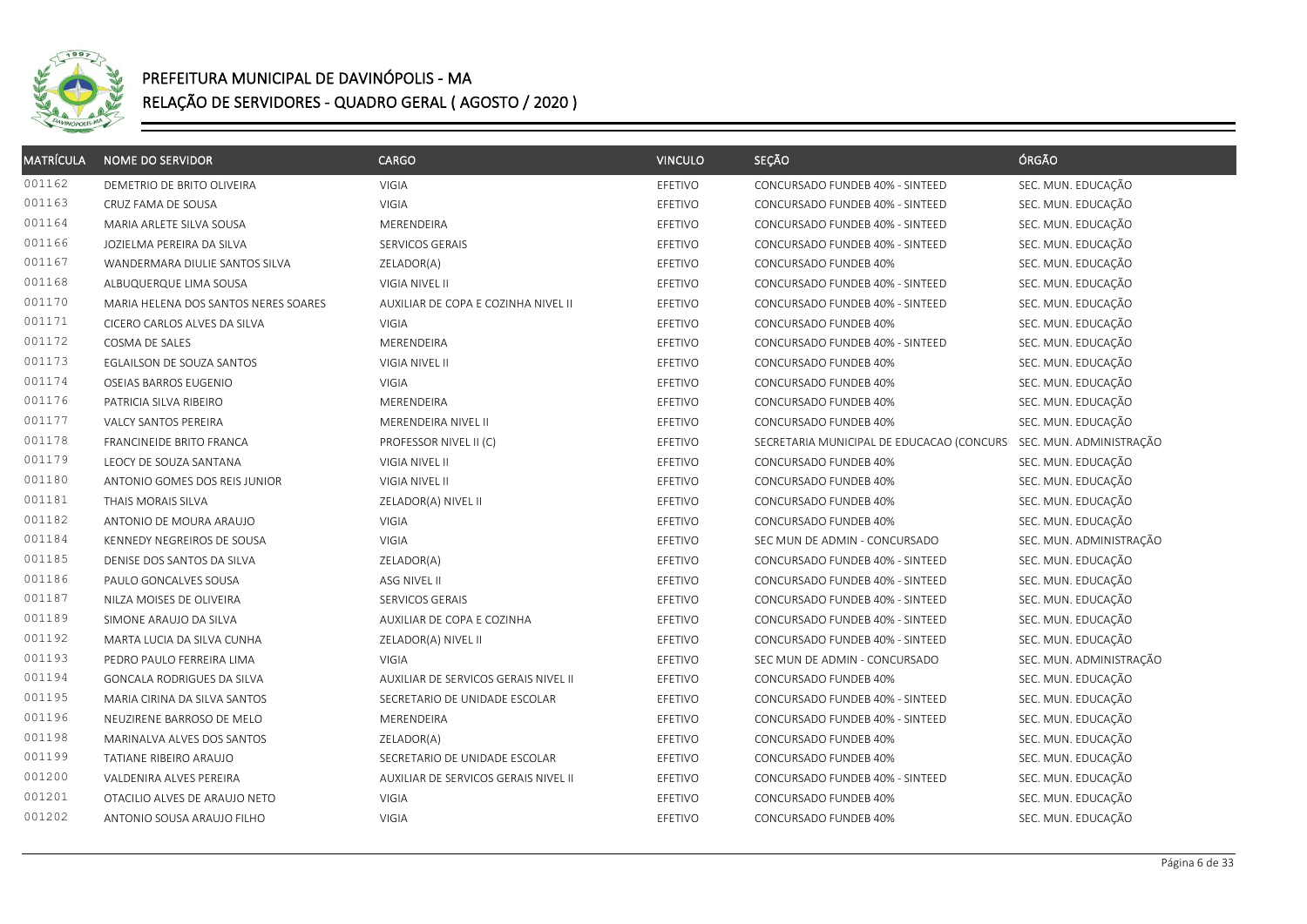

| <b>MATRÍCULA</b> | <b>NOME DO SERVIDOR</b>          | <b>CARGO</b>                        | <b>VINCULO</b> | SEÇÃO                               | ÓRGÃO              |
|------------------|----------------------------------|-------------------------------------|----------------|-------------------------------------|--------------------|
| 001204           | JOSIRAN ALVES RODRIGUES          | ZELADOR(A) NIVEL II                 | EFETIVO        | CONCURSADO FUNDEB 40% - SINTEED     | SEC. MUN. EDUCAÇÃO |
| 001205           | MARCIA ALVES DA SILVA            | SERVICOS GERAIS                     | EFETIVO        | CONCURSADO FUNDEB 40%               | SEC. MUN. EDUCAÇÃO |
| 001206           | GAMALIEL SILVA DE SOUSA          | VIGIA                               | EFETIVO        | CONCURSADO FUNDEB 40%               | SEC. MUN. EDUCAÇÃO |
| 001210           | ALVANI FERNANDES DE MORAES       | MERENDEIRA                          | EFETIVO        | CONCURSADO FUNDEB 40% - SINTEED     | SEC. MUN. EDUCAÇÃO |
| 001211           | JOSENILDA BARBOSA LIMA           | ZELADOR(A)                          | EFETIVO        | CONCURSADO FUNDEB 40% - SINTEED     | SEC. MUN. EDUCAÇÃO |
| 001214           | PAMELA FERNANDA OLIVEIRA LACERDA | SECRETARIA                          | CONTRATADO     | FUNDEB 40% CONTRATADOS (GRUPO ADM)  | SEC. MUN. EDUCAÇÃO |
| 001215           | ADRIANO SANTOS ALENCAR           | <b>VIGIA</b>                        | EFETIVO        | CONCURSADO FUNDEB 40% - SINTEED     | SEC. MUN. EDUCAÇÃO |
| 001218           | JOCILENE SILVA SOUSA             | SECRETARIA DE UNIDADE NIVEL III B   | EFETIVO        | CONCURSADO FUNDEB 40% - SINTEED     | SEC. MUN. EDUCAÇÃO |
| 001220           | LUIS NASCIMENTO SOUSA            | VIGIA                               | EFETIVO        | CONCURSADO FUNDEB 40% - SINTEED     | SEC. MUN. EDUCAÇÃO |
| 001222           | JULIANO ALVES ABREU              | VIGIA NIVEL II                      | EFETIVO        | CONCURSADO FUNDEB 40% - SINTEED     | SEC. MUN. EDUCAÇÃO |
| 001223           | JOAO JOSE DA CRUZ                | <b>VIGIA</b>                        | EFETIVO        | CONCURSADO FUNDEB 40% - SINTEED     | SEC. MUN. EDUCAÇÃO |
| 001224           | MARIA DO SOCORRO RODRIGUES       | PROFESSOR NIVEL II (C)              | EFETIVO        | CONCURSADO FUNDEB 60% - SINTEED II  | SEC. MUN. EDUCAÇÃO |
| 001226           | CLEUDIMAR SANTANA DE SOUSA       | SERVICOS GERAIS                     | EFETIVO        | CONCURSADO FUNDEB 40% - SINTEED     | SEC. MUN. EDUCAÇÃO |
| 001229           | RAIMUNDA PINHEIRO DE CARVALHO    | PORTEIRO (A)                        | EFETIVO        | CONCURSADO FUNDEB 40% - SINTEED     | SEC. MUN. EDUCAÇÃO |
| 001230           | <b>GRACILENE LOPES PEREIRA</b>   | ZELADOR(A)                          | EFETIVO        | CONCURSADO FUNDEB 40% - SINTEED     | SEC. MUN. EDUCAÇÃO |
| 001232           | ANTONIO ARISTIDES DA SILVA NETO  | ASSISTENTE ADMINISTRATIVO NIVEL III | EFETIVO        | CONCURSADO FUNDEB 40%               | SEC. MUN. EDUCAÇÃO |
| 001233           | VALTEIDE PEREIRA MORAIS LIMA     | ZELADOR(A) NIVEL II                 | EFETIVO        | CONCURSADO FUNDEB 40% - SINTEED     | SEC. MUN. EDUCAÇÃO |
| 001234           | CECILIA CONCEICAO SILVA SALAZAR  | PROFESSOR NIVEL I (C)               | EFETIVO        | CONCURSADO FUNDEB 60% - SINTEED III | SEC. MUN. EDUCAÇÃO |
| 001235           | EVERALDO DOS SANTOS SILVA        | VIGIA                               | EFETIVO        | CONCURSADO FUNDEB 40%               | SEC. MUN. EDUCAÇÃO |
| 001236           | LAURENA DA SILVA TAVEIRA         | SERVICOS GERAIS                     | EFETIVO        | CONCURSADO FUNDEB 40% - SINTEED     | SEC. MUN. EDUCAÇÃO |
| 001237           | ROSANGELA SANTANA FORTES         | CHEFE DE SECAO                      | EFETIVO        | CONCURSADO FUNDEB 40% - SINTEED     | SEC. MUN. EDUCAÇÃO |
| 001238           | ANTONIO LIMA DE SANTANA          | <b>VIGIA</b>                        | EFETIVO        | CONCURSADO FUNDEB 40% - SINTEED     | SEC. MUN. EDUCAÇÃO |
| 001240           | CREUSA BARBOSA MOURA             | SERVICOS GERAIS                     | EFETIVO        | CONCURSADO FUNDEB 40% - SINTEED     | SEC. MUN. EDUCAÇÃO |
| 001241           | JOSEANY BARROS DA SILVA          | PORTEIRO (A)                        | EFETIVO        | CONCURSADO FUNDEB 40% - SINTEED     | SEC. MUN. EDUCAÇÃO |
| 001243           | MARIA IRES MARQUES MOTA          | SECRETARIO DE UNIDADE ESCOLAR       | EFETIVO        | CONCURSADO FUNDEB 40% - SINTEED     | SEC. MUN. EDUCAÇÃO |
| 001244           | MYLENA ALMEIDA FERREIRA          | ZELADOR(A) NIVEL II                 | EFETIVO        | CONCURSADO FUNDEB 40% - SINTEED     | SEC. MUN. EDUCAÇÃO |
| 001246           | CLAUDINER SOUSA PENHA            | VIGIA                               | EFETIVO        | FUS - CONCURSADO                    | SEC. MUN. SAÚDE    |
| 001249           | MARIA JOSE OLIVEIRA MARQUES      | SERVICOS GERAIS                     | EFETIVO        | CONCURSADO FUNDEB 40% - SINTEED     | SEC. MUN. EDUCAÇÃO |
| 001250           | JULIANA DE OLIVEIRA PEREIRA      | MERENDEIRA                          | EFETIVO        | CONCURSADO FUNDEB 40% - SINTEED     | SEC. MUN. EDUCAÇÃO |
| 001252           | ANTONIA EDNA ALMEIDA SOUZA       | ZELADOR(A)                          | EFETIVO        | CONCURSADO FUNDEB 40% - SINTEED     | SEC. MUN. EDUCAÇÃO |
| 001253           | JOAQUIM DOS REIS SANTIAGO        | VIGIA                               | EFETIVO        | CONCURSADO FUNDEB 40% - SINTEED     | SEC. MUN. EDUCAÇÃO |
| 001256           | CRISTIANA SILVA OLIVEIRA         | <b>AUXILIAR ADMINISTRATIVO</b>      | EFETIVO        | CONCURSADO FUNDEB 40% - SINTEED     | SEC. MUN. EDUCAÇÃO |
| 001257           | CARLOS OLIVEIRA SILVA            | VIGIA                               | EFETIVO        | CONCURSADO FUNDEB 40%               | SEC. MUN. EDUCAÇÃO |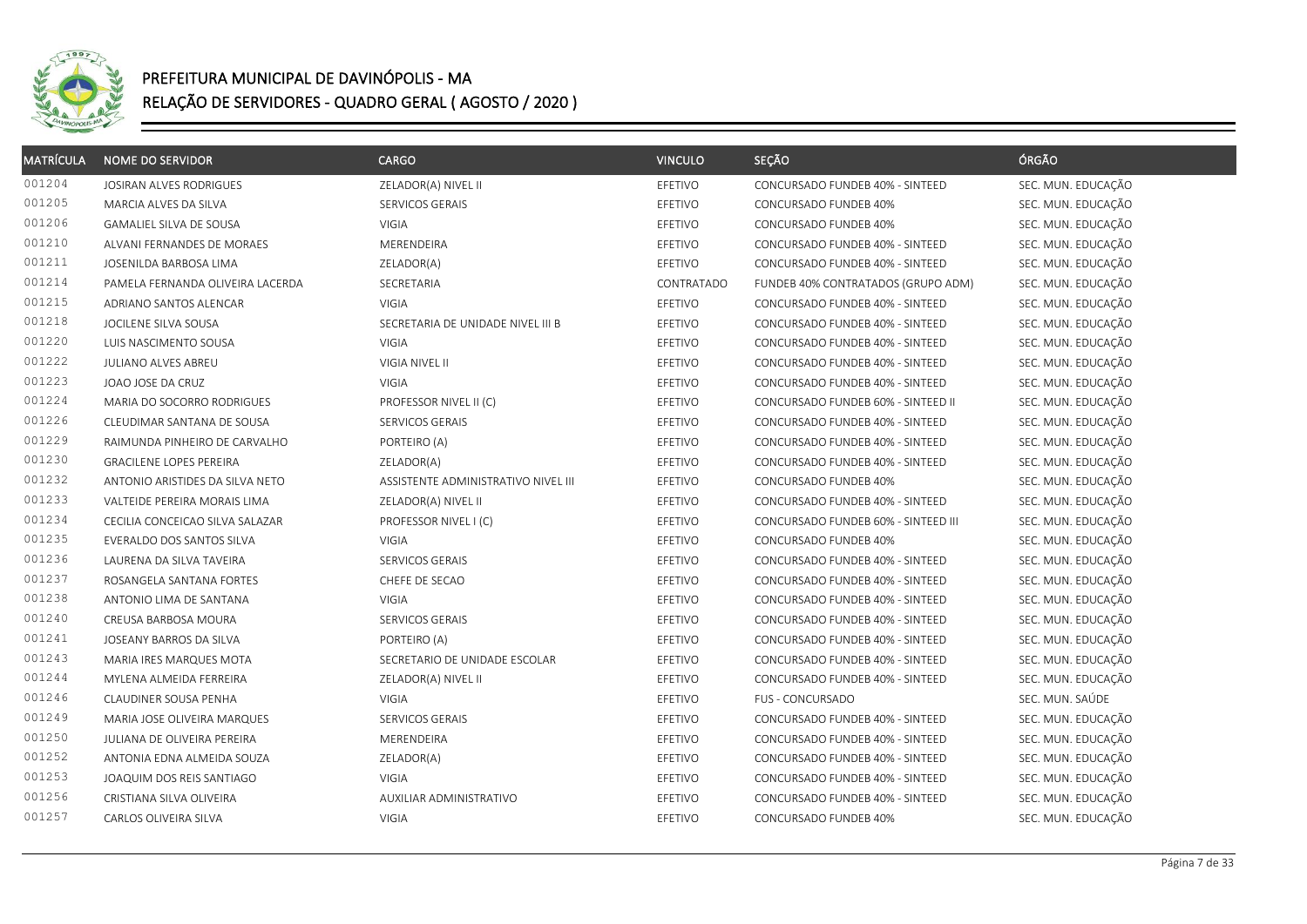

| <b>MATRÍCULA</b> | <b>NOME DO SERVIDOR</b>               | <b>CARGO</b>                        | <b>VINCULO</b> | SEÇÃO                               | ÓRGÃO              |
|------------------|---------------------------------------|-------------------------------------|----------------|-------------------------------------|--------------------|
| 001258           | DIONILSON ALVES DE OLIVEIRA           | SUPERVISOR EDUCACIONAL              | EFETIVO        | CONCURSADO FUNDEB 60%               | SEC. MUN. EDUCAÇÃO |
| 001262           | CLEMA MOREIRA DE ARAUJO               | ZELADOR(A)                          | EFETIVO        | CONCURSADO FUNDEB 40%               | SEC. MUN. EDUCAÇÃO |
| 001263           | EZEQUIEL FERREIRA RIO                 | VIGIA NIVEL II                      | EFETIVO        | CONCURSADO FUNDEB 40% - SINTEED     | SEC. MUN. EDUCAÇÃO |
| 001264           | JOSIANE LIMA BEZERRA FERREIRA         | SECRETARIO DE UNIDADE ESCOLAR       | EFETIVO        | CONCURSADO FUNDEB 40% - SINTEED     | SEC. MUN. EDUCAÇÃO |
| 001265           | SILVIA JHEYLIANE BEZERRA DA SILVA     | AGENTE DE ENDEMIAS                  | EFETIVO        | AGENTES DE ENDEMIAS                 | SEC. MUN. SAÚDE    |
| 001266           | REGINALDO LIMA MOTA                   | VIGIA NIVEL II                      | EFETIVO        | CONCURSADO FUNDEB 40% - SINTEED     | SEC. MUN. EDUCAÇÃO |
| 001267           | ANTONIA EUZELIA CONCEICAO DA SILVA    | ZELADOR(A) NIVEL II                 | EFETIVO        | CONCURSADO FUNDEB 40% - SINTEED     | SEC. MUN. EDUCAÇÃO |
| 001269           | MARIA DO SOCORRO BARBOSA SILVA SIMAO  | PROFESSOR NIVEL II (C)              | EFETIVO        | CONCURSADO FUNDEB 60% - SINTEED I   | SEC. MUN. EDUCAÇÃO |
| 001270           | DORIVAL RODRIGUES DOS SANTOS          | <b>VIGIA</b>                        | EFETIVO        | <b>FUS - CONCURSADO</b>             | SEC. MUN. SAÚDE    |
| 001271           | TEREZINHA BARBOSA DA CRUZ             | MERENDEIRA NIVEL II                 | EFETIVO        | CONCURSADO FUNDEB 40% - SINTEED     | SEC. MUN. EDUCAÇÃO |
| 001272           | ARQUIMEDES GOMES DE ALMEIDA           | DIGITADOR(A)                        | EFETIVO        | CONCURSADO FUNDEB 40%               | SEC. MUN. EDUCAÇÃO |
| 001273           | MARIA DE LOURDES NEGREIROS DE SOUSA   | PROFESSOR NIVEL II (C)              | EFETIVO        | CONCURSADO FUNDEB 60%               | SEC. MUN. EDUCAÇÃO |
| 001275           | EDINA CIQUEIRA DE SOUSA               | PROFESSOR NIVEL I (B)               | EFETIVO        | CONCURSADO FUNDEB 60% - SINTEED III | SEC. MUN. EDUCAÇÃO |
| 001276           | DIEGO MARADONA LIMA LOPES             | PROFESSOR ESPECIAL (A)              | EFETIVO        | CONCURSADO FUNDEB 60%               | SEC. MUN. EDUCAÇÃO |
| 001277           | JAYRON COELHO SILVA                   | PROFESSOR NIVEL II (B)              | EFETIVO        | CONCURSADO FUNDEB 60% - SINTEED I   | SEC. MUN. EDUCAÇÃO |
| 001278           | MARIA DAS DORES LIMA LOPES            | PROFESSOR NIVEL II (B)              | EFETIVO        | CONCURSADO FUNDEB 60%               | SEC. MUN. EDUCAÇÃO |
| 001282           | IVANILDO ALEXANDRE OLIVEIRA           | PROFESSOR NIVEL II (B)              | EFETIVO        | CONCURSADO FUNDEB 60% - SINTEED III | SEC. MUN. EDUCAÇÃO |
| 001283           | ELISANGELA BARROSO PEREIRA            | PROFESSOR(A) EDUCACAO INFANTIL      | EFETIVO        | CONCURSADO FUNDEB 60% - SINTEED II  | SEC. MUN. EDUCAÇÃO |
| 001284           | LAUDECI FERREIRA DE FREITAS           | AUXILIAR DE COPA E COZINHA NIVEL II | EFETIVO        | CONCURSADO FUNDEB 40% - SINTEED     | SEC. MUN. EDUCAÇÃO |
| 001285           | FRANCINEIA MORAES LOURENCO            | PROFESSOR NIVEL II (C)              | EFETIVO        | CONCURSADO FUNDEB 60%               | SEC. MUN. EDUCAÇÃO |
| 001287           | MANOEL FERREIRA PEREIRA               | PROFESSOR NIVEL II (B)              | EFETIVO        | CONCURSADO FUNDEB 60% - SINTEED I   | SEC. MUN. EDUCAÇÃO |
| 001288           | MARIA DAS GRACAS RABELO DOS ANJOS     | PROFESSOR NIVEL II (C)              | EFETIVO        | CONCURSADO FUNDEB 60% - SINTEED I   | SEC. MUN. EDUCAÇÃO |
| 001290           | MARIA DO SOCORRO ARAUJO DIAS          | AUXILIAR ADMINISTRATIVO             | EFETIVO        | CONCURSADO FUNDEB 40% - SINTEED     | SEC. MUN. EDUCAÇÃO |
| 001291           | MARCOS DE SOUZA GONCALVES             | PROFESSOR NIVEL II (B)              | EFETIVO        | CONCURSADO FUNDEB 60% - SINTEED II  | SEC. MUN. EDUCAÇÃO |
| 001292           | ANA MARIA RODRIGUES DA SILVA          | PROFESSOR NIVEL II (C)              | EFETIVO        | CONCURSADO FUNDEB 60% - SINTEED III | SEC. MUN. EDUCAÇÃO |
| 001293           | ANA MARIA RODRIGUES DA SILVA          | PROFESSOR NIVEL II (B)              | EFETIVO        | CONCURSADO FUNDEB 60%               | SEC. MUN. EDUCAÇÃO |
| 001294           | LUCIEIDE DE OLANDA                    | PROFESSOR(A) EDUCACAO INFANTIL      | EFETIVO        | CONCURSADO FUNDEB 60% - SINTEED II  | SEC. MUN. EDUCAÇÃO |
| 001295           | WANDERLEI SILVA DA CUNHA              | PROFESSOR NIVEL I (B)               | EFETIVO        | CONCURSADO FUNDEB 60% - SINTEED I   | SEC. MUN. EDUCAÇÃO |
| 001296           | BRENDA RAFAELA MARIA NASCIMENTO BRITO | PROFESSOR NIVEL I (B)               | EFETIVO        | CONCURSADO FUNDEB 60%               | SEC. MUN. EDUCAÇÃO |
| 001297           | ELENILSON ALVES GOMES                 | PROFESSOR NIVEL II (B)              | EFETIVO        | CONCURSADO FUNDEB 60%               | SEC. MUN. EDUCAÇÃO |
| 001300           | JACILDA MIRANDA DA SILVA              | PROFESSOR NIVEL I (C)               | EFETIVO        | CONCURSADO FUNDEB 60% - SINTEED II  | SEC. MUN. EDUCAÇÃO |
| 001301           | JUAREZ DE OLIVEIRA SILVA              | PROFESSOR ESPECIAL (A)              | EFETIVO        | CONCURSADO FUNDEB 60% - SINTEED I   | SEC. MUN. EDUCAÇÃO |
| 001302           | ZELIA GONCALVES LIMA LEITE            | INSPETOR(A) ESCOLAR                 | EFETIVO        | CONCURSADO FUNDEB 60%               | SEC. MUN. EDUCAÇÃO |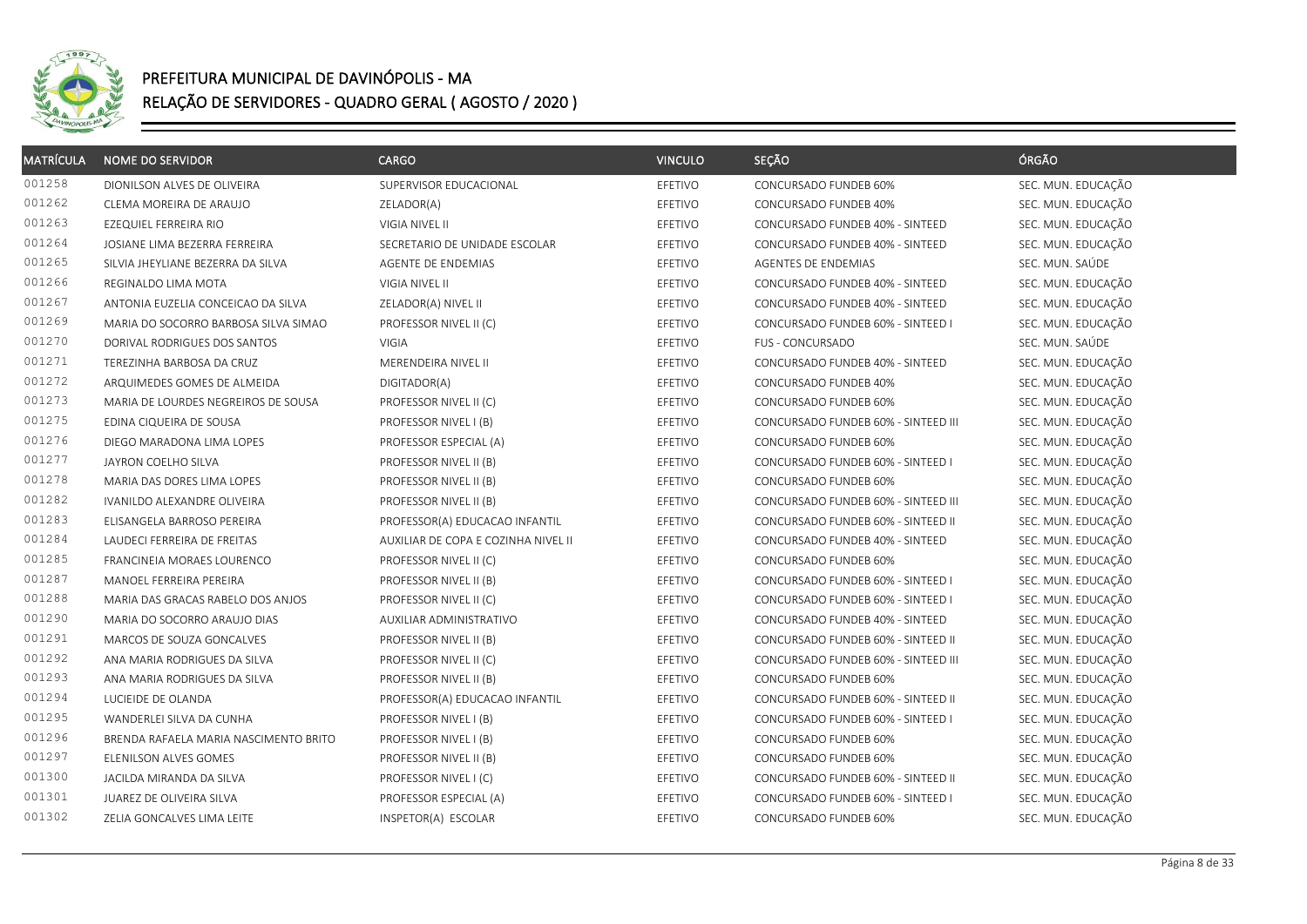

| <b>MATRÍCULA</b> | <b>NOME DO SERVIDOR</b>          | <b>CARGO</b>                   | <b>VINCULO</b> | SEÇÃO                                     | ÓRGÃO                   |
|------------------|----------------------------------|--------------------------------|----------------|-------------------------------------------|-------------------------|
| 001303           | OZANILDO PINHEIRO SOUSA          | INSPETOR(A) ESCOLAR            | EFETIVO        | CONCURSADO FUNDEB 60%                     | SEC. MUN. EDUCAÇÃO      |
| 001304           | JOISIANY LEITE BISPO             | PROFESSOR NIVEL II (B)         | EFETIVO        | CONCURSADO FUNDEB 60% - SINTEED II        | SEC. MUN. EDUCAÇÃO      |
| 001305           | NADJA LEITE SILVA JANSEN         | PROFESSOR NIVEL II (B)         | EFETIVO        | CONCURSADO FUNDEB 60% - SINTEED I         | SEC. MUN. EDUCAÇÃO      |
| 001306           | FRANCISCA DO AMARAL SILVA        | PROFESSOR NIVEL II (B)         | EFETIVO        | CONCURSADO FUNDEB 60% - SINTEED III       | SEC. MUN. EDUCAÇÃO      |
| 001307           | IVONICE NUNES OLIVEIRA PEREIRA   | PROFESSOR NIVEL II (A)         | EFETIVO        | CONCURSADO FUNDEB 60% - SINTEED III       | SEC. MUN. EDUCAÇÃO      |
| 001308           | MARIA DO SOCORRO RODRIGUES       | ADMINISTRADOR ESCOLAR          | EFETIVO        | CONCURSADO FUNDEB 60% - SINTEED I         | SEC. MUN. EDUCAÇÃO      |
| 001309           | EDILENE COSTA SILVA              | PROFESSOR NIVEL II (B)         | EFETIVO        | CONCURSADO FUNDEB 60% - SINTEED III       | SEC. MUN. EDUCAÇÃO      |
| 001310           | FRANCISCA MARIA SILVA DOS SANTOS | PROFESSOR NIVEL II (C)         | EFETIVO        | CONCURSADO FUNDEB 60% - SINTEED III       | SEC. MUN. EDUCAÇÃO      |
| 001311           | VERA LUCIA DE SOUSA MELO         | PROFESSOR NIVEL I (C)          | EFETIVO        | CONCURSADO FUNDEB 60% - SINTEED I         | SEC. MUN. EDUCAÇÃO      |
| 001312           | BETANIA LOPES MORAIS             | PROFESSOR NIVEL II (B)         | EFETIVO        | CONCURSADO FUNDEB 60% - SINTEED III       | SEC. MUN. EDUCAÇÃO      |
| 001313           | VERA LUCIA CHAVES SIPAUBA        | PROFESSOR NIVEL II (C)         | EFETIVO        | CONCURSADO FUNDEB 60% - SINTEED I         | SEC. MUN. EDUCAÇÃO      |
| 001314           | MARIA DAS GRACAS PEREIRA FRANCA  | PROFESSOR NIVEL I (C)          | EFETIVO        | CONCURSADO FUNDEB 60% - SINTEED I         | SEC. MUN. EDUCAÇÃO      |
| 001315           | VARDILENE ALENCAR SOUSA          | PROFESSOR(A) EDUCACAO INFANTIL | EFETIVO        | CONCURSADO FUNDEB 60%                     | SEC. MUN. EDUCAÇÃO      |
| 001318           | MARIA RAIMUNDA SOUSA DOS SANTOS  | PROFESSOR NIVEL II (B)         | EFETIVO        | CONCURSADO FUNDEB 60% - SINTEED I         | SEC. MUN. EDUCAÇÃO      |
| 001320           | MARIA LUZIA SOUSA RODRIGUES      | PROFESSOR NIVEL II (B)         | EFETIVO        | CONCURSADO FUNDEB 60% - SINTEED II        | SEC. MUN. EDUCAÇÃO      |
| 001321           | ELIZABETH PEREIRA ARAUJO         | PROFESSOR NIVEL II (B)         | EFETIVO        | CONCURSADO FUNDEB 60% - SINTEED III       | SEC. MUN. EDUCAÇÃO      |
| 001324           | CARMELITA SILVA PEREIRA          | PROFESSOR NIVEL I (C)          | EFETIVO        | CONCURSADO FUNDEB 60% - SINTEED III       | SEC. MUN. EDUCAÇÃO      |
| 001325           | ANTONIENES LIMA MORAES FERNANDES | PROFESSOR NIVEL II (B)         | EFETIVO        | CONCURSADO FUNDEB 60% - SINTEED III       | SEC. MUN. EDUCAÇÃO      |
| 001326           | MARIA LIMA DE SOUSA              | DIRETOR DE UNIDADE ESCOLAR     | EFETIVO        | CONCURSADO FUNDEB 60%                     | SEC. MUN. EDUCAÇÃO      |
| 001327           | <b>IDECI VIEIRA DA SILVA</b>     | PROFESSOR NIVEL I (B)          | EFETIVO        | CONCURSADO FUNDEB 60%                     | SEC. MUN. EDUCAÇÃO      |
| 001328           | MARIA DARCYLEIDE GOMES DE ARAUJO | PROFESSOR NIVEL I (B)          | EFETIVO        | CONCURSADO FUNDEB 60% - SINTEED I         | SEC. MUN. EDUCAÇÃO      |
| 001330           | LUIS HENRIQUE DA SILVA FALCAO    | PROFESSOR NIVEL II (C)         | EFETIVO        | CONCURSADO FUNDEB 60% - SINTEED II        | SEC. MUN. EDUCAÇÃO      |
| 001331           | IRENO DE SOUSA LIMA              | PROFESSOR NIVEL I (C)          | EFETIVO        | CONCURSADO FUNDEB 60% - SINTEED II        | SEC. MUN. EDUCAÇÃO      |
| 001332           | JEANY RIBEIRO ARAUJO PEREIRA     | PROFESSOR NIVEL II (B)         | EFETIVO        | SECRETARIA MUNICIPAL DE EDUCACAO (CONCURS | SEC. MUN. ADMINISTRAÇÃO |
| 001333           | KATIA CILENE PONTES DOS SANTOS   | PROFESSOR NIVEL II (C)         | EFETIVO        | CONCURSADO FUNDEB 60% - SINTEED I         | SEC. MUN. EDUCAÇÃO      |
| 001334           | ROSY ALDA DEQUEIXES REIS         | PROFESSOR NIVEL I (C)          | EFETIVO        | CONCURSADO FUNDEB 60% - SINTEED II        | SEC. MUN. EDUCAÇÃO      |
| 001335           | JOSE ARIVAN MOURA SOUSA          | PROFESSOR NIVEL II (A)         | EFETIVO        | CONCURSADO FUNDEB 60%                     | SEC. MUN. EDUCAÇÃO      |
| 001336           | JOSE ARIVAN MOURA SOUSA          | ADMINISTRADOR ESCOLAR          | EFETIVO        | CONCURSADO FUNDEB 60% - SINTEED I         | SEC. MUN. EDUCAÇÃO      |
| 001337           | MARIA APARECIDA SOARES MORENO    | PROFESSOR NIVEL I (C)          | EFETIVO        | CONCURSADO FUNDEB 60% - SINTEED II        | SEC. MUN. EDUCAÇÃO      |
| 001338           | ROSILENE RODRIGUES DOS SANTOS    | PROFESSOR NIVEL I (C)          | EFETIVO        | CONCURSADO FUNDEB 60% - SINTEED I         | SEC. MUN. EDUCAÇÃO      |
| 001339           | OZINETE MARQUE LOPES             | PROFESSOR NIVEL I (C)          | EFETIVO        | CONCURSADO FUNDEB 60% - SINTEED I         | SEC. MUN. EDUCAÇÃO      |
| 001340           | MARIA DE FATIMA PEREIRA ABREU    | PROFESSOR NIVEL I (A)          | EFETIVO        | CONCURSADO FUNDEB 60% - SINTEED II        | SEC. MUN. EDUCAÇÃO      |
| 001341           | MARILEIDE DA SILVA MUNIZ         | PROFESSOR NIVEL I (C)          | EFETIVO        | CONCURSADO FUNDEB 60% - SINTEED I         | SEC. MUN. EDUCAÇÃO      |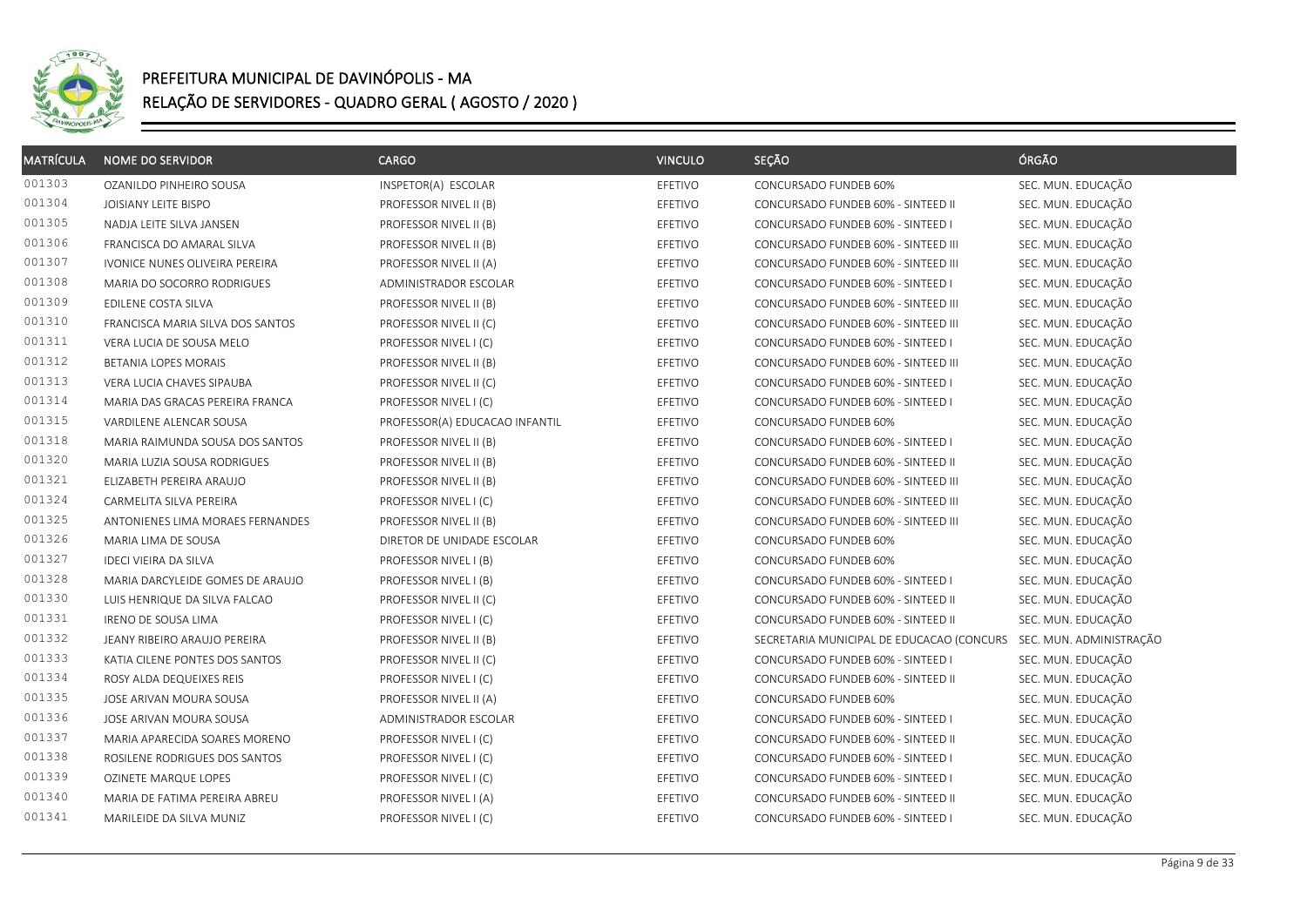

| <b>MATRÍCULA</b> | <b>NOME DO SERVIDOR</b>           | CARGO                       | <b>VINCULO</b> | SEÇÃO                                  | ÓRGÃO                   |
|------------------|-----------------------------------|-----------------------------|----------------|----------------------------------------|-------------------------|
| 001342           | LINDALVA VIANA GOMES              | PROFESSOR NIVEL II (B)      | EFETIVO        | CONCURSADO FUNDEB 60% - SINTEED I      | SEC. MUN. EDUCAÇÃO      |
| 001343           | ANTONIA ALVES DA SILVA            | PROFESSOR NIVEL I (C)       | EFETIVO        | CONCURSADO FUNDEB 60% - SINTEED III    | SEC. MUN. EDUCAÇÃO      |
| 001344           | VANUSA DA SILVA SOUSA             | PROFESSOR NIVEL II (B)      | EFETIVO        | CONCURSADO FUNDEB 60% - SINTEED I      | SEC. MUN. EDUCAÇÃO      |
| 001345           | BENEDITO FLORENCIO ALVES          | PROFESSOR NIVEL II (B)      | EFETIVO        | CONCURSADO FUNDEB 60% - SINTEED III    | SEC. MUN. EDUCAÇÃO      |
| 001346           | KATIA CILENE DAS CHAGAS           | PROFESSOR NIVEL II (B)      | EFETIVO        | CONCURSADO FUNDEB 60% - SINTEED I      | SEC. MUN. EDUCAÇÃO      |
| 001347           | ETEVALDO CARNEIRO FERREIRA FILHO  | PROFESSOR NIVEL II (B)      | EFETIVO        | CONCURSADO FUNDEB 60% - SINTEED III    | SEC. MUN. EDUCAÇÃO      |
| 001348           | MARIA ELIZANGELA SILVA DE SOUSA   | PROFESSOR NIVEL II (B)      | EFETIVO        | CONCURSADO FUNDEB 60% - SINTEED I      | SEC. MUN. EDUCAÇÃO      |
| 001349           | MARIA VILMA MOURA DOS SANTOS      | PROFESSOR NIVEL I (C)       | EFETIVO        | CONCURSADO FUNDEB 60% - SINTEED I      | SEC. MUN. EDUCAÇÃO      |
| 001350           | JOAO BATISTA DOS SANTOS           | PROFESSOR NIVEL II (C)      | EFETIVO        | CONCURSADO FUNDEB 60% - SINTEED I      | SEC. MUN. EDUCAÇÃO      |
| 001351           | DOMINGAS VIEIRA DOS SANTOS        | PROFESSOR NIVEL I (C)       | EFETIVO        | CONCURSADO FUNDEB 60% - SINTEED III    | SEC. MUN. EDUCAÇÃO      |
| 001352           | MARIA ELIZA DA SILVA RIEIRO       | INSPETOR(A) ESCOLAR         | EFETIVO        | CONCURSADO FUNDEB 60%                  | SEC. MUN. EDUCAÇÃO      |
| 001353           | ROSILDA DE SOUZA SILVA            | PROFESSOR NIVEL II (C)      | EFETIVO        | CONCURSADO FUNDEB 60% - SINTEED II     | SEC. MUN. EDUCAÇÃO      |
| 001354           | ELZIMAR SILVA SALAZAR             | PROFESSOR ESPECIAL (C)      | EFETIVO        | CONCURSADO FUNDEB 60% - SINTEED III    | SEC. MUN. EDUCAÇÃO      |
| 001355           | MARIA DOS ANJOS DANTAS DA COSTA   | PROFESSOR NIVEL II (B)      | EFETIVO        | CONCURSADO FUNDEB 60% - SINTEED II     | SEC. MUN. EDUCAÇÃO      |
| 001357           | CLEUSON SANTANA SILVA             | PROFESSOR NIVEL II (B)      | EFETIVO        | CONCURSADO FUNDEB 60% - SINTEED III    | SEC. MUN. EDUCAÇÃO      |
| 001359           | FRANCISCO PEREIRA DOS SANTOS NETO | PROFESSOR NIVEL II (B)      | EFETIVO        | CONCURSADO FUNDEB 60% - SINTEED I      | SEC. MUN. EDUCAÇÃO      |
| 001360           | ROBSON ALVES LOURENCO             | PROFESSOR NIVEL II (B)      | EFETIVO        | CONCURSADO FUNDEB 60% - SINTEED I      | SEC. MUN. EDUCAÇÃO      |
| 001361           | <b>GEUSANE SILVA MATOS</b>        | PROFESSOR NIVEL II (C)      | EFETIVO        | CONCURSADO FUNDEB 60% - SINTEED III    | SEC. MUN. EDUCAÇÃO      |
| 001362           | VALDIR MAGALHAES FORTES           | PROFESSOR NIVEL II (B)      | EFETIVO        | CONCURSADO FUNDEB 60%                  | SEC. MUN. EDUCAÇÃO      |
| 001363           | VALDIR MAGALHAES FORTES           | PROFESSOR NIVEL II (B)      | EFETIVO        | CONCURSADO FUNDEB 60% - SINTEED I      | SEC. MUN. EDUCAÇÃO      |
| 001364           | JACIRA LOPES E SA                 | PROFESSOR NIVEL II (B)      | EFETIVO        | CONCURSADO FUNDEB 60% - SINTEED I      | SEC. MUN. EDUCAÇÃO      |
| 001365           | REBER OLIVEIRA DE ASSUNCAO        | PROFESSOR NIVEL I (B)       | EFETIVO        | CONCURSADO FUNDEB 60% - SINTEED I      | SEC. MUN. EDUCAÇÃO      |
| 001366           | DEUSA MARIA RABELO COSTA          | PROFESSOR NIVEL II (C)      | EFETIVO        | CONCURSADO FUNDEB 60% - SINTEED III    | SEC. MUN. EDUCAÇÃO      |
| 001367           | IONILDE SOUSA SANTOS              | PROFESSOR NIVEL II (C)      | EFETIVO        | CONCURSADO FUNDEB 60% - SINTEED III    | SEC. MUN. EDUCAÇÃO      |
| 001368           | ILMA DOS SANTOS VAZ               | FISCAL DE TRIBUTOS          | EFETIVO        | DEPARTAMENTO DE TRIBUTOS - CONCURSADOS | SEC. MUN. ADMINISTRAÇÃO |
| 001369           | EDILENE DAGMAR BANDEIRA MOURAO    | SERVICOS GERAIS             | EFETIVO        | CONCURSADO FUNDEB 40%                  | SEC. MUN. EDUCAÇÃO      |
| 001370           | <b>ISABEL LIMA DA SILVA</b>       | COORDENADOR(A) DE VACINA    | COMISSIONADO   | PAB - CONTRATRADO                      | SEC. MUN. SAÚDE         |
| 001371           | ILMA MORAIS DE AZEVEDO            | AUXILIAR ADMINISTRATIVO     | EFETIVO        | FUS - CONCURSADO                       | SEC. MUN. SAÚDE         |
| 001373           | NUBIA LAFAETE GOMES DA SILVA      | AGENTE COMUNITARIO DE SAUDE | EFETIVO        | AGENTE COMUNITÁRIO DE SAÚDE - ACS      | SEC. MUN. SAÚDE         |
| 001374           | LINDALVA DA SILVA MORAIS          | TECNICO DE ENFERMAGEM       | EFETIVO        | <b>FUS - CONCURSADO</b>                | SEC. MUN. SAÚDE         |
| 001375           | ANA MARIA SOUSA DA SILVA          | AUXILIAR ADMINISTRATIVO     | CONTRATADO     | PAB - CONTRATRADO                      | SEC. MUN. SAÚDE         |
| 001378           | SILENE MARIA DA SILVA MARINHO     | TECNICO DE ENFERMAGEM       | EFETIVO        | FUS - CONCURSADO                       | SEC. MUN. SAÚDE         |
| 001380           | MARIA RAIMUNDA FERREIRA DE ARAUJO | AGENTE COMUNITARIO DE SAUDE | EFETIVO        | AGENTE COMUNITÁRIO DE SAÚDE - ACS      | SEC. MUN. SAÚDE         |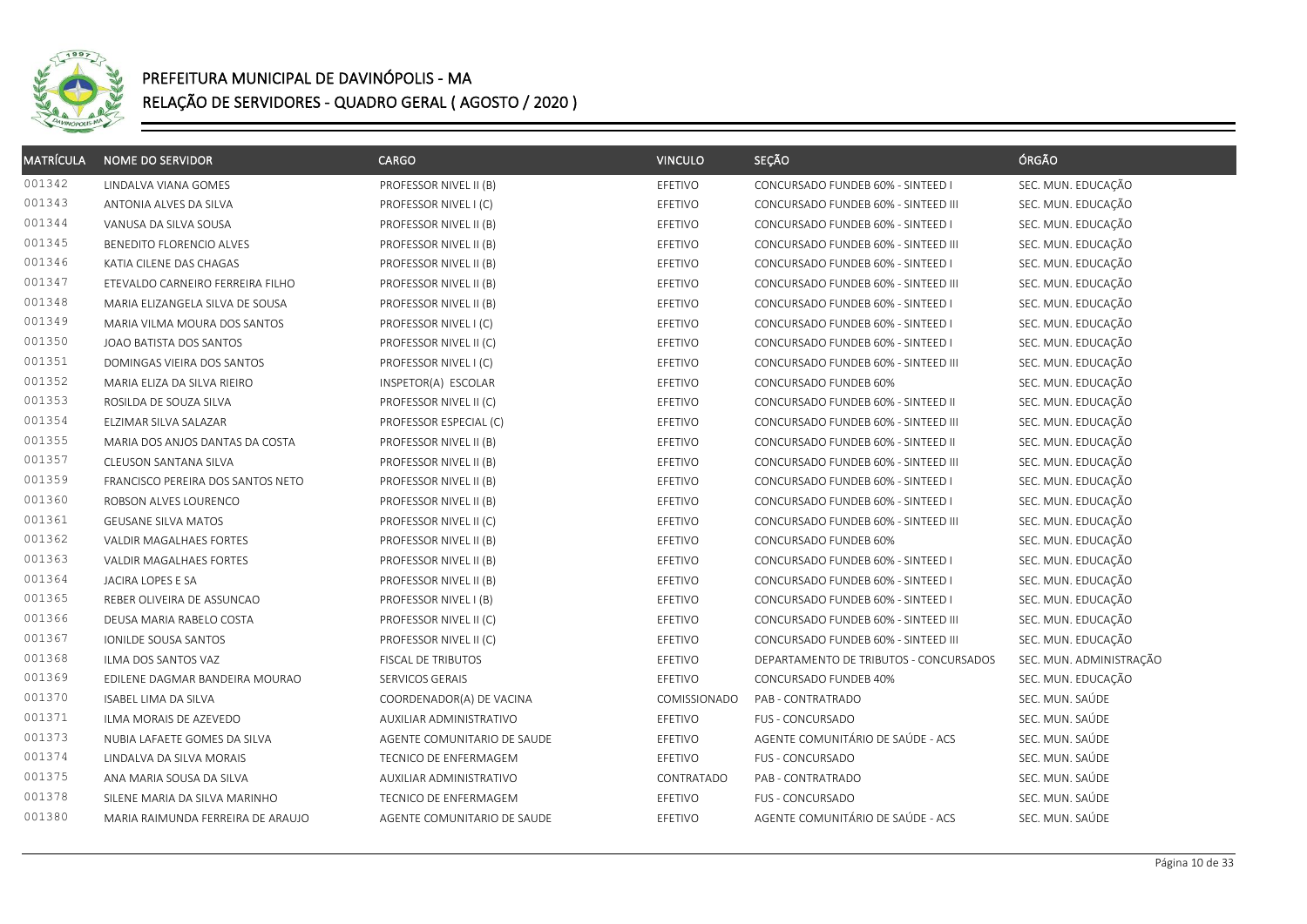

| <b>MATRÍCULA</b> | <b>NOME DO SERVIDOR</b>             | <b>CARGO</b>                   | <b>VINCULO</b> | SEÇÃO                             | ÓRGÃO                   |
|------------------|-------------------------------------|--------------------------------|----------------|-----------------------------------|-------------------------|
| 001384           | MARIA ANGELITA FERREIRA DE OLIVEIRA | TECNICO DE ENFERMAGEM          | <b>EFETIVO</b> | <b>FUS - CONCURSADO</b>           | SEC. MUN. SAÚDE         |
| 001385           | DORILENE DOS SANTOS ARAUJO          | AUXILIAR ADMINISTRATIVO        | EFETIVO        | <b>FUS - CONCURSADOS I</b>        | SEC. MUN. SAÚDE         |
| 001386           | PATRICIA DOS SANTOS SILVA QUEIROZ   | ENFERMEIRO(A) DA ESF           | EFETIVO        | PSF CONCURSADO                    | SEC. MUN. SAÚDE         |
| 001388           | JOSUE MUNIZ DOS SANTOS              | <b>MOTORISTA</b>               | EFETIVO        | SEC MUN DE ADMIN - CONCURSADO     | SEC. MUN. ADMINISTRAÇÃO |
| 001389           | MARIA DO SOCORRO DA CONCEICAO       | <b>AGENTE DE ENDEMIAS</b>      | EFETIVO        | <b>AGENTES DE ENDEMIAS</b>        | SEC. MUN. SAÚDE         |
| 001391           | <b>JAIRTON SOUSA SANTOS</b>         | ODONTOLOGO DA ESB              | EFETIVO        | PSB - CONCURSADO                  | SEC. MUN. SAÚDE         |
| 001392           | CLEMILTON BARROSO DA SILVA          | FISCAL DE VIGILANCIA SANITARIA | EFETIVO        | <b>FUS - CONCURSADO</b>           | SEC. MUN. SAÚDE         |
| 001394           | ANA CELIA BARBOSA DOS SANTOS        | AUXILIAR ADMINISTRATIVO        | EFETIVO        | FUS - CONCURSADOS I               | SEC. MUN. SAÚDE         |
| 001396           | IZAELMA DE SOUSA COSTA              | AGENTE COMUNITARIO DE SAUDE    | EFETIVO        | AGENTE COMUNITÁRIO DE SAÚDE - ACS | SEC. MUN. SAÚDE         |
| 001397           | <b>ISAIAS RODRIGUES LIMA</b>        | AGENTE DE ENDEMIAS             | EFETIVO        | AGENTES DE ENDEMIAS               | SEC. MUN. SAÚDE         |
| 001399           | MARILENE SOUSA                      | SERVICOS GERAIS                | EFETIVO        | <b>FUS - CONCURSADO</b>           | SEC. MUN. SAÚDE         |
| 001402           | MARIA SONIA LOPES SANTOS            | SERVICOS GERAIS                | EFETIVO        | FUS - CONCURSADO                  | SEC. MUN. SAÚDE         |
| 001404           | VALDINAR ALMEIDA DO NASCIMENTO      | VIGIA                          | EFETIVO        | SEC MUN DESEN SOCIAL - CONCURSADO | SEC. MUN. ADMINISTRAÇÃO |
| 001406           | FRANCISCA RITA CARDOSO DOS SANTOS   | TECNICO DE ENFERMAGEM          | EFETIVO        | <b>FUS - CONCURSADO</b>           | SEC. MUN. SAÚDE         |
| 001407           | ELIAS DE ALMEIDA                    | AGENTE DE ENDEMIAS             | EFETIVO        | AGENTES DE ENDEMIAS               | SEC. MUN. SAÚDE         |
| 001408           | ELIENE BEZERRA LOPES                | TECNICO DE ENFERMAGEM          | CONTRATADO     | <b>FUS - CONTRATADO</b>           | SEC. MUN. SAÚDE         |
| 001411           | ANNE KALINE GUIMARAES GAMA          | ENFERMEIRO(A) DA ESF           | EFETIVO        | PSF CONCURSADO                    | SEC. MUN. SAÚDE         |
| 001412           | MARIA DOS REIS DE SOUSA LOPES       | AGENTE COMUNITARIO DE SAUDE    | EFETIVO        | AGENTE COMUNITÁRIO DE SAÚDE - ACS | SEC. MUN. SAÚDE         |
| 001414           | MARIA DE JESUS FREITAS VIANA        | AGENTE DE ENDEMIAS             | EFETIVO        | <b>AGENTES DE ENDEMIAS</b>        | SEC. MUN. SAÚDE         |
| 001415           | LUIZA RODRIGUES DOS SANTOS          | AGENTE COMUNITARIO DE SAUDE    | EFETIVO        | AGENTE COMUNITÁRIO DE SAÚDE - ACS | SEC. MUN. SAÚDE         |
| 001416           | ROSIMEIRE ROSA DA SILVA             | AGENTE COMUNITARIO DE SAUDE    | EFETIVO        | AGENTE COMUNITÁRIO DE SAÚDE - ACS | SEC. MUN. SAÚDE         |
| 001418           | MARIA TERESA ARAUJO SILVA           | AGENTE COMUNITARIO DE SAUDE    | EFETIVO        | AGENTE COMUNITÁRIO DE SAÚDE - ACS | SEC. MUN. SAÚDE         |
| 001420           | MARIA SALOME BRITO PEREIRA          | AGENTE COMUNITARIO DE SAUDE    | EFETIVO        | AGENTE COMUNITÁRIO DE SAÚDE - ACS | SEC. MUN. SAÚDE         |
| 001421           | VALDIRENE DA SILVA SOUSA            | AGENTE COMUNITARIO DE SAUDE    | EFETIVO        | AGENTE COMUNITÁRIO DE SAÚDE - ACS | SEC. MUN. SAÚDE         |
| 001422           | REJANE DE FRANCA SANTOS             | AGENTE COMUNITARIO DE SAUDE    | EFETIVO        | AGENTE COMUNITÁRIO DE SAÚDE - ACS | SEC. MUN. SAÚDE         |
| 001424           | MARILENE HONOFRE FERREIRA           | AGENTE COMUNITARIO DE SAUDE    | EFETIVO        | AGENTE COMUNITÁRIO DE SAÚDE - ACS | SEC. MUN. SAÚDE         |
| 001425           | MARIA JOSE DE SOUSA                 | AGENTE COMUNITARIO DE SAUDE    | EFETIVO        | AGENTE COMUNITÁRIO DE SAÚDE - ACS | SEC. MUN. SAÚDE         |
| 001426           | <b>IVANEIDE CONCEICAO FREITAS</b>   | AGENTE COMUNITARIO DE SAUDE    | EFETIVO        | AGENTE COMUNITÁRIO DE SAÚDE - ACS | SEC. MUN. SAÚDE         |
| 001427           | MARIA GORETE LIMA DE SOUSA          | AGENTE COMUNITARIO DE SAUDE    | EFETIVO        | AGENTE COMUNITÁRIO DE SAÚDE - ACS | SEC. MUN. SAÚDE         |
| 001428           | MARIA LINETE DA SILVA               | AGENTE COMUNITARIO DE SAUDE    | EFETIVO        | AGENTE COMUNITÁRIO DE SAÚDE - ACS | SEC. MUN. SAÚDE         |
| 001429           | ADELVAN SILVA DE ALMEIDA            | <b>VIGIA</b>                   | EFETIVO        | <b>FUS - CONCURSADO</b>           | SEC. MUN. SAÚDE         |
| 001430           | ROSENILDE RODRIGUES MACIEL          | AGENTE COMUNITARIO DE SAUDE    | EFETIVO        | AGENTE COMUNITÁRIO DE SAÚDE - ACS | SEC. MUN. SAÚDE         |
| 001432           | FRANCISCO PEREIRA NUNES             | SERVICOS GERAIS                | COMISSIONADO   | CRAS - CONCURSADO                 | SEC. MUN. ASS. SOCIAL   |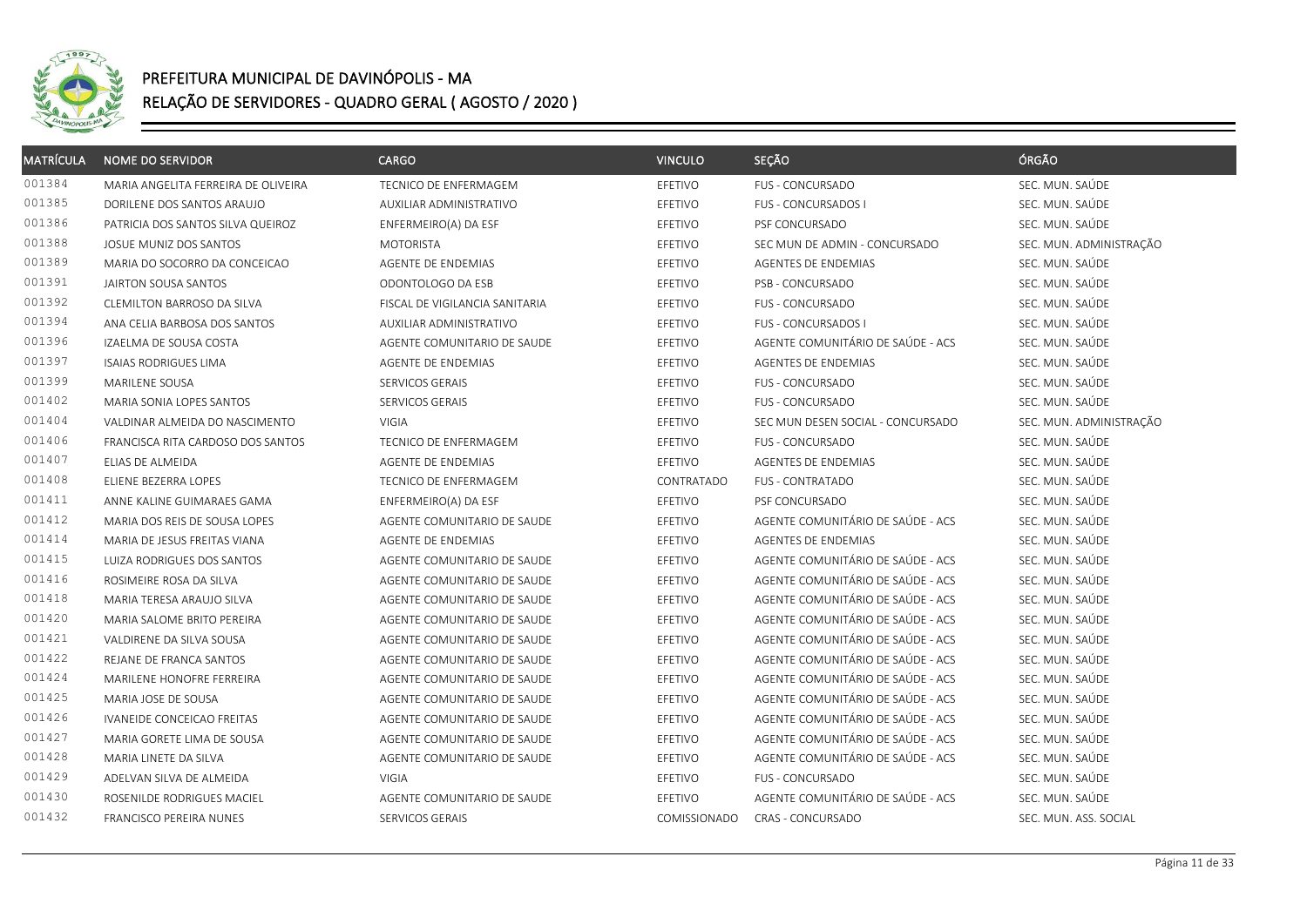

| <b>MATRÍCULA</b> | <b>NOME DO SERVIDOR</b>             | CARGO                                  | <b>VINCULO</b> | SEÇÃO                               | ÓRGÃO                   |
|------------------|-------------------------------------|----------------------------------------|----------------|-------------------------------------|-------------------------|
| 001435           | <b>FRANCISCA RODRIGUES SILVA</b>    | SERVICOS GERAIS                        | CONTRATADO     | PAB - CONTRATRADO                   | SEC. MUN. SAÚDE         |
| 001436           | LEIDE OLIVEIRA DE MORAES            | TECNICO DE ENFERMAGEM                  | EFETIVO        | FUS - CONCURSADOS I                 | SEC. MUN. SAÚDE         |
| 001437           | ADALGISA LEITAO SILVA               | AGENTE COMUNITARIO DE SAUDE            | EFETIVO        | AGENTE COMUNITÁRIO DE SAÚDE - ACS   | SEC. MUN. SAÚDE         |
| 001438           | EVANDRO GOMES DA SILVA              | VIGIA                                  | EFETIVO        | FUS - CONCURSADO                    | SEC. MUN. SAÚDE         |
| 001439           | JOSIVAN SOUSA DOS SANTOS            | TECNICO DE ENFERMAGEM                  | EFETIVO        | <b>FUS - CONCURSADO</b>             | SEC. MUN. SAÚDE         |
| 001440           |                                     |                                        |                |                                     | SEC. MUN. SAÚDE         |
| 001441           | CLAUDIA REGINA OLIVEIRA FREITAS     | ENFERMEIRO(A) DA ESF                   | EFETIVO        | PSF CONCURSADO                      | SEC. MUN. SAÚDE         |
| 001442           | YACIARA CASIMIRO BONFIM             | ENFERMEIRO(A) DA ESF                   | EFETIVO        | PSF CONCURSADO                      |                         |
|                  | NILO RIBAMAR GONCALVES CORREA       | COORDENADOR DE SISTEMAS                | COMISSIONADO   | PAB - NOMEADOS                      | SEC. MUN. SAÚDE         |
| 001443           | MARIA LUCIA LOPES DA SILVA          | TECNICO DE ENFERMAGEM                  | EFETIVO        | FUS - CONCURSADO                    | SEC. MUN. SAÚDE         |
| 001445           | FRANCISCO DE ASSIS OLIVEIRA FILHO   | MEDICO DA ESF                          | EFETIVO        | PSF CONCURSADOS (MEDICOS)           | SEC. MUN. SAÚDE         |
| 001446           | CICERO DA CONCEICAO SOUZA           | TECNICO DE ENFERMAGEM                  | EFETIVO        | PSF CONCURSADO                      | SEC. MUN. SAÚDE         |
| 001447           | DANIELLE DIAS MONTEIRO              | AGENTE DE ENDEMIAS                     | EFETIVO        | AGENTES DE ENDEMIAS                 | SEC. MUN. SAÚDE         |
| 001448           | MARCIO ROGERIO BOTELHO MARTINS      | <b>MOTORISTA</b>                       | EFETIVO        | FUS - CONCURSADO                    | SEC. MUN. SAÚDE         |
| 001449           | VANILMA SOUSA DA SILVA              | AUXILIAR ADMINISTRATIVO                | EFETIVO        | CONCURSADO FUNDEB 40%               | SEC. MUN. EDUCAÇÃO      |
| 001451           | CLEIDIANE ALVES CAVALCANTE          | SERVICOS GERAIS                        | EFETIVO        | CONCURSADO FUNDEB 40%               | SEC. MUN. EDUCAÇÃO      |
| 001452           | <b>GERIMARIO BORGES DA SILVA</b>    | <b>MOTORISTA</b>                       | CONTRATADO     | PAB - CONTRATRADO                   | SEC. MUN. SAÚDE         |
| 001453           | LIZANIA SILVA MARQUES               | ASSISTENTE SOCIAL                      | EFETIVO        | <b>FUS - CONCURSADOS I</b>          | SEC. MUN. SAÚDE         |
| 001455           | EDNAN DUARTE DA SILVA               | AGENTE COMUNITARIO DE SAUDE            | EFETIVO        | AGENTE COMUNITÁRIO DE SAÚDE - ACS   | SEC. MUN. SAÚDE         |
| 001456           | ANTONIA NEIDE ALVES MORAES DA SILVA | PROFESSOR NIVEL I (B)                  | EFETIVO        | CONCURSADO FUNDEB 60% - SINTEED III | SEC. MUN. EDUCAÇÃO      |
| 001457           | FRANCISCO LOPES OLIVEIRA            | AGENTE COMUNITARIO DE SAUDE            | EFETIVO        | AGENTE COMUNITÁRIO DE SAÚDE - ACS   | SEC. MUN. SAÚDE         |
| 001458           | MARINALVA MORAIS SILVA              | AUXILIAR ADMINISTRATIVO                | CONTRATADO     | PAB - CONTRATRADO                   | SEC. MUN. SAÚDE         |
| 001460           | ARIVELTO SANTOS DA SILVA            | VIGIA                                  | CONTRATADO     | SEC MUN DE ADMIN - CONCURSADO       | SEC. MUN. ADMINISTRAÇÃO |
| 001461           | EVANGELINA SOARES MORAES            | SERVICOS GERAIS                        | CONTRATADO     | PAB - CONTRATRADO                   | SEC. MUN. SAÚDE         |
| 001462           | LUCILEIDE SILVA LIMA                | AGENTE COMUNITARIO DE SAUDE            | EFETIVO        | AGENTE COMUNITÁRIO DE SAÚDE - ACS   | SEC. MUN. SAÚDE         |
| 001463           | JANETE LIMA SANTOS                  | TECNICO DE ENFERMAGEM                  | EFETIVO        | <b>FUS - CONCURSADO</b>             | SEC. MUN. SAÚDE         |
| 001466           | MARIZETH ALVES DA SILVA             | AGENTE COMUNITARIO DE SAUDE            | EFETIVO        | AGENTE COMUNITÁRIO DE SAÚDE - ACS   | SEC. MUN. SAÚDE         |
| 001469           | LUZIANY LEAL BOTELHO                | SERVICOS GERAIS                        | EFETIVO        | SEC MUN DE AGRICULTURA - CONCURSADO | SEC. MUN. ADMINISTRAÇÃO |
| 001470           | VALDIR GOMES DA SILVA               | DIRETOR DE DEP. MUN. DE TRANSITO - DMT | COMISSIONADO   | SEC MUN INFRA-ESTRUTURA - NOMEADO   | SEC. MUN. ADMINISTRAÇÃO |
| 001471           | <b>ANTONIO MATEUS RIBEIRO</b>       | <b>MOTORISTA</b>                       | EFETIVO        | <b>FUS - CONCURSADO</b>             | SEC. MUN. SAÚDE         |
| 001472           | FRANCISCO ALVES DE ARAUJO           | AGENTE COMUNITARIO DE SAUDE            | EFETIVO        | AGENTE COMUNITÁRIO DE SAÚDE - ACS   | SEC. MUN. SAÚDE         |
| 001473           | JOSE RIBAMAR LOPES DA COSTA         | AGENTE COMUNITARIO DE SAUDE            | EFETIVO        | AGENTE COMUNITÁRIO DE SAÚDE - ACS   | SEC. MUN. SAÚDE         |
| 001474           | REJANIA FERREIRA SILVEIRA SANTOS    | TECNICO DE ENFERMAGEM                  | EFETIVO        | PSF CONCURSADO                      | SEC. MUN. SAÚDE         |
| 001475           | MARIA NATALIA DE OLIVEIRA DINIZ     | AGENTE COMUNITARIO DE SAUDE            | EFETIVO        | AGENTE COMUNITÁRIO DE SAÚDE - ACS   | SEC. MUN. SAÚDE         |
|                  |                                     |                                        |                |                                     |                         |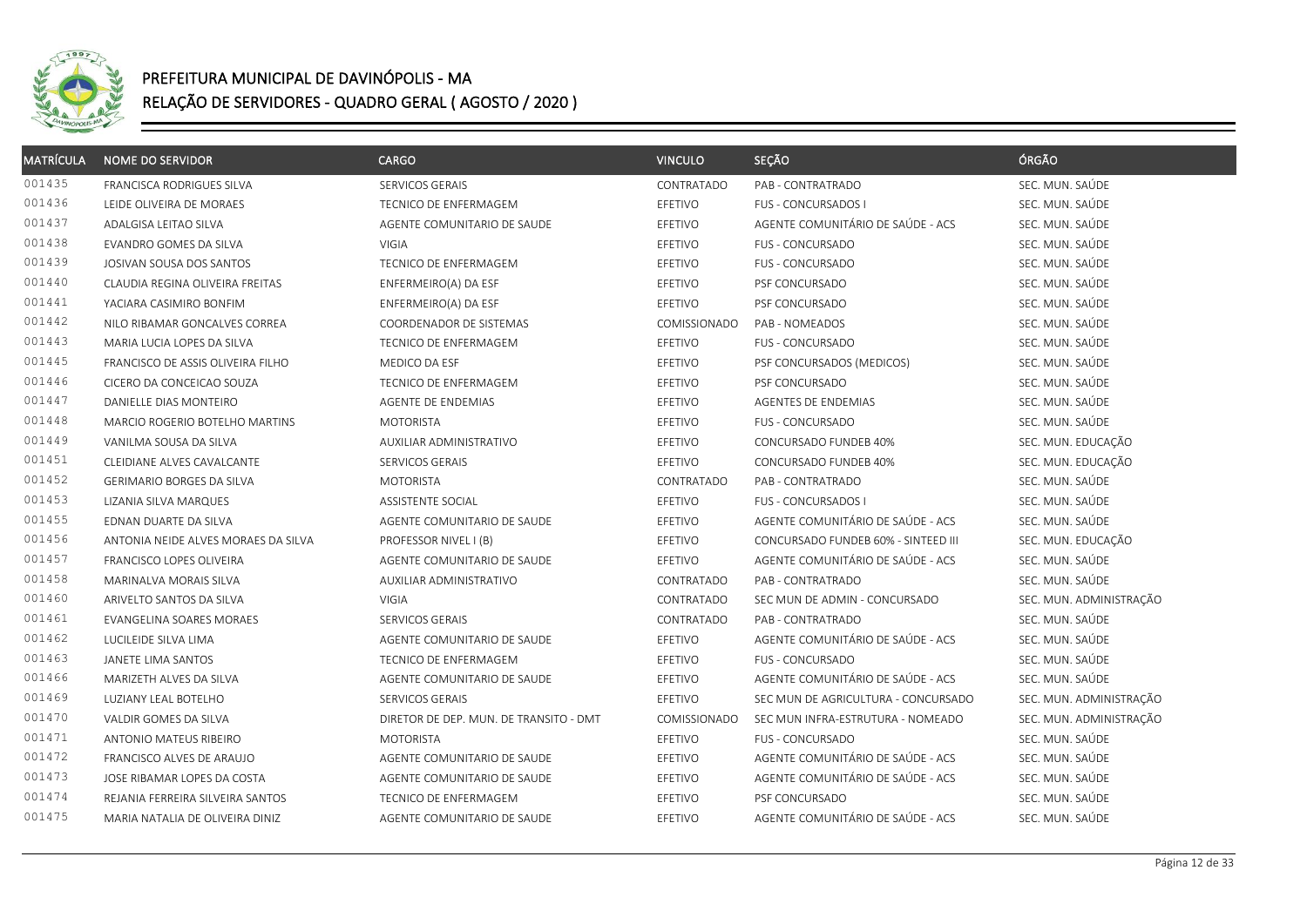

| <b>MATRÍCULA</b> | <b>NOME DO SERVIDOR</b>              | <b>CARGO</b>                | <b>VINCULO</b> | SEÇÃO                                                             | ÓRGÃO                   |
|------------------|--------------------------------------|-----------------------------|----------------|-------------------------------------------------------------------|-------------------------|
| 001476           | MARLENE ALVES DE MORAIS ALENCAR      | AGENTE COMUNITARIO DE SAUDE | EFETIVO        | AGENTE COMUNITÁRIO DE SAÚDE - ACS                                 | SEC. MUN. SAÚDE         |
| 001477           | HELLYANGELA ANDRADE BERTALHA         | <b>FISIOTERAPEUTA</b>       | EFETIVO        | FUS - CONCURSADOS I                                               | SEC. MUN. SAÚDE         |
| 001478           | JOSE WILSON RIBEIRO DE SOUSA         | <b>MOTORISTA</b>            | EFETIVO        | SEC MUN DE ADMIN - CONCURSADO                                     | SEC. MUN. ADMINISTRAÇÃO |
| 001479           | MARIA FERREIRA LIMA                  | SERVICOS GERAIS             | EFETIVO        | SEC MUN DE ADMIN - CONCURSADO                                     | SEC. MUN. ADMINISTRAÇÃO |
| 001480           | EVANEIDE RIBEIRO ARAUJO              | PROFESSOR NIVEL II (C)      | EFETIVO        | CONCURSADO FUNDEB 60% - SINTEED III                               | SEC. MUN. EDUCAÇÃO      |
| 001481           | SILVIA CRISTINA SILVA MATOS          | PROFESSOR NIVEL II (C)      | EFETIVO        | SECRETARIA MUNICIPAL DE EDUCACAO (CONCURS                         | SEC. MUN. ADMINISTRAÇÃO |
| 001482           | IRACILDA SOUSA SANTOS ALVES          | <b>SECRETARIA</b>           | EFETIVO        | CONCURSADO FUNDEB 40% - SINTEED                                   | SEC. MUN. EDUCAÇÃO      |
| 001485           | MARIA IVONEIDE OLIVEIRA DOS REIS     | PROFESSOR NIVEL II (C)      | EFETIVO        | CONCURSADO FUNDEB 60% - SINTEED II                                | SEC. MUN. EDUCAÇÃO      |
| 001489           | ROZANIA SANTANA CARVALHO             | CHEFE DE GABINETE           | EFETIVO        | SEC MUN DESEN SOCIAL - CONCURSADO                                 | SEC. MUN. ADMINISTRAÇÃO |
| 001490           | ANTONIO CARVALHO AGUIAR              | VIGIA                       | EFETIVO        | SEC MUN DE ADMIN - CONCURSADO                                     | SEC. MUN. ADMINISTRAÇÃO |
| 001491           | SANDRA SOBRINHO DA SILVA             | ZELADOR(A)                  | EFETIVO        | SEC MUN DESEN SOCIAL - CONCURSADO                                 | SEC. MUN. ADMINISTRAÇÃO |
| 001493           | CLAUDIA CRISTINA TEIXEIRA DOS SANTOS | DIRETOR (A) ADJUNTO (A)     | COMISSIONADO   | FUNDEB 40% - COMISSIONADOS                                        | SEC. MUN. EDUCAÇÃO      |
| 001494           | NILENE PAULA GOMES XAVIER            | AUXILIAR ADMINISTRATIVO     | EFETIVO        | FUS - CONCURSADO                                                  | SEC. MUN. SAÚDE         |
| 001495           | OTINIEL DE LIMA MAIA                 | DIRETOR DE RECURSOS HUMANOS | EFETIVO        | SEC MUN DE ADMIN - CONCURSADO                                     | SEC. MUN. ADMINISTRAÇÃO |
| 001499           | EVANDRO RAIZIO SILVA MACIEL          | PROFESSOR NIVEL I (B)       | EFETIVO        | CONCURSADO FUNDEB 60%                                             | SEC. MUN. EDUCAÇÃO      |
| 001500           | HELIO FRANCO DIAS FERREIRA           | <b>VIGIA</b>                | EFETIVO        | SEC MUN DE ADMIN - CONCURSADO                                     | SEC. MUN. ADMINISTRAÇÃO |
| 001502           | ANTONIA DA SILVA VELOZO              | COORDENADOR(A)              | COMISSIONADO   | FUNDEB 40% - COMISSIONADOS                                        | SEC. MUN. EDUCAÇÃO      |
| 001503           | GENIVAL LOPES DA COSTA               | <b>VIGIA</b>                | EFETIVO        | SEC MUN DE ADMIN - CONCURSADO                                     | SEC. MUN. ADMINISTRAÇÃO |
| 001505           | JOSE RAIMUNDO PEREIRA DE SOUSA       | <b>VIGIA</b>                | EFETIVO        | SEC MUN DE ADMIN - CONCURSADO                                     | SEC. MUN. ADMINISTRAÇÃO |
| 001506           | NUBIA ALVES DA SILVA CARVALHO        | CONSELHEIRO TUTELAR         | <b>ELETIVO</b> | <b>CONSELHO TUTELAR</b>                                           | SEC. MUN. ASS. SOCIAL   |
| 001507           | MICHELLY NEGREIROS DE SOUSA CHAVES   | FISCAL DE TRIBUTOS          | EFETIVO        | DEPARTAMENTO DE TRIBUTOS - CONCURSADOS                            | SEC. MUN. ADMINISTRAÇÃO |
| 001508           | MANOEL EDUARDO CHAVES SANTOS         | AUXILIAR ADMINISTRATIVO     | EFETIVO        | SEC MUN DE ADMIN - CONCURSADO                                     | SEC. MUN. ADMINISTRAÇÃO |
| 001512           | EDNAN DUARTE DA SILVA                | PROFESSOR NIVEL I (B)       | EFETIVO        | CONCURSADO FUNDEB 60%                                             | SEC. MUN. EDUCAÇÃO      |
| 001514           | FRANCISCO JOSEI RODRIGUES SILVA      | VIGIA NIVEL II              | EFETIVO        | SEC MUN DE AGRICULTURA - CONCURSADO                               | SEC. MUN. ADMINISTRAÇÃO |
| 001515           | GENTIL CANDEIRA DA SILVA FILHO       | VIGIA                       | EFETIVO        | CONCURSADO FUNDEB 40%                                             | SEC. MUN. EDUCAÇÃO      |
| 001516           | ILDEGARDES ALVES DA CUNHA            | VIGIA                       | EFETIVO        | CONCURSADO FUNDEB 40% - SINTEED                                   | SEC. MUN. EDUCAÇÃO      |
| 001517           | JOSEANE FERREIRA DE JESUS SOUSA      | MERENDEIRA NIVEL II         | EFETIVO        | CONCURSADO FUNDEB 40% - SINTEED                                   | SEC. MUN. EDUCAÇÃO      |
| 001518           | MARIA APARECIDA RIBEIRO LIMA         | PROFESSOR NIVEL II (B)      | EFETIVO        | CONCURSADO FUNDEB 60%                                             | SEC. MUN. EDUCAÇÃO      |
| 001522           | EDINELITON GOMES PARENTE             | PROFESSOR NIVEL I (A)       | EFETIVO        | CONCURSADO FUNDEB 60%                                             | SEC. MUN. EDUCAÇÃO      |
| 001523           | FRANCINETE ARAUJO DA CONCEICAO       | PROFESSOR ESPECIAL (C)      | EFETIVO        | CONCURSADO FUNDEB 60%                                             | SEC. MUN. EDUCAÇÃO      |
| 001527           | SARA POLIANE DE BRITO OLIVEIRA       | PROFESSOR(A) NIVEL I        | EFETIVO        | CONCURSADO FUNDEB 60%                                             | SEC. MUN. EDUCAÇÃO      |
| 001528           | SULAMITA RODRIGUES DE MACEDO         | PROFESSOR NIVEL II (C)      | EFETIVO        | SECRETARIA MUNICIPAL DE EDUCACAO (CONCURS SEC. MUN. ADMINISTRAÇÃO |                         |
| 001529           | CRISTIANE DE SOUSA SILVA             | PROFESSOR NIVEL II (B)      | EFETIVO        | CONCURSADO FUNDEB 60%                                             | SEC. MUN. EDUCAÇÃO      |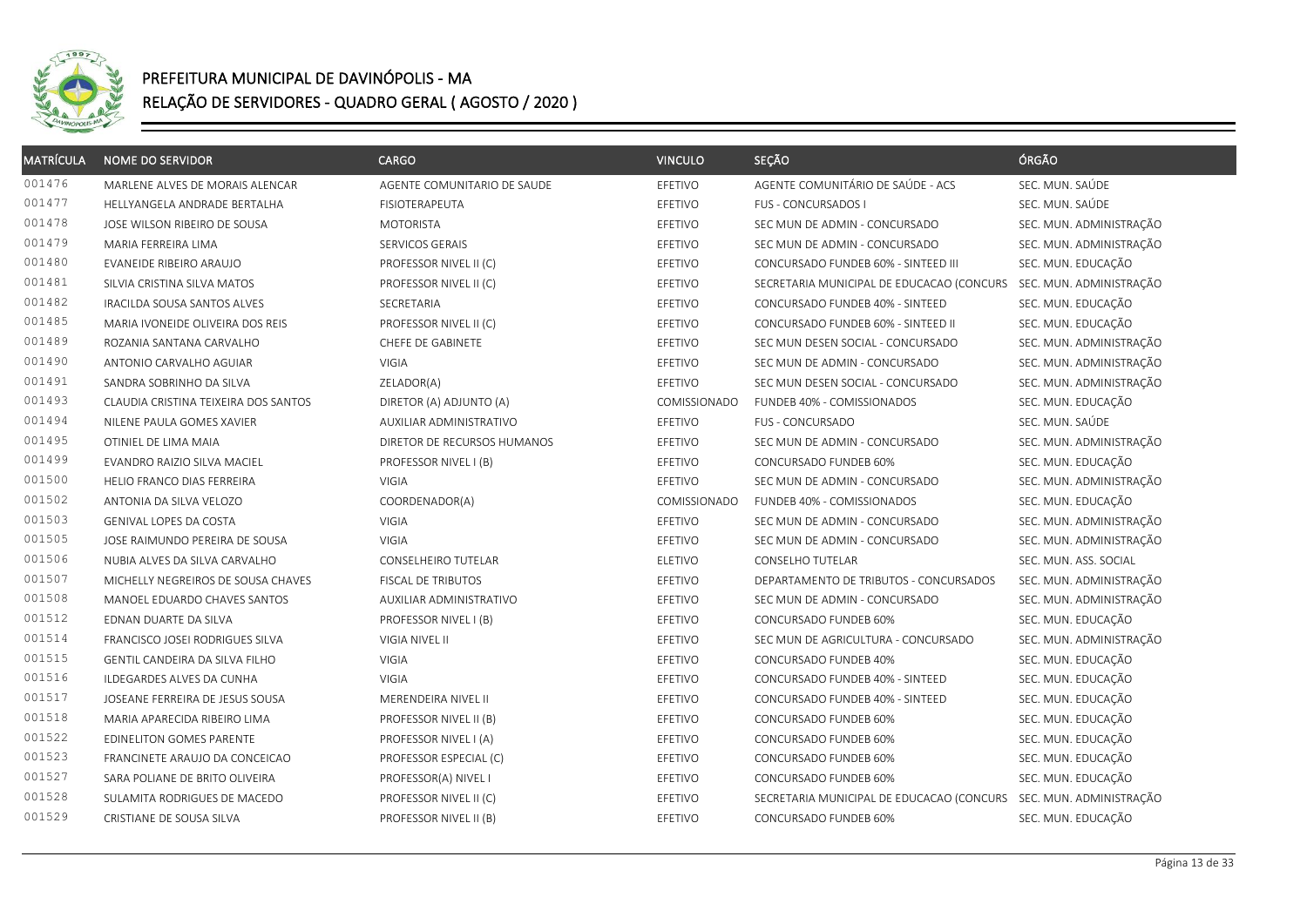

| <b>MATRÍCULA</b> | <b>NOME DO SERVIDOR</b>               | <b>CARGO</b>                         | <b>VINCULO</b>      | SEÇÃO                                                             | ÓRGÃO                   |
|------------------|---------------------------------------|--------------------------------------|---------------------|-------------------------------------------------------------------|-------------------------|
| 001530           | LUIZA HELENA LIMA MARTINS             | ASSISTENTE SOCIAL                    | EFETIVO             | SEC MUN DESEN SOCIAL - CONCURSADO                                 | SEC. MUN. ADMINISTRAÇÃO |
| 001531           | ROMULLO DA SILVA TORRES               | AGENTE DE TRANSITO                   | <b>EFETIVO</b>      | SEC MUN INFRA-ESTRUTURA - DEPARTAMENTO DE SEC. MUN. ADMINISTRAÇÃO |                         |
| 001532           | ANA LUCIA OLIVEIRA DOS SANTOS         | AUXILIAR ADMINISTRATIVO              | EFETIVO             | SEC MUN DESEN SOCIAL - CONCURSADO                                 | SEC. MUN. ADMINISTRAÇÃO |
| 001537           | JOSE EVANGELISTA DA SILVA             | ASSESSOR DE GABINETE                 | COMISSIONADO        | <b>GABINETE CIVIL</b>                                             | SEC. MUN. ADMINISTRAÇÃO |
| 001539           | LEUCIVAM DE BRITO MATOS               | ASSESSOR(A) DE GABINETE              | <b>COMISSIONADO</b> | <b>GABINETE NOMEADOS</b>                                          | SEC. MUN. ADMINISTRAÇÃO |
| 001542           | ALCIONE MACEDO SANTOS                 | PROFESSOR ESPECIAL (C)               | EFETIVO             | CONCURSADO FUNDEB 60% - SINTEED III                               | SEC. MUN. EDUCAÇÃO      |
| 001544           | ACICLINO BARBOSA SILVA                | AUXILIAR ADMINISTRATIVO              | EFETIVO             | CRAS - CONCURSADO                                                 | SEC. MUN. ASS. SOCIAL   |
| 001546           | KALLI COLEHO SILVA                    | AUXILIAR ADMINISTRATIVO              | EFETIVO             | SEC MUN DESEN SOCIAL - CONCURSADO                                 | SEC. MUN. ADMINISTRAÇÃO |
| 001547           | LINDEMBERG OLIVEIRA DE MORAES         | VIGIA                                | EFETIVO             | SEC MUN DESEN SOCIAL - CONCURSADO                                 | SEC. MUN. ADMINISTRAÇÃO |
| 001551           | WALDEIR PINHEIRO COSTA                | AUXILIAR ADMINISTRATIVO              | EFETIVO             | SEC MUN DESEN SOCIAL - CONCURSADO                                 | SEC. MUN. ADMINISTRAÇÃO |
| 001552           | ANTONIO FRANCISCO CLEMENTE DOS SANTOS | MOTORISTA DE MAQUINAS PESADA         | EFETIVO             | SEC MUN DE ADMIN - CONCURSADO                                     | SEC. MUN. ADMINISTRAÇÃO |
| 001553           | ELINALVA MENDES BEZERRA LEAL          | AUXILIAR DE SERVICOS GERAIS NIVEL II | EFETIVO             | CONCURSADO FUNDEB 40%                                             | SEC. MUN. EDUCAÇÃO      |
| 001554           | EUDERLAN SILVA VIEIRA                 | GARI                                 | EFETIVO             | SEC MUN INFRA-ESTRUTURA - LIMPEZA PÚBLICA                         | SEC. MUN. ADMINISTRAÇÃO |
| 001555           | EVANDRO DOS SANTOS SILVA              | <b>ELETRICISTA</b>                   | EFETIVO             | SEC MUN DE ADMIN - CONCURSADO                                     | SEC. MUN. ADMINISTRAÇÃO |
| 001556           | FRANCIMAR DE OLIVEIRA                 | SERVICOS GERAIS                      | EFETIVO             | SEC MUN INFRA-ESTRUTURA - CONCURSADO                              | SEC. MUN. ADMINISTRAÇÃO |
| 001557           | FRANCISCO ARAUJO PINTO                | VIGIA                                | EFETIVO             | CONCURSADO FUNDEB 40%                                             | SEC. MUN. EDUCAÇÃO      |
| 001558           | JOSE CLESIO DA SILVA OLIVEIRA         | GARI                                 | EFETIVO             | SEC MUN INFRA-ESTRUTURA - LIMPEZA PÚBLICA                         | SEC. MUN. ADMINISTRAÇÃO |
| 001559           | MARCIA TEIXEIRA RIGHY                 | SERVICOS GERAIS                      | EFETIVO             | CONCURSADO FUNDEB 40%                                             | SEC. MUN. EDUCAÇÃO      |
| 001562           | ROSANA GARCIA DA SILVA                | PROFESSOR NIVEL II (B)               | EFETIVO             | CONCURSADO FUNDEB 60% - SINTEED I                                 | SEC. MUN. EDUCAÇÃO      |
| 001563           | DEUSELENA BATISTA DO NASCIMENTO       | AUXILIAR ADMINISTRATIVO              | EFETIVO             | SEC MUN DE AGRICULTURA - CONCURSADO                               | SEC. MUN. ADMINISTRAÇÃO |
| 001567           | <b>VERONICE MOTA DOS SANTOS</b>       | ASSESSOR ADMINISTRATIVO              | <b>COMISSIONADO</b> | FUNDEB 40% CONTRATADOS (GRUPO EDU)                                | SEC. MUN. EDUCAÇÃO      |
| 001568           | CHRISTIANE FREITAS CHAVES             | <b>BIOQUIMICO</b>                    | EFETIVO             | FUS - CONCURSADO                                                  | SEC. MUN. SAÚDE         |
| 001570           | JANILEIDE DE OLIVEIRA PEREIRA         | TECNICO DE ENFERMAGEM                | EFETIVO             | FUS - CONCURSADO                                                  | SEC. MUN. SAÚDE         |
| 001576           | THIAGO MONTEIRO DOS SANTOS            | AUXILIAR ADMINISTRATIVO              | EFETIVO             | CRAS - CONCURSADO                                                 | SEC. MUN. ASS. SOCIAL   |
| 001577           | NIVALDO DA CONCEICAO DA SILVA         | <b>INSPETOR</b>                      | EFETIVO             | FUS - CONCURSADO                                                  | SEC. MUN. SAÚDE         |
| 001578           | LEILA CHAVES DA SILVA                 | NUTRICIONISTA                        | EFETIVO             | CONCURSADO FUNDEB 40%                                             | SEC. MUN. EDUCAÇÃO      |
| 001579           | ROGERIO DOS SANTOS GOMES              | PROFESSOR NIVEL II (B)               | EFETIVO             | CONCURSADO FUNDEB 60%                                             | SEC. MUN. EDUCAÇÃO      |
| 001581           | ANTONIO RIBEIRO VALE                  | CARPINTEIRO                          | EFETIVO             | CONCURSADO FUNDEB 40%                                             | SEC. MUN. EDUCAÇÃO      |
| 001585           | GEISIEL SILVA DE SOUSA                | <b>VIGIA</b>                         | EFETIVO             | CONCURSADO FUNDEB 40%                                             | SEC. MUN. EDUCAÇÃO      |
| 001586           | JECILENE BRAGA CORDEIRO               | AUXILIAR ADMINISTRATIVO              | EFETIVO             | CRAS - CONCURSADO                                                 | SEC. MUN. ASS. SOCIAL   |
| 001589           | ELIZETE DIAS MONTEIRO                 | SECRETARIA                           | EFETIVO             | <b>CONSELHO TUTELAR</b>                                           | SEC. MUN. ASS. SOCIAL   |
| 001590           | KARLA YSABELLA DE CARVALHO MARREIROS  | ASSISTENTE SOCIAL                    | EFETIVO             | CRAS - CONCURSADO                                                 | SEC. MUN. ASS. SOCIAL   |
| 001592           | GILMAKSON SILVA FREIRE                | <b>INSPETOR DE TRANSITO</b>          | EFETIVO             | SEC MUN INFRA-ESTRUTURA - DEPARTAMENTO DE SEC. MUN. ADMINISTRAÇÃO |                         |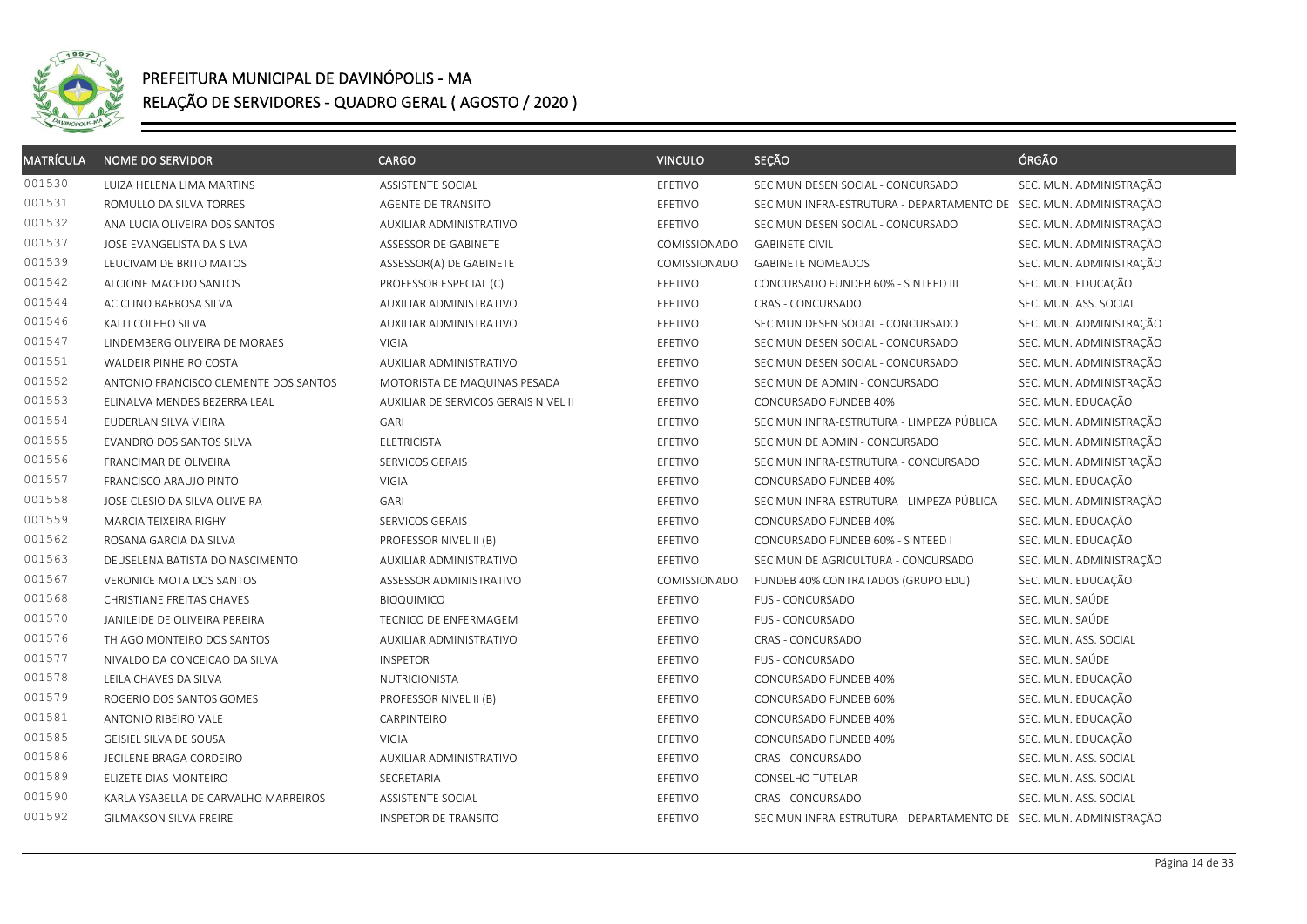

| <b>MATRÍCULA</b> | <b>NOME DO SERVIDOR</b>           | <b>CARGO</b>                        | <b>VINCULO</b> | SEÇÃO                                                             | ÓRGÃO                   |
|------------------|-----------------------------------|-------------------------------------|----------------|-------------------------------------------------------------------|-------------------------|
| 001594           | FRANCINEIDE ARAUJO DE MOURA       | TECNICO DE ENFERMAGEM               | CONTRATADO     | <b>FUS - CONTRATADO</b>                                           | SEC. MUN. SAÚDE         |
| 001596           | RUBERVALDO CAVALCANTE DE CARVALHO | ASSESSOR(A) DE GABINETE             | COMISSIONADO   | <b>GABINETE CIVIL</b>                                             | SEC. MUN. ADMINISTRAÇÃO |
| 001597           | SILVANIA QUEIROZ DA SILVA         | SERVICOS GERAIS                     | CONTRATADO     | SEC MUN DE ADMIN - CONTRATADO                                     | SEC. MUN. ADMINISTRAÇÃO |
| 001599           | MARIA ROGEANIA DA SILVA LIMA      | ASSISTENTE SOCIAL                   | EFETIVO        | CRAS - CONCURSADO                                                 | SEC. MUN. ASS. SOCIAL   |
| 001600           | REGEA GARCIA DA SILVA             | AUXILIAR ADMINISTRATIVO             | EFETIVO        | SEC MUN DE ADMIN - CONCURSADO                                     | SEC. MUN. ADMINISTRAÇÃO |
| 001601           | EDITE DOS REIS SANTIAGO SILVA     | AUXILIAR ADMINISTRATIVO             | EFETIVO        | SEC MUN DE ADMIN - CONCURSADO                                     | SEC. MUN. ADMINISTRAÇÃO |
| 001603           | WIRLAND OLIVEIRA DE MORAES        | AUXILIAR ADMINISTRATIVO             | EFETIVO        | SEC MUN DESEN SOCIAL - CONCURSADO                                 | SEC. MUN. ADMINISTRAÇÃO |
| 001605           | FRANCISCO SILVA DE JESUS LACERDA  | <b>ELETRICISTA</b>                  | EFETIVO        | SEC MUN DE ADMIN - CONCURSADO                                     | SEC. MUN. ADMINISTRAÇÃO |
| 001610           | <b>IRES PEREIRA CARVALHO</b>      | PROFESSOR NIVEL II (B)              | EFETIVO        | SECRETARIA MUNICIPAL DE EDUCACAO (CONCURS                         | SEC. MUN. ADMINISTRAÇÃO |
| 001612           | MARINALVA SILVA LIMA              | PROFESSOR NIVEL II (B)              | EFETIVO        | SECRETARIA MUNICIPAL DE EDUCACAO (CONCURS                         | SEC. MUN. ADMINISTRAÇÃO |
| 001613           | JOSE HORLANDO                     | ZELADOR(A)                          | EFETIVO        | SEC MUN DE AGRICULTURA - CONCURSADO                               | SEC. MUN. ADMINISTRAÇÃO |
| 001614           | JOSECLEIA SOUSA VALE              | PROFESSOR NIVEL II (A)              | EFETIVO        | CONCURSADO FUNDEB 60% - SINTEED I                                 | SEC. MUN. EDUCAÇÃO      |
| 001615           | ELDA LISBOA DA SILVA              | ZELADOR(A) NIVEL II                 | EFETIVO        | CONCURSADO FUNDEB 40%                                             | SEC. MUN. EDUCAÇÃO      |
| 001616           | VALCIRENE ARAUJO SILVA            | <b>AUXILIAR ADMINISTRATIVO</b>      | EFETIVO        | CRAS - CONCURSADO                                                 | SEC. MUN. ASS. SOCIAL   |
| 001619           | NAZIO CRUZ CUNHA                  | <b>VIGIA</b>                        | EFETIVO        | <b>FUS - CONCURSADOS I</b>                                        | SEC. MUN. SAÚDE         |
| 001620           | FRANCISCO OLIVEIRA DA SILVA       | <b>VIGIA</b>                        | EFETIVO        | FUS - CONCURSADO                                                  | SEC. MUN. SAÚDE         |
| 001621           | MERYDALVA DA COSTA DE ALMEIDA     | PROFESSOR NIVEL I (C)               | EFETIVO        | CONCURSADO FUNDEB 60% - SINTEED I                                 | SEC. MUN. EDUCAÇÃO      |
| 001622           | LUCELIA SILVA VALE                | PROFESSOR ESPECIAL (A)              | EFETIVO        | CONCURSADO FUNDEB 60% - SINTEED II                                | SEC. MUN. EDUCAÇÃO      |
| 001623           | EDNA CELIA ALVES PEREIRA          | DIRETOR(A) ADJUNTO(A)               | COMISSIONADO   | FUNDEB 40% CONTRATADOS (GRUPO EDU)                                | SEC. MUN. EDUCAÇÃO      |
| 001625           | DULCIVANIA G. C. P. DA FONSECA    | CIRURGIÃO DENTISTA - CLINICO GERAL  | CONTRATADO     | PSB - CONTRATADO                                                  | SEC. MUN. SAÚDE         |
| 001631           | DJANILSON MACEDO SANTOS           | COORDENADOR DE ENDEMIAS             | CONTRATADO     | <b>FUS - CONTRATADO</b>                                           | SEC. MUN. SAÚDE         |
| 001632           | PAULO ANDRE DOS SANTOS            | COORDENADOR DE VIGILANCIA SANITARIA | COMISSIONADO   | PAB - NOMEADOS                                                    | SEC. MUN. SAÚDE         |
| 001634           | RAIMUNDO ALVES DE SOUSA           | <b>VIGIA</b>                        | CONTRATADO     | PAB - CONTRATRADO                                                 | SEC. MUN. SAÚDE         |
| 001635           | CLELIA BARROSO DA SILVA           | AUXILIAR ADMINISTRATIVO             | EFETIVO        | SEC MUN INFRA-ESTRUTURA - DEPARTAMENTO DE SEC. MUN. ADMINISTRAÇÃO |                         |
| 001636           | MARIA FERREIRA DOS SANTOS         | AGENTE COMUNITARIO DE SAUDE         | EFETIVO        | AGENTE COMUNITÁRIO DE SAÚDE - ACS                                 | SEC. MUN. SAÚDE         |
| 001637           | ZAIRA BARROS DA SILVA             | AGENTE COMUNITARIO DE SAUDE         | EFETIVO        | AGENTE COMUNITÁRIO DE SAÚDE - ACS                                 | SEC. MUN. SAÚDE         |
| 001638           | LENICE PEREIRA DOS SANTOS         | AGENTE COMUNITARIO DE SAUDE         | EFETIVO        | AGENTE COMUNITÁRIO DE SAÚDE - ACS                                 | SEC. MUN. SAÚDE         |
| 001639           | POLLYANNA PEREIRA PELOSO          | ODONTOLOGO DA ESB                   | EFETIVO        | PSB - CONCURSADO                                                  | SEC. MUN. SAÚDE         |
| 001640           | IVANICLEUSON BOTELHO IGREJA       | ENFERMEIRO(A) DA ESF                | EFETIVO        | PSF CONCURSADO                                                    | SEC. MUN. SAÚDE         |
| 001641           | MARGARIDA TEODORA BRAGAGNOLO      | ENFERMEIRO(A) DA ESF                | EFETIVO        | PSF CONCURSADO                                                    | SEC. MUN. SAÚDE         |
| 001643           | NAIDE DE OLIVEIRA                 | AGENTE COMUNITARIO DE SAUDE         | EFETIVO        | AGENTE COMUNITÁRIO DE SAÚDE - ACS                                 | SEC. MUN. SAÚDE         |
| 001646           | MARIA ELIDIANE MORAIS DA SILVA    | PROFESSOR NIVEL I (B)               | EFETIVO        | CONCURSADO FUNDEB 60%                                             | SEC. MUN. EDUCAÇÃO      |
| 001647           | ROGERIO DOS SANTOS GOMES          | PROFESSOR NIVEL I (A)               | EFETIVO        | CONCURSADO FUNDEB 60% - SINTEED I                                 | SEC. MUN. EDUCAÇÃO      |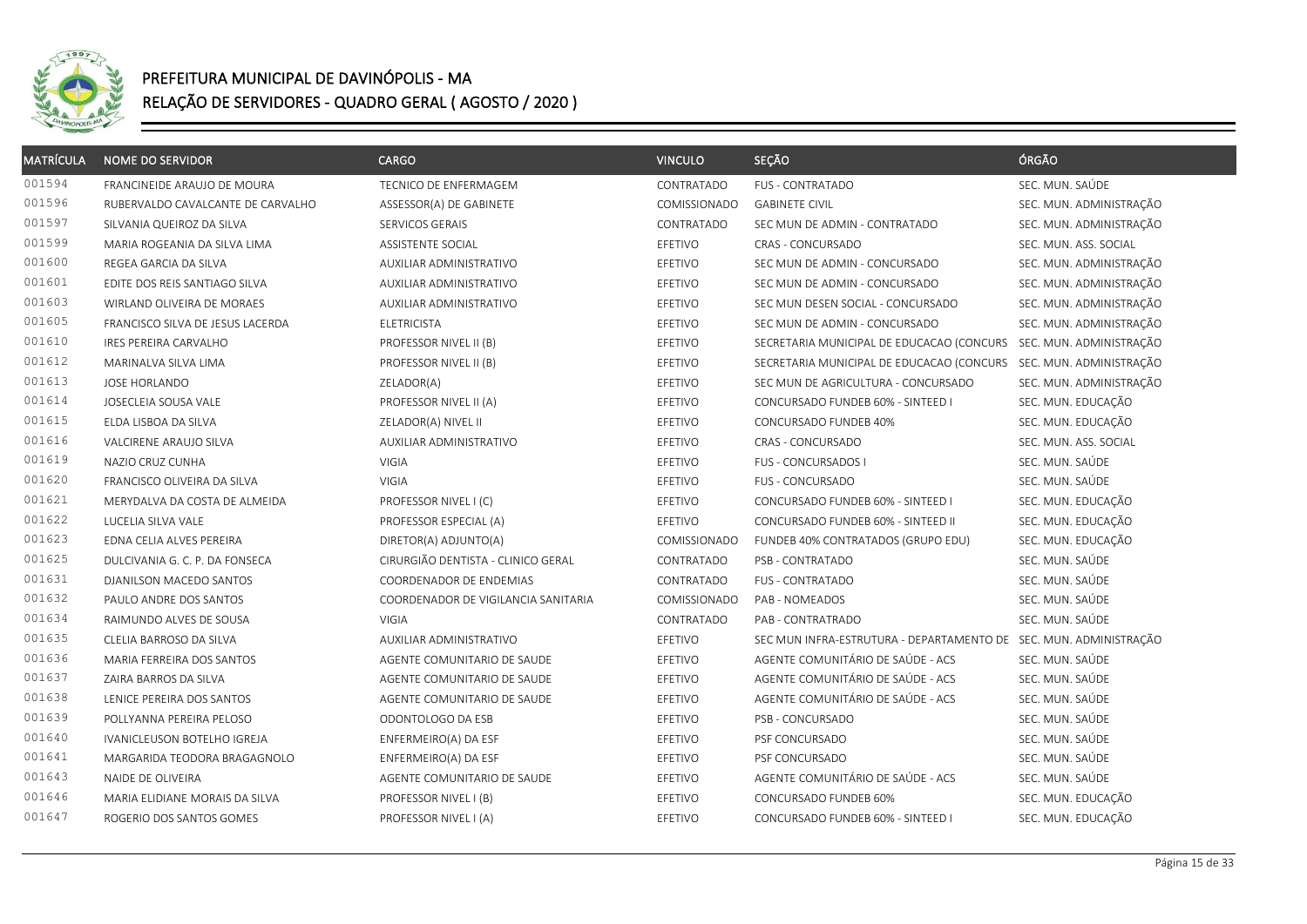

| <b>MATRÍCULA</b> | <b>NOME DO SERVIDOR</b>            | <b>CARGO</b>                   | <b>VINCULO</b> | SEÇÃO                              | ÓRGÃO                   |
|------------------|------------------------------------|--------------------------------|----------------|------------------------------------|-------------------------|
| 001648           | FRANCISCA MAGNA DA SILVA           | TECNICO DE ENFERMAGEM          | COMISSIONADO   | PSF NOMEADO                        | SEC. MUN. SAÚDE         |
| 001653           | IVANUSA NUNES OLIVEIRA LOPES       | PROFESSOR NIVEL II (C)         | EFETIVO        | CONCURSADO FUNDEB 60% - SINTEED II | SEC. MUN. EDUCAÇÃO      |
| 001654           | MARIA MARTA DE SOUSA LIMA          | DIRETORA DE BIBLIOTECA         | CONTRATADO     | SEC MUN DE ADMIN - CONTRATADO      | SEC. MUN. ADMINISTRAÇÃO |
| 001661           | MARIA DE JESUS BRAGA LOPES         | PROFESSOR(A)                   | CONTRATADO     | FUNDEB 60% - CONTRATADOS           | SEC. MUN. EDUCAÇÃO      |
| 001663           | MASCIENE ALENCAR OLIVEIRA          | PROFESSOR(A) AUXILIAR          | CONTRATADO     | FUNDEB 40% CONTRATADOS (GRUPO EDU) | SEC. MUN. EDUCAÇÃO      |
| 001664           | IZANILDA FERREIRA BARROS           | PROFESSOR(A) AUXILIAR          | CONTRATADO     | FUNDEB 40% CONTRATADOS (GRUPO EDU) | SEC. MUN. EDUCAÇÃO      |
| 001665           | VANIA DE SOUSA MARTINS             | PROFESSOR(A)                   | CONTRATADO     | FUNDEB 60% - CONTRATADOS           | SEC. MUN. EDUCAÇÃO      |
| 001667           | RODRIGO SOUSA LIMA                 | PROFESSOR(A)                   | CONTRATADO     | FUNDEB 60% - CONTRATADOS           | SEC. MUN. EDUCAÇÃO      |
| 001668           | MARIENE ALENCAR OLIVEIRA           | PROFESSOR(A) EDUCACAO INFANTIL | EFETIVO        | CONCURSADO FUNDEB 60%              | SEC. MUN. EDUCAÇÃO      |
| 001669           | ELIENE DA CONCEICAO SOUSA          | PROFESSOR(A)                   | CONTRATADO     | FUNDEB 60% - CONTRATADOS           | SEC. MUN. EDUCAÇÃO      |
| 001671           | ROSANGELA DA CUNHA MOREIRA         | DIRETOR DE UNIDADE ESCOLAR     | COMISSIONADO   | FUNDEB 40% CONTRATADOS (GRUPO EDU) | SEC. MUN. EDUCAÇÃO      |
| 001674           | CLERIZANGELA VIEIRA DA SILVA SOUSA | SECRETARIA                     | COMISSIONADO   | FUNDEB 40% CONTRATADOS (GRUPO EDU) | SEC. MUN. EDUCAÇÃO      |
| 001682           | LUCILENE GOMES SOUSA               | PROFESSOR(A)                   | CONTRATADO     | FUNDEB 60% - CONTRATADOS           | SEC. MUN. EDUCAÇÃO      |
| 001684           | FRANCILENE SILVA DE SOUSA          | SECRETARIO (A) ADJUNTO (A)     | COMISSIONADO   | SEC MUN MEIO AMBIENTE - NOMEADO    | SEC. MUN. ADMINISTRAÇÃO |
| 001685           | SANDRA OLIVEIRA DE ARAUJO          | PROFESSOR(A)                   | CONTRATADO     | FUNDEB 60% - CONTRATADOS           | SEC. MUN. EDUCAÇÃO      |
| 001686           | MARLENE ALENCAR OLIVEIRA           | PROFESSOR(A)                   | CONTRATADO     | FUNDEB 60% - CONTRATADOS           | SEC. MUN. EDUCAÇÃO      |
| 001687           | EUDA IRES SILVA                    | PROFESSOR(A)                   | CONTRATADO     | FUNDEB 60% - CONTRATADOS           | SEC. MUN. EDUCAÇÃO      |
| 001690           | TAYLANE NUNES SILVA                | PROFESSOR(A) AUXILIAR          | CONTRATADO     | FUNDEB 40% CONTRATADOS (GRUPO ADM) | SEC. MUN. EDUCAÇÃO      |
| 001691           | DOURACY GUIMARAES SILVA            | DIRETOR DE UNIDADE ESCOLAR     | COMISSIONADO   | FUNDEB 40% - COMISSIONADOS         | SEC. MUN. EDUCAÇÃO      |
| 001694           | DANIELE CUNHA SILVA                | DIRETOR DE UNIDADE ESCOLAR     | COMISSIONADO   | FUNDEB 40% - COMISSIONADOS         | SEC. MUN. EDUCAÇÃO      |
| 001695           | EDILENE MARQUES ARAUJO             | PROFESSOR(A)                   | CONTRATADO     | FUNDEB 60% - CONTRATADOS           | SEC. MUN. EDUCAÇÃO      |
| 001697           | MARIA REGINA BOTELHO MARTINS       | ORIENTADOR(A) SOCIAL           | EFETIVO        | SEC MUN DESEN SOCIAL - NOMEADO     | SEC. MUN. ADMINISTRAÇÃO |
| 001698           | GILVANI PEREIRA DA SILVA           | PROFESSOR(A) AUXILIAR          | CONTRATADO     | FUNDEB 40% CONTRATADOS (GRUPO EDU) | SEC. MUN. EDUCAÇÃO      |
| 001699           | GISELDA SILVA MATOS                | PROFESSOR(A) AUXILIAR          | CONTRATADO     | FUNDEB 40% CONTRATADOS (GRUPO EDU) | SEC. MUN. EDUCAÇÃO      |
| 001700           | MARIA IOLETE DO NASCIMENTO JESUS   | PROFESSOR(A)                   | CONTRATADO     | FUNDEB 60% - CONTRATADOS           | SEC. MUN. EDUCAÇÃO      |
| 001702           | JANDIARA DA SILVA FRANCA           | PROFESSOR(A)                   | CONTRATADO     | FUNDEB 60% - CONTRATADOS           | SEC. MUN. EDUCAÇÃO      |
| 001704           | ROSA MARIA OLIVEIRA SILVA          | DIRETOR(A) ADJUNTO(A)          | COMISSIONADO   | FUNDEB 40% CONTRATADOS (GRUPO EDU) | SEC. MUN. EDUCAÇÃO      |
| 001705           | ELIZETE RIO SILVA                  | PROFESSOR(A)                   | CONTRATADO     | FUNDEB 60% - CONTRATADOS           | SEC. MUN. EDUCAÇÃO      |
| 001707           | VERINEIDE DA SILVA SOUSA           | DIRETOR DE UNIDADE ESCOLAR     | CONTRATADO     | FUNDEB 40% CONTRATADOS (GRUPO EDU) | SEC. MUN. EDUCAÇÃO      |
| 001709           | MAYLSON SILVA DOS ANJOS            | PROFESSOR(A)                   | CONTRATADO     | FUNDEB 60% - CONTRATADOS           | SEC. MUN. EDUCAÇÃO      |
| 001715           | MARIA CONCEBIDA ROCHA DE PAULA     | TECNICO DE ENFERMAGEM          | COMISSIONADO   | PAB - NOMEADOS                     | SEC. MUN. SAÚDE         |
| 001717           | MIRANILDES S. VELOSO DE SOUSA      | PROFESSOR(A)                   | CONTRATADO     | FUNDEB 60% - CONTRATADOS           | SEC. MUN. EDUCAÇÃO      |
| 001725           | SANDRA CONCEICAO DE MORAES         | PROFESSOR(A)                   | CONTRATADO     | FUNDEB 60% - CONTRATADOS           | SEC. MUN. EDUCAÇÃO      |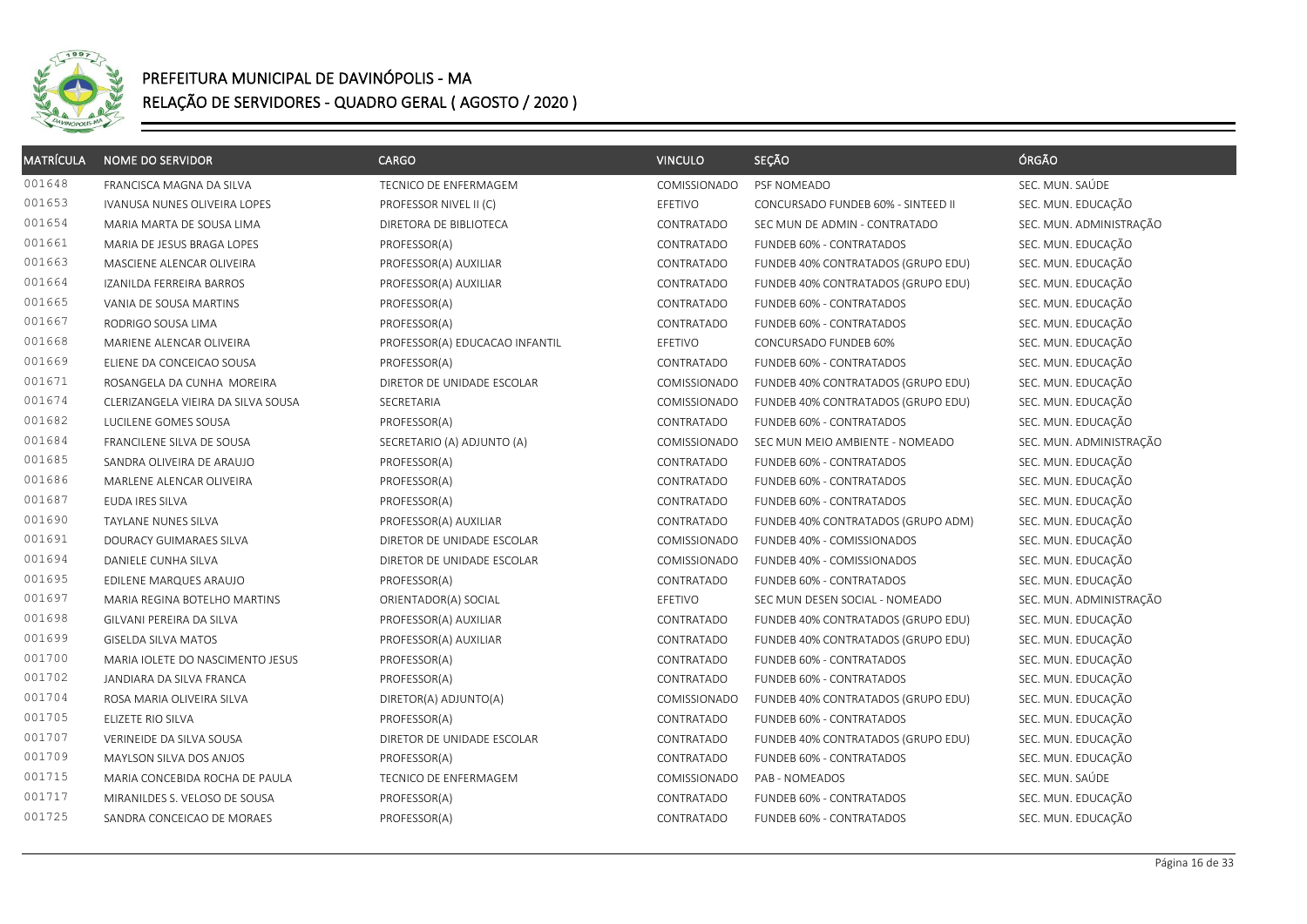

| <b>MATRÍCULA</b> | <b>NOME DO SERVIDOR</b>            | <b>CARGO</b>               | <b>VINCULO</b> | SEÇÃO                              | ÓRGÃO                   |
|------------------|------------------------------------|----------------------------|----------------|------------------------------------|-------------------------|
| 001728           | ROSIMAR FERNANDES SILVA            | MERENDEIRA                 | CONTRATADO     | FUNDEB 40% CONTRATADOS (GRUPO EDU) | SEC. MUN. EDUCAÇÃO      |
| 001730           | JULIA LIMA DA SILVA                | SERVICOS GERAIS            | CONTRATADO     | FUNDEB 40% CONTRATADOS (GRUPO EDU) | SEC. MUN. EDUCAÇÃO      |
| 001734           | CLAUDINEIA LIMA DE SOUSA           | PROFESSOR(A) AUXILIAR      | CONTRATADO     | FUNDEB 40% CONTRATADOS (GRUPO EDU) | SEC. MUN. EDUCAÇÃO      |
| 001737           | ANTONIO CHARLES SOUSA SANTOS       | VIGIA                      | EFETIVO        | CONSELHO TUTELAR                   | SEC. MUN. ASS. SOCIAL   |
| 001738           | MISRAEL EVANGELISTA CARNEIRO       | VIGIA                      | CONTRATADO     | FUNDEB 40% CONTRATADOS (GRUPO ADM) | SEC. MUN. EDUCAÇÃO      |
| 001748           | MARIA DE LOURDES ALVES RODRIGUES   | ZELADOR(A)                 | CONTRATADO     | PAB - CONTRATRADO                  | SEC. MUN. SAÚDE         |
| 001750           | ZILMA NUNES DA SILVA               | ZELADOR(A)                 | CONTRATADO     | FUNDEB 40% CONTRATADOS (GRUPO EDU) | SEC. MUN. EDUCAÇÃO      |
| 001754           | RAIMUNDA GOMES DA SILVA NETA       | MERENDEIRA                 | CONTRATADO     | FUNDEB 40% CONTRATADOS (GRUPO ADM) | SEC. MUN. EDUCAÇÃO      |
| 001755           | MARINETE FRANCISCA SILVA DE SOUSA  | ZELADOR(A)                 | CONTRATADO     | FUNDEB 40% CONTRATADOS (GRUPO EDU) | SEC. MUN. EDUCAÇÃO      |
| 001760           | JOSE LOURENCO VASCONCELOS          | CHEFE DE SERVICOS          | COMISSIONADO   | <b>GABINETE CIVIL</b>              | SEC. MUN. ADMINISTRAÇÃO |
| 001763           | JOSIMAR LOPES OLIVEIRA DOS SANTOS  | VIGIA                      | CONTRATADO     | FUS - CONTRATADO                   | SEC. MUN. SAÚDE         |
| 001771           | ALEXANDRE BARROS VIEIRA            | VIGIA                      | CONTRATADO     | <b>CRAS - CONTRATADO</b>           | SEC. MUN. ASS. SOCIAL   |
| 001772           | RAIMUNDO DE SOUSA LIRA             | VIGIA                      | CONTRATADO     | FUNDEB 40% CONTRATADOS (GRUPO EDU) | SEC. MUN. EDUCAÇÃO      |
| 001774           | CRISTIANA PASSOS DIAS              | PROFESSOR(A)               | CONTRATADO     | FUNDEB 60% - CONTRATADOS           | SEC. MUN. EDUCAÇÃO      |
| 001775           | ADRIANA DE ARAUJO SOARES MOURA     | SERVICOS GERAIS            | EFETIVO        | <b>CONSELHO TUTELAR</b>            | SEC. MUN. ASS. SOCIAL   |
| 001779           | JOSE MAGALHAES DE ARAUJO           | VIGIA                      | CONTRATADO     | FUNDEB 40% CONTRATADOS (GRUPO EDU) | SEC. MUN. EDUCAÇÃO      |
| 001781           | PAULO PAIVA DE SOUSA               | DIRETOR DE UNIDADE ESCOLAR | COMISSIONADO   | FUNDEB 40% - COMISSIONADOS         | SEC. MUN. EDUCAÇÃO      |
| 001794           | MARIA FRANCISCA PEREIRA NETA SILVA | SERVICOS GERAIS            | CONTRATADO     | SEC MUN DE ADMIN - CONTRATADO      | SEC. MUN. ADMINISTRAÇÃO |
| 001798           | JOAO FRANCISCO MOURA SILVA         | DIRETOR DE DEPARTAMENTO    | COMISSIONADO   | SEC MUN DE ADMIN - NOMEADO         | SEC. MUN. ADMINISTRAÇÃO |
| 001799           | JOSE MARQUES DA SILVA FILHO        | CHEFE DE SECAO             | COMISSIONADO   | SEC MUN DE ADMIN - NOMEADO         | SEC. MUN. ADMINISTRAÇÃO |
| 001812           | SILVILENE SILVA MATOS              | MERENDEIRA                 | EFETIVO        | CONCURSADO FUNDEB 40%              | SEC. MUN. EDUCAÇÃO      |
| 001813           | RAILDA DUARTE DE PINHO             | ZELADOR(A) NIVEL II        | EFETIVO        | CONCURSADO FUNDEB 40% - SINTEED    | SEC. MUN. EDUCAÇÃO      |
| 001815           | MARLENE GOMES DE OLIVEIRA BARBOSA  | MERENDEIRA                 | EFETIVO        | CONCURSADO FUNDEB 40%              | SEC. MUN. EDUCAÇÃO      |
| 001816           | MARCIA SANTOS FEITOZA              | ZELADOR(A) NIVEL II        | EFETIVO        | CONCURSADO FUNDEB 40% - SINTEED    | SEC. MUN. EDUCAÇÃO      |
| 001817           | JONAS WERBETH RODRIGUES DOS SANTOS | VIGIA                      | EFETIVO        | CONCURSADO FUNDEB 40%              | SEC. MUN. EDUCAÇÃO      |
| 001818           | CICERO COSTA SANTOS                | VIGIA NIVEL II             | EFETIVO        | CONCURSADO FUNDEB 40%              | SEC. MUN. EDUCAÇÃO      |
| 001819           | ANTONILDA MELO DE SOUSA            | ZELADOR(A) NIVEL II        | EFETIVO        | CONCURSADO FUNDEB 40% - SINTEED    | SEC. MUN. EDUCAÇÃO      |
| 001820           | ADRIANA DA SILVA BARBOSA           | ZELADOR(A) NIVEL II        | EFETIVO        | CONCURSADO FUNDEB 40% - SINTEED    | SEC. MUN. EDUCAÇÃO      |
| 001828           | MARIA DE JESUS DOS SANTOS SILVA    | PROFESSOR(A)               | CONTRATADO     | FUNDEB 60% - CONTRATADOS           | SEC. MUN. EDUCAÇÃO      |
| 001837           | MARCOS VINICIOS SOARES             | AUXILIAR ADMINISTRATIVO    | CONTRATADO     | SEC MUN DE ADMIN - CONTRATADO      | SEC. MUN. ADMINISTRAÇÃO |
| 001841           | BENEDITO COSTA DE SA               | VIGIA                      | CONTRATADO     | FUNDEB 40% CONTRATADOS (GRUPO EDU) | SEC. MUN. EDUCAÇÃO      |
| 001842           | IRENE GONCALVES FERREIRA           | ZELADOR(A)                 | CONTRATADO     | FUS - CONTRATADO                   | SEC. MUN. SAÚDE         |
| 001847           | CARLOS ANDRE DE SOUSA MELO         | AUXILIAR ADMINISTRATIVO    | COMISSIONADO   | <b>CONSELHO TUTELAR</b>            | SEC. MUN. ASS. SOCIAL   |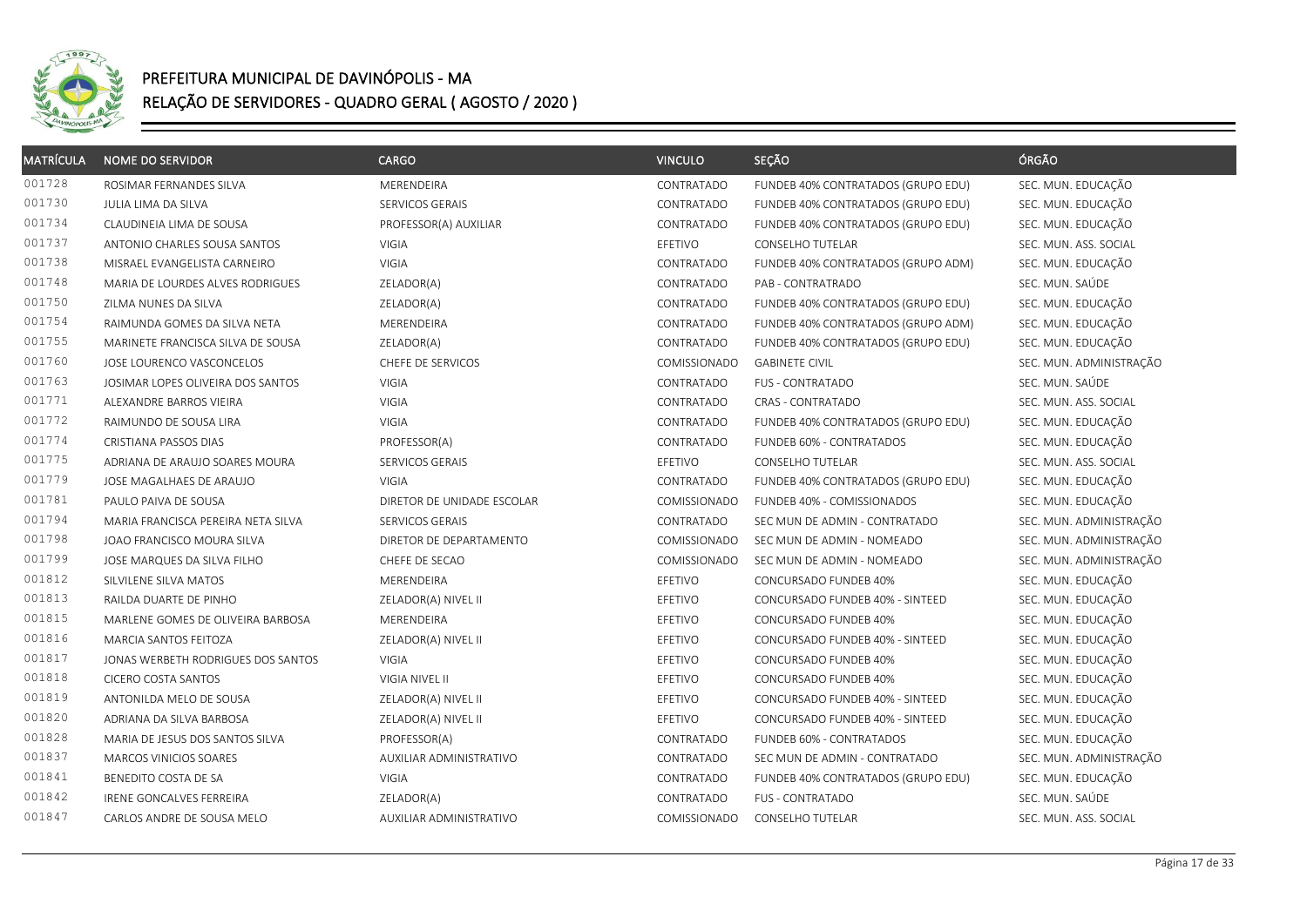

| <b>MATRÍCULA</b> | <b>NOME DO SERVIDOR</b>             | <b>CARGO</b>                  | <b>VINCULO</b> | SEÇÃO                              | ÓRGÃO                   |
|------------------|-------------------------------------|-------------------------------|----------------|------------------------------------|-------------------------|
| 001853           | MARIA LUCIENE SANTOS MAIA           | ASSESSOR DE SERVICOS SOCIAIS  | COMISSIONADO   | <b>CRAS - NOMEADO</b>              | SEC. MUN. ASS. SOCIAL   |
| 001857           | ANDRE DA CONCEICAO PEREIRA          | <b>VIGIA</b>                  | CONTRATADO     | FUS - CONTRATADO                   | SEC. MUN. SAÚDE         |
| 001859           | MARISTELA JANCER DOS SANTOS         | ZELADOR (A)                   | CONTRATADO     | FUNDEB 40% CONTRATADOS (GRUPO ADM) | SEC. MUN. EDUCAÇÃO      |
| 001866           | MARIA DE LOURDES SILVA LIMA         | SERVICOS GERAIS               | CONTRATADO     | SEC MUN DESEN SOCIAL - CONTRATADO  | SEC. MUN. ADMINISTRAÇÃO |
| 001873           | ANA CASSIA OLIVEIRA FERNANDES       | ASSESSOR DE SECRETARIA        | COMISSIONADO   | SEC MUN DE ADMIN - NOMEADO         | SEC. MUN. ADMINISTRAÇÃO |
| 001875           | SANDRA SILVA MORAIS                 | AUXILIAR ADMINISTRATIVO       | EFETIVO        | SEC MUN DESEN SOCIAL - CONCURSADO  | SEC. MUN. ADMINISTRAÇÃO |
| 001876           | TATIANNY BRITO MELO                 | ZELADOR (A)                   | EFETIVO        | CONSELHO TUTELAR                   | SEC. MUN. ASS. SOCIAL   |
| 001881           | RAIMUNDO DO NASCIMENTO OLIVEIRA     | VIGIA                         | CONTRATADO     | FUNDEB 40% CONTRATADOS (GRUPO EDU) | SEC. MUN. EDUCAÇÃO      |
| 001885           | ALBERTO MELO DOS SANTOS             | AUXILIAR ADMINISTRATIVO       | EFETIVO        | CONCURSADO FUNDEB 40%              | SEC. MUN. EDUCAÇÃO      |
| 001886           | JOSE DE RIBAMAR CAMARA              | VIGIA                         | CONTRATADO     | FUNDEB 40% CONTRATADOS (GRUPO EDU) | SEC. MUN. EDUCAÇÃO      |
| 001891           | ANTONIO DA CONCEICAO SOUSA          | <b>VIGIA</b>                  | CONTRATADO     | FUNDEB 40% CONTRATADOS (GRUPO EDU) | SEC. MUN. EDUCAÇÃO      |
| 001892           | ERIKA SOUSA COSTA                   | PROFESSOR(A) AUXILIAR         | CONTRATADO     | FUNDEB 40% CONTRATADOS (GRUPO EDU) | SEC. MUN. EDUCAÇÃO      |
| 001895           | CLAUDIANA CAVALCANTE                | PROFESSOR(A) AUXILIAR         | CONTRATADO     | FUNDEB 40% CONTRATADOS (GRUPO EDU) | SEC. MUN. EDUCAÇÃO      |
| 001896           | FRANCISCA DOS SANTOS SILVA          | TECNICO DE ENFERMAGEM         | COMISSIONADO   | PSF NOMEADO                        | SEC. MUN. SAÚDE         |
| 001897           | LUSINETE APARECIDA DA SILVA ALMEIDA | AUXILIAR EM SAUDE BUCAL       | CONTRATADO     | PSB - CONTRATADO                   | SEC. MUN. SAÚDE         |
| 001900           | GILVAN DOS SANTOS NUNES             | PROFESSOR(A)                  | COMISSIONADO   | FUNDEB 60% - CONTRATADOS           | SEC. MUN. EDUCAÇÃO      |
| 001904           | IARA ARAUJO SILVA DUTRA             | PROFESSOR(A)                  | CONTRATADO     | FUNDEB 60% - CONTRATADOS           | SEC. MUN. EDUCAÇÃO      |
| 001907           | MARILENE CUNHA SILVA                | ZELADOR(A)                    | COMISSIONADO   | SEC MUN DE ADMIN - NOMEADO         | SEC. MUN. ADMINISTRAÇÃO |
| 001918           | LEVIR VIRGINIO DE CARVALHO          | VIGIA                         | EFETIVO        | CONCURSADO FUNDEB 40% - SINTEED    | SEC. MUN. EDUCAÇÃO      |
| 001919           | PATRICIA FEITOSA LIMA               | MERENDEIRA                    | EFETIVO        | CONCURSADO FUNDEB 40% - SINTEED    | SEC. MUN. EDUCAÇÃO      |
| 001920           | LUIS DE FRANCA MARTINS NETO         | ASSESSOR ADMINISTRATIVO       | COMISSIONADO   | SEC MUN DE ADMIN - NOMEADO         | SEC. MUN. ADMINISTRAÇÃO |
| 001922           | MARIA LUCI SOARES PAULINO           | TECNICO DE ENFERMAGEM         | COMISSIONADO   | PSF NOMEADO                        | SEC. MUN. SAÚDE         |
| 001928           | ALESSANDRA NASCIMENTO SILVA         | AUXILIAR ADMINISTRATIVO       | EFETIVO        | CONCURSADO FUNDEB 40% - SINTEED    | SEC. MUN. EDUCAÇÃO      |
| 001930           | MARIA DO CEU ALVES RIBEIRO          | CHEFE DE SECAO                | CONTRATADO     | SEC MUN INFRA-ESTRUTURA - NOMEADO  | SEC. MUN. ADMINISTRAÇÃO |
| 001933           | ANTONIO PEREIRA DE ARAUJO           | VIGIA                         | CONTRATADO     | FUS - CONTRATADO                   | SEC. MUN. SAÚDE         |
| 001934           | DOMINGOS CARLOS DA SILVA MOREIRA    | <b>VIGIA</b>                  | CONTRATADO     | FUNDEB 40% CONTRATADOS (GRUPO EDU) | SEC. MUN. EDUCAÇÃO      |
| 001936           | NASCIMENTO PEREIRA GOMES            | <b>VIGIA</b>                  | CONTRATADO     | FUNDEB 40% CONTRATADOS (GRUPO EDU) | SEC. MUN. EDUCAÇÃO      |
| 001938           | ODINE NASCIMENTO ARAUJO             | <b>TECNICO DE ENFERMAGEM</b>  | CONTRATADO     | <b>FUS - CONTRATADO</b>            | SEC. MUN. SAÚDE         |
| 001942           | GILCIMARA ALMEIDA COSTA             | COORDENADOR(A) FB             | COMISSIONADO   | PAB - CONTRATRADO                  | SEC. MUN. SAÚDE         |
| 001944           | DIANA DA MOTA SANTOS                | SECRETARIO DE UNIDADE ESCOLAR | CONTRATADO     | FUNDEB 40% CONTRATADOS (GRUPO EDU) | SEC. MUN. EDUCAÇÃO      |
| 001952           | LINOCI BRITO NUNES                  | SECRETARIA                    | CONTRATADO     | FUNDEB 40% CONTRATADOS (GRUPO EDU) | SEC. MUN. EDUCAÇÃO      |
| 001954           | LUZIANE DA SILVA CONCEICAO          | PROFESSOR(A)                  | CONTRATADO     | FUNDEB 60% - CONTRATADOS           | SEC. MUN. EDUCAÇÃO      |
| 001955           | MARACLENE DUARTE DE SOUSA           | PROFESSOR(A)                  | CONTRATADO     | FUNDEB 60% - CONTRATADOS           | SEC. MUN. EDUCAÇÃO      |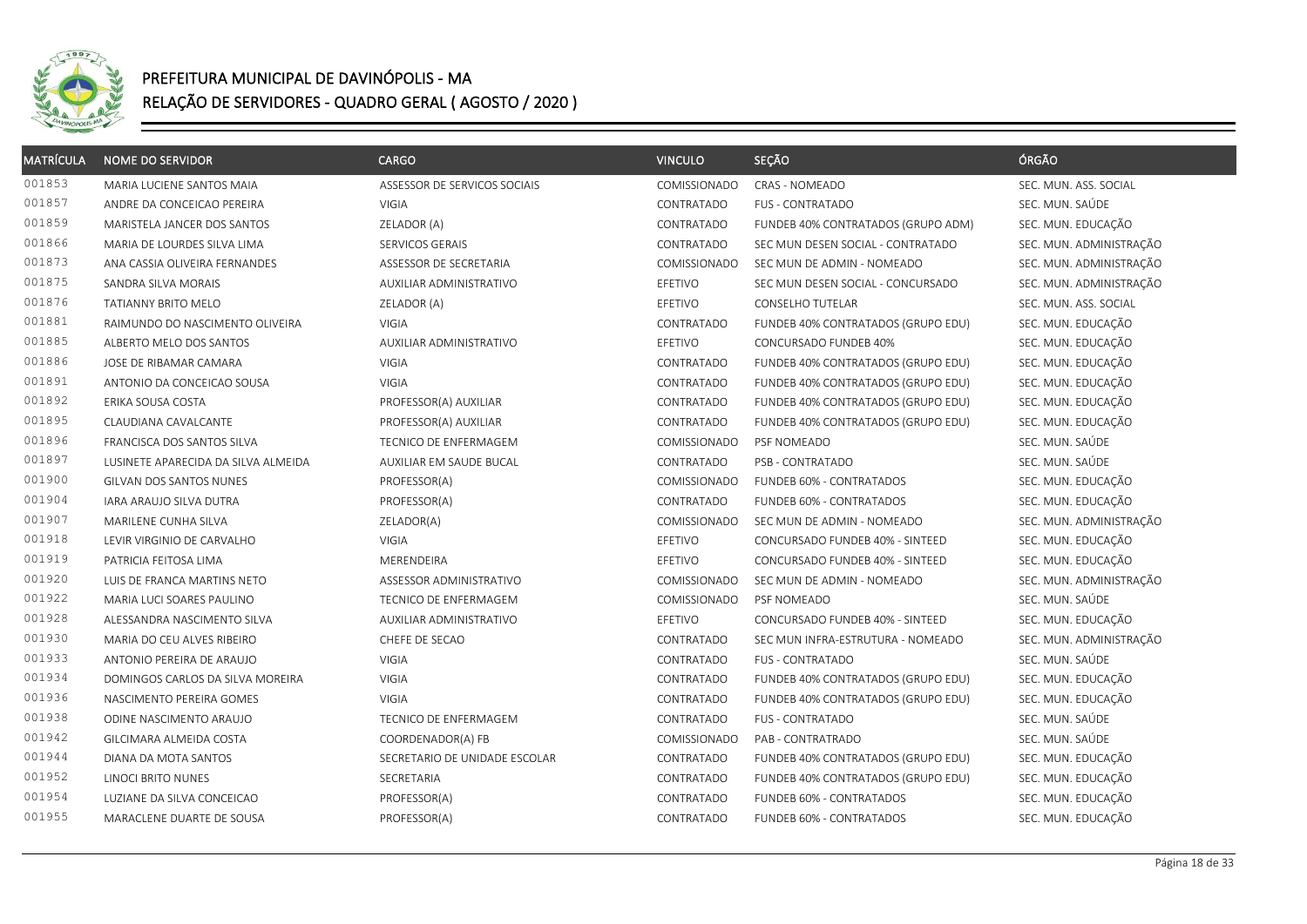

| <b>MATRÍCULA</b> | <b>NOME DO SERVIDOR</b>             | <b>CARGO</b>                | <b>VINCULO</b>      | SEÇÃO                              | ÓRGÃO                   |
|------------------|-------------------------------------|-----------------------------|---------------------|------------------------------------|-------------------------|
| 001960           | ANDREA PAULA LIMA                   | PROFESSOR(A) AUXILIAR       | CONTRATADO          | FUNDEB 40% CONTRATADOS (GRUPO EDU) | SEC. MUN. EDUCAÇÃO      |
| 001966           | APARECIDA DO NASCIMENTO RODRIGUES   | SERVICOS GERAIS             | COMISSIONADO        | PSF NOMEADO                        | SEC. MUN. SAÚDE         |
| 001967           | ALEX SANDRA OLIVEIRA SOBRINHO       | PROFESSOR(A)                | CONTRATADO          | FUNDEB 60% - CONTRATADOS           | SEC. MUN. EDUCAÇÃO      |
| 001979           | WANDERSON MARQUES DE SOUSA GOMES    | PROFESSOR(A)                | CONTRATADO          | FUNDEB 60% - CONTRATADOS           | SEC. MUN. EDUCAÇÃO      |
| 001980           | FERNANDA DOS SANTOS ARAUJO          | PROFESSOR(A) AUXILIAR       | CONTRATADO          | FUNDEB 40% CONTRATADOS (GRUPO EDU) | SEC. MUN. EDUCAÇÃO      |
| 001981           | <b>IRENILDE SANTOS DE SOUSA</b>     | AUXILIAR DE BIBLIOTECA      | CONTRATADO          | FUNDEB 40% - COMISSIONADOS         | SEC. MUN. EDUCAÇÃO      |
| 001988           | MARIA APARECIDA DANTAS DA COSTA     | ZELADOR(A)                  | CONTRATADO          | FUNDEB 40% CONTRATADOS (GRUPO EDU) | SEC. MUN. EDUCAÇÃO      |
| 001989           | ANTONIA LEILA DE ALENCAR SOARES     | AUXILIAR ADMINISTRATIVO     | CONTRATADO          | SEC MUN DE ADMIN - CONTRATADO      | SEC. MUN. ADMINISTRAÇÃO |
| 001996           | PAULO FERNANDES SILVA               | <b>MOTORISTA</b>            | CONTRATADO          | FUNDEB 40% CONTRATADOS (GRUPO EDU) | SEC. MUN. EDUCAÇÃO      |
| 001998           | TAINARA DA CONCEICAO SILVA BRITO    | PROFESSOR(A) AUXILIAR       | CONTRATADO          | FUNDEB 40% CONTRATADOS (GRUPO EDU) | SEC. MUN. EDUCAÇÃO      |
| 001999           | EULANIO SIPAUBA VIEIRA              | <b>MOTORISTA</b>            | CONTRATADO          | <b>FUS - CONTRATADO</b>            | SEC. MUN. SAÚDE         |
| 002001           | WALLAS SILVA BANDEIRA               | ENFERMEIRA                  | COMISSIONADO        | <b>FUS - CONTRATADO</b>            | SEC. MUN. SAÚDE         |
| 002011           | JOEL MACEDO DA SILVA                | SECRETARIO DE AGRICULTURA   | COMISSIONADO        | SEC MUN DE AGRICULTURA             | SEC. MUN. ADMINISTRAÇÃO |
| 002019           | MARIA GENECY FERREIRA MAXIMO        | PROFESSOR(A)                | CONTRATADO          | FUNDEB 60% - CONTRATADOS           | SEC. MUN. EDUCAÇÃO      |
| 002021           | MARTA ALVES DE SOUSA                | SECRETARIA                  | CONTRATADO          | FUNDEB 40% CONTRATADOS (GRUPO EDU) | SEC. MUN. EDUCAÇÃO      |
| 002027           | FRANCISCO DE ASSIS ALVES DE SOUSA   | PROFESSOR(A)                | CONTRATADO          | FUNDEB 60% - CONTRATADOS           | SEC. MUN. EDUCAÇÃO      |
| 002029           | WALISSON DE ARAUJO PEREIRA          | DIRETOR (A) ADJUNTO (A)     | CONTRATADO          | FUNDEB 40% - COMISSIONADOS         | SEC. MUN. EDUCAÇÃO      |
| 002031           | ELIVANUZA ALVES DA SILVA            | AGENTE COMUNITARIO DE SAUDE | EFETIVO             | AGENTE COMUNITÁRIO DE SAÚDE - ACS  | SEC. MUN. SAÚDE         |
| 002039           | FRANCILENE FERREIRA DE MORAES       | PROFESSOR(A) AUXILIAR       | CONTRATADO          | FUNDEB 40% CONTRATADOS (GRUPO EDU) | SEC. MUN. EDUCAÇÃO      |
| 002041           | VALERIA SILVA E SILVA               | AUXILIAR ADMINISTRATIVO     | CONTRATADO          | <b>EQUIPE PRISIONAL</b>            | SEC. MUN. SAÚDE         |
| 002045           | EDINA DE SOUSA SILVA                | ZELADOR (A)                 | CONTRATADO          | FUNDEB 40% CONTRATADOS (GRUPO ADM) | SEC. MUN. EDUCAÇÃO      |
| 002048           | NOEME DOS SANTOS ARAUJO             | ZELADOR(A)                  | CONTRATADO          | <b>FUS - CONTRATADO</b>            | SEC. MUN. SAÚDE         |
| 002053           | ADAO SILVA FRANCA                   | COORDENADOR DE DIVISAO      | <b>COMISSIONADO</b> | SEC MUN DE ADMIN - NOMEADO         | SEC. MUN. ADMINISTRAÇÃO |
| 002058           | JAILSON MATOS DA SILVA              | PROFESSOR(A)                | EFETIVO             | CONCURSADO FUNDEB 60%              | SEC. MUN. EDUCAÇÃO      |
| 002063           | FRANCISCA NASCIMENTO CARVALHO       | ZELADOR(A)                  | CONTRATADO          | <b>FUS - CONTRATADO</b>            | SEC. MUN. SAÚDE         |
| 002066           | KAROLINE SOARES BORGES              | SECRETARIA                  | CONTRATADO          | SEC MUN DESEN SOCIAL - CONTRATADO  | SEC. MUN. ADMINISTRAÇÃO |
| 002068           | ZEDEQUIAS MENDES MACHADO            | <b>MOTORISTA</b>            | COMISSIONADO        | SEC MUN DE ADMIN - NOMEADO         | SEC. MUN. ADMINISTRAÇÃO |
| 002071           | MANOEL GONCALVES DE AZEVEDO         | <b>VIGIA</b>                | CONTRATADO          | <b>FUS - CONTRATADO</b>            | SEC. MUN. SAÚDE         |
| 002077           | LUCILENE PORTELA PRADO              | GESTOR(A) DE CONTRATOS      | COMISSIONADO        | SEC MUN DE ADMIN - NOMEADO         | SEC. MUN. ADMINISTRAÇÃO |
| 002080           | KARINA KELLY MOTA XAVIER            | AUXILIAR ADMINISTRATIVO     | CONTRATADO          | PAB - CONTRATRADO                  | SEC. MUN. SAÚDE         |
| 002083           | GORETHE GOMES DA SILVA              | ZELADOR (A)                 | CONTRATADO          | FUNDEB 40% CONTRATADOS (GRUPO ADM) | SEC. MUN. EDUCAÇÃO      |
| 002088           | MARIA DO SOCORRO RODRIGUES OLIVEIRA | ASSISTENTE ADMINISTRATIVO   | EFETIVO             | SEC MUN DE ADMIN - CONCURSADO      | SEC. MUN. ADMINISTRAÇÃO |
| 002099           | YARA DA SILVA SOUSA                 | TECNICO DE ENFERMAGEM       | CONTRATADO          | FUS - CONTRATADO                   | SEC. MUN. SAÚDE         |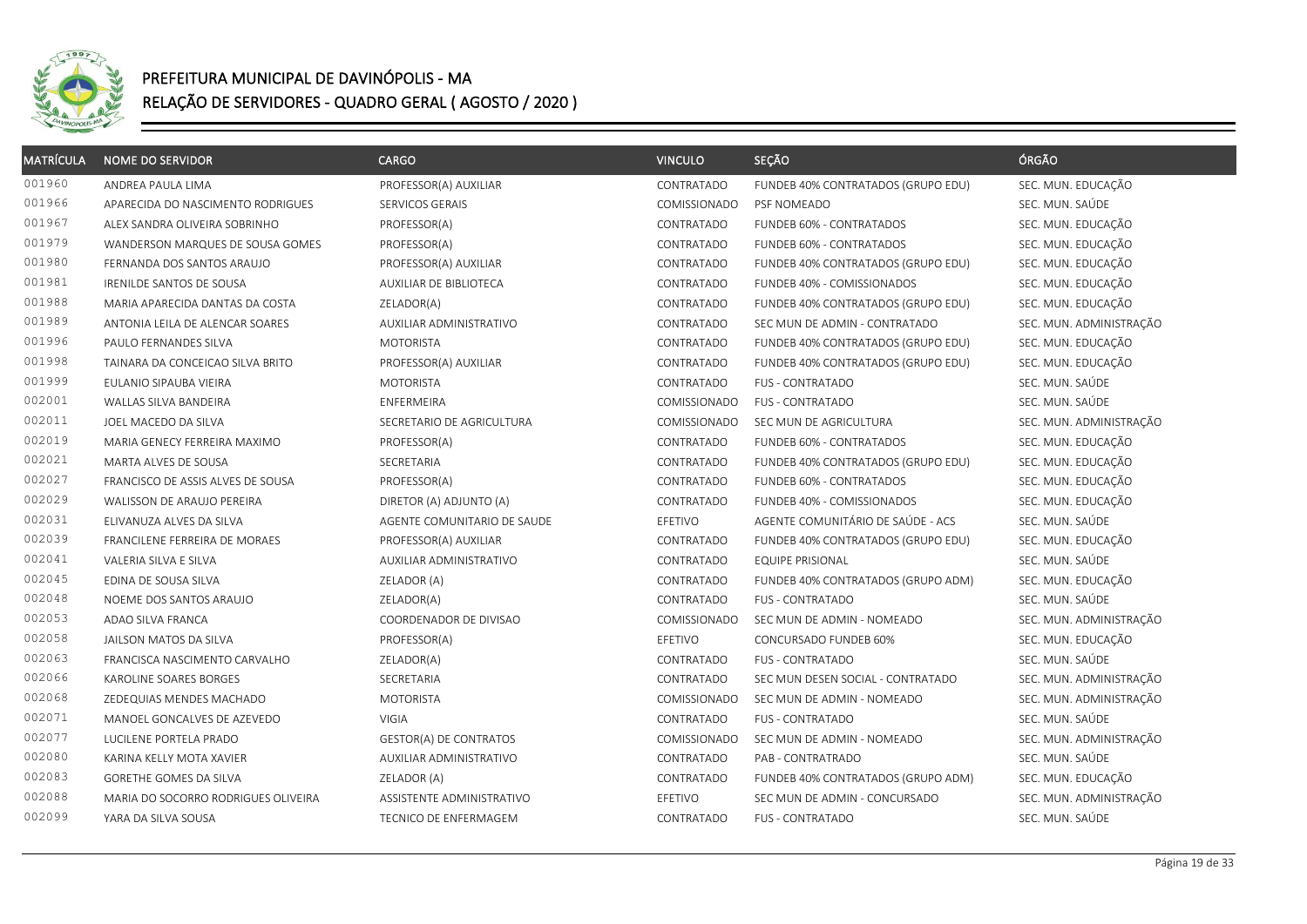

| <b>MATRÍCULA</b> | <b>NOME DO SERVIDOR</b>             | <b>CARGO</b>                       | <b>VINCULO</b> | SEÇÃO                                     | ÓRGÃO                   |
|------------------|-------------------------------------|------------------------------------|----------------|-------------------------------------------|-------------------------|
| 002104           | IRAILDE DA SILVA BARBOSA ANDRADE    | CONSELHEIRO TUTELAR                | <b>ELETIVO</b> | <b>CONSELHO TUTELAR</b>                   | SEC. MUN. ASS. SOCIAL   |
| 002105           | JAIRO WELLITON RODRIGUES DOS SANTOS | GARI                               | EFETIVO        | SEC MUN INFRA-ESTRUTURA - LIMPEZA PÚBLICA | SEC. MUN. ADMINISTRAÇÃO |
| 002108           | ELIZETE MOURA DO NASCIMENTO         | AUXILIAR DE LABORATORIO            | EFETIVO        | <b>FUS - CONCURSADO</b>                   | SEC. MUN. SAÚDE         |
| 002111           | LEANE DUARTE DE PINHO               | SERVICOS GERAIS                    | EFETIVO        | SEC MUN DE ADMIN - CONCURSADO             | SEC. MUN. ADMINISTRAÇÃO |
| 002114           | WALLEF DE SOUSA CALDAS              | DIGITADOR(A)                       | EFETIVO        | <b>FUS - CONCURSADO</b>                   | SEC. MUN. SAÚDE         |
| 002117           | BRUNO SARAIVA DE SOUSA              | PROFESSOR NIVEL II (A)             | EFETIVO        | CONCURSADO FUNDEB 60%                     | SEC. MUN. EDUCAÇÃO      |
| 002118           | CAMILA MIRANDA MOTA FERRAZ          | PROFESSOR NIVEL II (A)             | EFETIVO        | CONCURSADO FUNDEB 60%                     | SEC. MUN. EDUCAÇÃO      |
| 002119           | EDUARDO BALBINO DE ARAUJO           | PROFESSOR(A) EDUCACAO INFANTIL     | EFETIVO        | CONCURSADO FUNDEB 60%                     | SEC. MUN. EDUCAÇÃO      |
| 002120           | ELIU LEAL LIMA                      | PROFESSOR NIVEL II (A)             | EFETIVO        | CONCURSADO FUNDEB 60%                     | SEC. MUN. EDUCAÇÃO      |
| 002121           | GUSTAVO SILVA DE FRANCA             | CONTADOR                           | EFETIVO        | SEC MUN DE ADMIN - CONCURSADO             | SEC. MUN. ADMINISTRAÇÃO |
| 002123           | LUCELLYO ALBUQUERQUE DUCAS          | PROFESSOR NIVEL II (A)             | EFETIVO        | CONCURSADO FUNDEB 60%                     | SEC. MUN. EDUCAÇÃO      |
| 002127           | TERESA ANGELICA DE AMORIM ALVES     | MERENDEIRA NIVEL II                | EFETIVO        | CONCURSADO FUNDEB 40%                     | SEC. MUN. EDUCAÇÃO      |
| 002129           | ANTONIO NONATO DE OLIVEIRA FILHO    | VIGIA                              | EFETIVO        | CONCURSADO FUNDEB 40%                     | SEC. MUN. EDUCAÇÃO      |
| 002130           | BRUNO SILVA DE SOUSA                | ZELADOR(A)                         | EFETIVO        | CONCURSADO FUNDEB 40%                     | SEC. MUN. EDUCAÇÃO      |
| 002131           | CINTIA RODRIGUES COSTA              | MERENDEIRA                         | EFETIVO        | CONCURSADO FUNDEB 40%                     | SEC. MUN. EDUCAÇÃO      |
| 002133           | RAPHAELA SA GUIMARAES               | AUXILIAR ADMINISTRATIVO            | CONTRATADO     | PAB - CONTRATRADO                         | SEC. MUN. SAÚDE         |
| 002134           | ELEN CRISTINA ALMEIDA CRUZ          | COORDENADORA DO SETOR DE LICITACAO | EFETIVO        | SEC MUN DE ADMIN - CONCURSADO             | SEC. MUN. ADMINISTRAÇÃO |
| 002135           | FRANCISCO LEANDRO DA SILVA SANTOS   | <b>VIGIA</b>                       | EFETIVO        | SEC MUN DESEN SOCIAL - CONCURSADO         | SEC. MUN. ADMINISTRAÇÃO |
| 002137           | GILVANIA DA SILVA SABINO            | MERENDEIRA                         | EFETIVO        | CONCURSADO FUNDEB 40%                     | SEC. MUN. EDUCAÇÃO      |
| 002138           | PAULA VANESSA DE MELO PEREIRA       | SECRETARIO DE UNIDADE ESCOLAR      | EFETIVO        | CONCURSADO FUNDEB 40%                     | SEC. MUN. EDUCAÇÃO      |
| 002140           | VALDECI PEREIRA FERNANDES           | <b>VIGIA</b>                       | CONTRATADO     | FUNDEB 40% CONTRATADOS (GRUPO EDU)        | SEC. MUN. EDUCAÇÃO      |
| 002142           | RAIMUNDO FERREIRA DE SOUSA          | <b>VIGIA</b>                       | CONTRATADO     | FUNDEB 40% CONTRATADOS (GRUPO EDU)        | SEC. MUN. EDUCAÇÃO      |
| 002144           | BRUNA AGNA SOUZA GOMES              | ASSISTENTE ADMINISTRATIVO          | CONTRATADO     | FUNDEB 40% - COMISSIONADOS                | SEC. MUN. EDUCAÇÃO      |
| 002145           | RAIMUNDA ALVES COSTA                | PROFESSOR(A)                       | CONTRATADO     | FUNDEB 40% CONTRATADOS (GRUPO EDU)        | SEC. MUN. EDUCAÇÃO      |
| 002146           | ANTONIA IRANI E SILVA               | DIRETOR (A) ADJUNTO (A)            | CONTRATADO     | FUNDEB 40% CONTRATADOS (GRUPO EDU)        | SEC. MUN. EDUCAÇÃO      |
| 002149           | MARCIA ALVES DE SOUSA ARAUJO        | ORIENTADOR(A) SOCIAL               | CONTRATADO     | SERVIÇO DE CONVIVÊN E FORTAL DE VINCULOS  | SEC. MUN. ASS. SOCIAL   |
| 002155           | ADNAELMA GOMES DE ARAUJO            | ENFERMEIRO(A) DA ESF               | COMISSIONADO   | PSF NOMEADO                               | SEC. MUN. SAÚDE         |
| 002157           | FERNANDA BARROSO PEREIRA DA SILVA   | ZELADOR(A)                         | EFETIVO        | CONCURSADO FUNDEB 40%                     | SEC. MUN. EDUCAÇÃO      |
| 002158           | KERLANE SANTOS DE SOUSA             | MERENDEIRA NIVEL II                | EFETIVO        | CONCURSADO FUNDEB 40%                     | SEC. MUN. EDUCAÇÃO      |
| 002159           | RAYMAKSON VIEIRA DE CARVALHO        | PROFESSOR NIVEL II (A)             | EFETIVO        | CONCURSADO FUNDEB 60%                     | SEC. MUN. EDUCAÇÃO      |
| 002160           | KARMEM MIRELLA HANORATA CABRAL      | <b>BIOQUIMICO</b>                  | EFETIVO        | FUS - CONCURSADO                          | SEC. MUN. SAÚDE         |
| 002161           | SAMUEL MARTINS DE SALES             | PROFESSOR(A) NIVEL I               | EFETIVO        | CONCURSADO FUNDEB 60%                     | SEC. MUN. EDUCAÇÃO      |
| 002162           | ELIANE DA SILVA MIRANDA             | PROFESSOR NIVEL II (A)             | EFETIVO        | CONCURSADO FUNDEB 60%                     | SEC. MUN. EDUCAÇÃO      |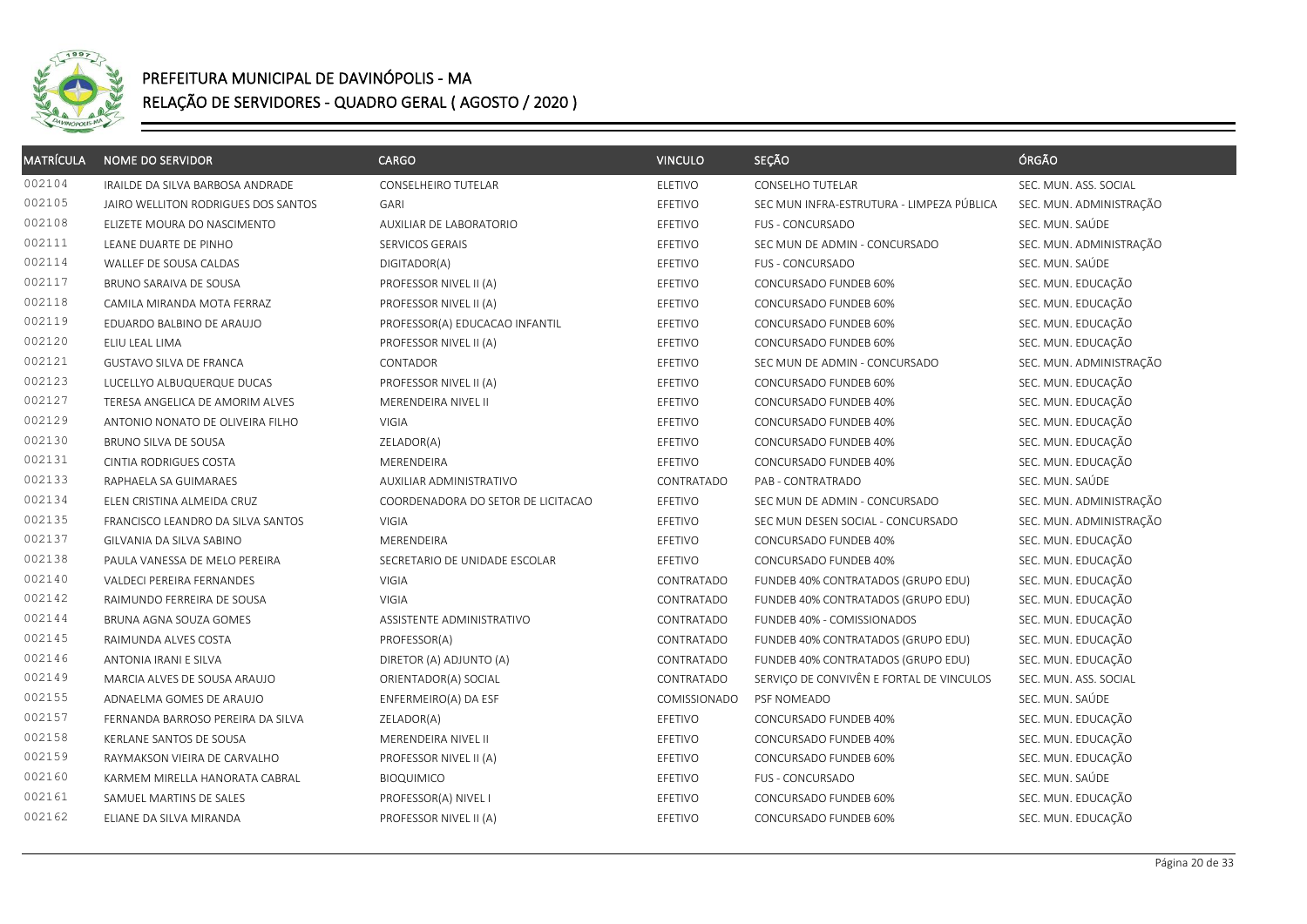

| <b>MATRÍCULA</b> | <b>NOME DO SERVIDOR</b>            | <b>CARGO</b>                   | <b>VINCULO</b> | SEÇÃO                                     | ÓRGÃO                   |
|------------------|------------------------------------|--------------------------------|----------------|-------------------------------------------|-------------------------|
| 002163           | MARIANA DE SOUSA SILVA             | PROFESSOR(A) NIVEL I           | EFETIVO        | CONCURSADO FUNDEB 60%                     | SEC. MUN. EDUCAÇÃO      |
| 002164           | RUBENS DE ARAUJO SOUZA             | <b>MOTORISTA</b>               | EFETIVO        | CONCURSADO FUNDEB 40%                     | SEC. MUN. EDUCAÇÃO      |
| 002173           | DANIELA SIMAO ARAUJO               | ASSESSOR DE GABINETE           | COMISSIONADO   | <b>GABINETE NOMEADOS</b>                  | SEC. MUN. ADMINISTRAÇÃO |
| 002174           | RADIGE RODRIGUES BARBOSA           | ADVOGADO                       | CONTRATADO     | <b>CRAS - CONTRATADO</b>                  | SEC. MUN. ASS. SOCIAL   |
| 002175           | ARTEMIZA SOUSA PINHO               | PROFESSOR(A)                   | CONTRATADO     | FUNDEB 60% - CONTRATADOS                  | SEC. MUN. EDUCAÇÃO      |
| 002176           | JOSE PAULO DA SILVA CARVALHO       | VIGIA                          | CONTRATADO     | FUNDEB 40% CONTRATADOS (GRUPO EDU)        | SEC. MUN. EDUCAÇÃO      |
| 002178           | REJANIA BEZERRA DA SILVA           | ZELADOR (A)                    | CONTRATADO     | FUNDEB 40% CONTRATADOS (GRUPO ADM)        | SEC. MUN. EDUCAÇÃO      |
| 002180           | SIMONE FERREIRA DOS SANTOS         | AGENTE COMUNITARIO DE SAUDE    | COMISSIONADO   | PSF NOMEADO                               | SEC. MUN. SAÚDE         |
| 002183           | MANOEL DA CRUZ SOUSA               | VIGIA                          | CONTRATADO     | SEC MUN DE ADMIN - CONTRATADO             | SEC. MUN. ADMINISTRAÇÃO |
| 002186           | SANDRA VIEIRA DA COSTA             | SERVICOS GERAIS                | CONTRATADO     | PAB - CONTRATRADO                         | SEC. MUN. SAÚDE         |
| 002188           | <b>IVONETE NUNES OLIVEIRA</b>      | PROFESSOR NIVEL II (C)         | EFETIVO        | CONCURSADO FUNDEB 60%                     | SEC. MUN. EDUCAÇÃO      |
| 002193           | MARIA VALDEMIRA DE ARAUJO DA SILVA | SECRETARIA                     | EFETIVO        | <b>CONSELHO TUTELAR</b>                   | SEC. MUN. ASS. SOCIAL   |
| 002194           | MARIA DO SOCORRO ALENCAR SILVA     | PROFESSOR(A) NIVEL I 40H       | EFETIVO        | CONCURSADO FUNDEB 60%                     | SEC. MUN. EDUCAÇÃO      |
| 002196           | FRANCISCA COSTA DE ARAUJO          | MERENDEIRA                     | CONTRATADO     | FUNDEB 40% CONTRATADOS (GRUPO EDU)        | SEC. MUN. EDUCAÇÃO      |
| 002198           | RAIMUNDO NONATO GUIMARAES ALMEIDA  | VIGIA                          | COMISSIONADO   | SEC MUN INFRA-ESTRUTURA - NOMEADO         | SEC. MUN. ADMINISTRAÇÃO |
| 002200           | HATOS LUIZ SOUZA OLIVEIRA          | PROFESSOR(A)                   | CONTRATADO     | FUNDEB 60% - CONTRATADOS                  | SEC. MUN. EDUCAÇÃO      |
| 002201           | RAIMUNDO TRAJANNO DA SILVA         | <b>VIGIA</b>                   | EFETIVO        | CONCURSADO FUNDEB 40%                     | SEC. MUN. EDUCAÇÃO      |
| 002202           | SIDINY DE SOUSA SANTOS             | VIGIA NIVEL II                 | EFETIVO        | CONCURSADO FUNDEB 40%                     | SEC. MUN. EDUCAÇÃO      |
| 002203           | JEAN CARLOS BARBOSA DE SOUSA       | ANALISTA DE FOLHA DE PAGAMENTO | COMISSIONADO   | SEC MUN DE ADMIN - NOMEADO                | SEC. MUN. ADMINISTRAÇÃO |
| 002204           | JOAO BATISTA GOMES                 | ASSESSOR(A) DE GABINETE        | COMISSIONADO   | SEC MUN DE ADMIN - NOMEADO                | SEC. MUN. ADMINISTRAÇÃO |
| 002205           | SIRLENNY ALVES DOS REIS            | PROFESSOR(A) AUXILIAR          | CONTRATADO     | FUNDEB 40% CONTRATADOS (GRUPO EDU)        | SEC. MUN. EDUCAÇÃO      |
| 002208           | KELLY ANNE LIMA FERREIRA BATISTA   | SECRETARIO (A) ADJUNTO (A)     | COMISSIONADO   | SECRETARIA MUNICIPAL DE AGRICULTURA (NOME | SEC. MUN. ADMINISTRAÇÃO |
| 002209           | RAQUEL LOPES DOS SANTOS            | TECNICO DE ENFERMAGEM          | CONTRATADO     | PAB - CONTRATRADO                         | SEC. MUN. SAÚDE         |
| 002210           | JOHN TRINDADE GUIMARAES            | RECEPCIONISTA                  | CONTRATADO     | PAB - CONTRATRADO                         | SEC. MUN. SAÚDE         |
| 002214           | JESSICA FURTADO PEREIRA OLIVEIRA   | AGENTE COMUNITARIO DE SAUDE    | EFETIVO        | AGENTE COMUNITÁRIO DE SAÚDE - ACS         | SEC. MUN. SAÚDE         |
| 002215           | JOEL FERREIRA COSTA                | <b>VIGIA</b>                   | CONTRATADO     | FUNDEB 40% CONTRATADOS (GRUPO EDU)        | SEC. MUN. EDUCAÇÃO      |
| 002217           | ANAILTON PEREIRA DA SILVA          | <b>MOTORISTA</b>               | CONTRATADO     | FUS - CONTRATADO                          | SEC. MUN. SAÚDE         |
| 002218           | JOSE EDILSON SOUSA SILVA           | ASSESSOR DE SEGURANCA          | COMISSIONADO   | <b>GABINETE NOMEADOS</b>                  | SEC. MUN. ADMINISTRAÇÃO |
| 002220           | ADRIANA MIRANDA DE ARAUJO          | PROFESSOR(A)                   | CONTRATADO     | FUNDEB 60% - CONTRATADOS                  | SEC. MUN. EDUCAÇÃO      |
| 002222           | ALESSANDRA LIVINALLE DOS SANTOS    | PROFESSOR(A) AUXILIAR          | CONTRATADO     | FUNDEB 40% CONTRATADOS (GRUPO ADM)        | SEC. MUN. EDUCAÇÃO      |
| 002223           | VALERIA PEREIRA SANTOS             | PROFESSOR(A)                   | CONTRATADO     | FUNDEB 60% - CONTRATADOS                  | SEC. MUN. EDUCAÇÃO      |
| 002224           | ANA PAULA AGUIAR PORTELA           | FARMACEUTICO (A)               | COMISSIONADO   | PSF NOMEADO                               | SEC. MUN. SAÚDE         |
| 002225           | ELZA LIDIA NEGREIROS DE SOUSA      | TECNICO DE ENFERMAGEM          | CONTRATADO     | PAB - CONTRATRADO                         | SEC. MUN. SAÚDE         |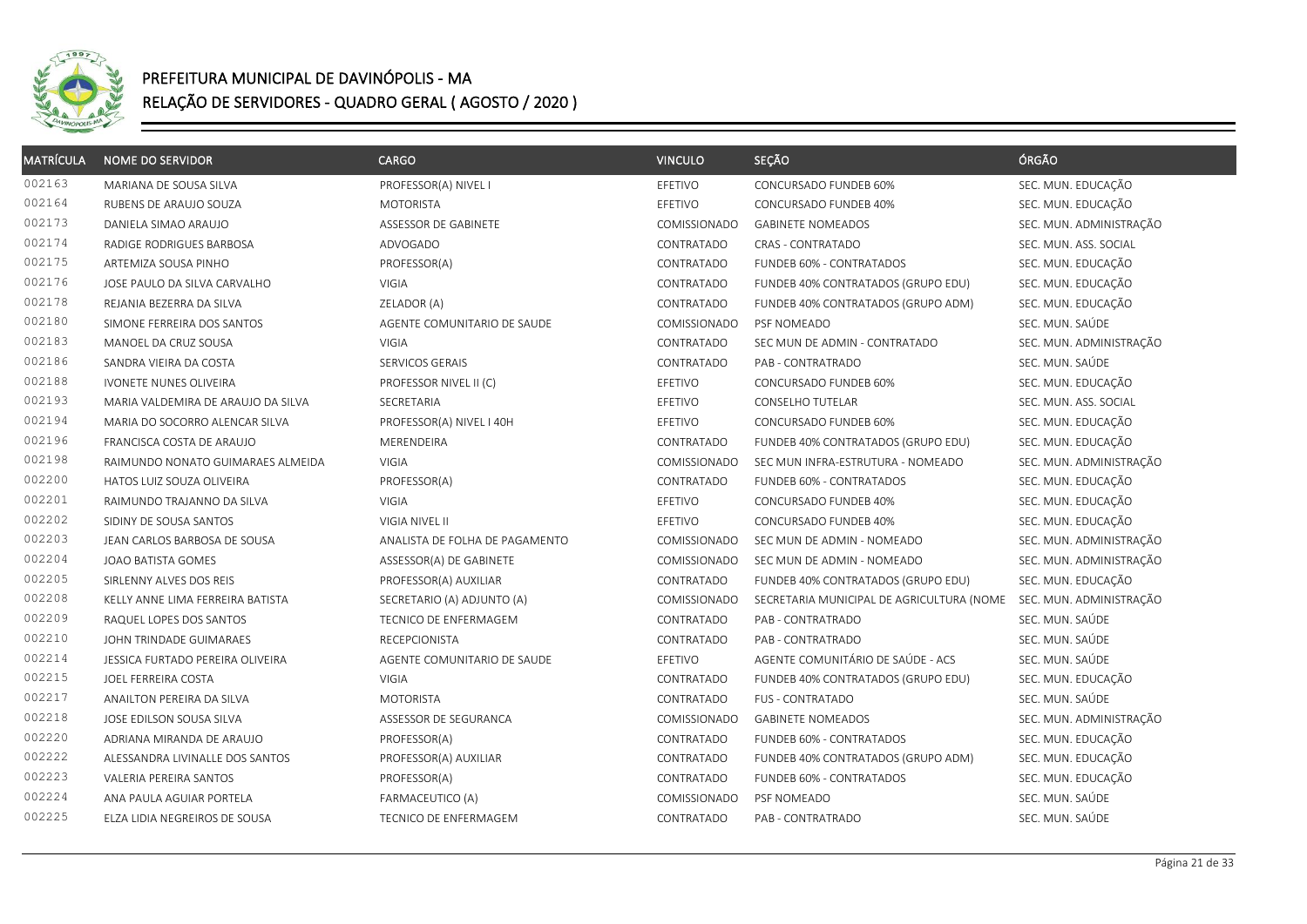

| <b>MATRÍCULA</b> | <b>NOME DO SERVIDOR</b>                  | CARGO                          | <b>VINCULO</b> | SEÇÃO                                     | ÓRGÃO                   |
|------------------|------------------------------------------|--------------------------------|----------------|-------------------------------------------|-------------------------|
| 002227           | MARIA AMELIA ALMEIDA FERREIRA            | ORIENTADOR(A) SOCIAL           | CONTRATADO     | CRAS - CONTRATADO                         | SEC. MUN. ASS. SOCIAL   |
| 002228           | GERIA MARCIA DE MOURA SOARES             | ASSISTENTE SOCIAL              | COMISSIONADO   | NUCLEO DE APOIO A SAUDE DA FAMILIA (NASF) | SEC. MUN. SAÚDE         |
| 002229           | MARCOS HENRIQUE ALMEIDA LIMA             | <b>EDUCADOR FISICO</b>         | COMISSIONADO   | NUCLEO DE APOIO A SAUDE DA FAMILIA (NASF) | SEC. MUN. SAÚDE         |
| 002230           | <b>JAQUELINE FREIRE</b>                  | CHEFE DE SECAO                 | CONTRATADO     | PROGRAMA CRIANÇA FELIZ                    | SEC. MUN. ASS. SOCIAL   |
| 002231           | JACKELINE PEREIRA COELHO SILVA           | PROFESSOR NIVEL I (A)          | EFETIVO        | CONCURSADO FUNDEB 60% - SINTEED I         | SEC. MUN. EDUCAÇÃO      |
| 002232           | GREIZIELLE ALMEIDA CRUZ                  | SECRETARIO (A) ADJUNTO (A)     | COMISSIONADO   | SEC MUN DESEN SOCIAL - NOMEADO            | SEC. MUN. ADMINISTRAÇÃO |
| 002233           | RENATA KELLY CARON                       | <b>FONOAUDIOLOGO</b>           | COMISSIONADO   | FUS - CONCURSADO                          | SEC. MUN. SAÚDE         |
| 002234           | ADRIANA MARIA DE SOUSA                   | OUVIDOR(A)                     | COMISSIONADO   | PAB - NOMEADOS                            | SEC. MUN. SAÚDE         |
| 002235           | KETTY ANNE FARIAS DA SILVA               | FISIOTERAPEUTA                 | COMISSIONADO   | <b>FUS - CONTRATADO</b>                   | SEC. MUN. SAÚDE         |
| 002237           | EILANE RIBEIRO SILVA                     | SERVICOS GERAIS                | CONTRATADO     | FUNDEB 40% CONTRATADOS (GRUPO EDU)        | SEC. MUN. EDUCAÇÃO      |
| 002241           | ANTONIO CESAR ALVES DA SILVA             | VIGIA                          | CONTRATADO     | <b>FUS - CONTRATADO</b>                   | SEC. MUN. SAÚDE         |
| 002242           | GLEIDE VANIA DA SILVA GONCALVES          | PROFESSOR NIVEL II (A)         | EFETIVO        | CONCURSADO FUNDEB 60%                     | SEC. MUN. EDUCAÇÃO      |
| 002243           | ADAO ARAUJO DE MOURA                     | VIGIA NOTURNO                  | CONTRATADO     | SEC MUN DE ADMIN - CONTRATADO             | SEC. MUN. ADMINISTRAÇÃO |
| 002244           | RODRIGO TELLES                           | ASSESSOR JURIDICO              | COMISSIONADO   | SEC MUN DE ADMIN - NOMEADO                | SEC. MUN. ADMINISTRAÇÃO |
| 002245           | LARISSA DE SOUSA MELO                    | ORIENTADOR(A) SOCIAL           | CONTRATADO     | SERVICO DE CONVIVÊN E FORTAL DE VINCULOS  | SEC. MUN. ASS. SOCIAL   |
| 002246           | THAIS DAS CHAGAS NUNES                   | ORIENTADOR(A) SOCIAL           | CONTRATADO     | PROGRAMA CRIANÇA FELIZ                    | SEC. MUN. ASS. SOCIAL   |
| 002247           | MAIARA FERREIRA DE ALMEIDA               | ORIENTADOR(A) SOCIAL           | CONTRATADO     | PROGRAMA CRIANÇA FELIZ                    | SEC. MUN. ASS. SOCIAL   |
| 002248           | ANTONIA OLIVEIRA DE SOUSA                | ORIENTADOR(A) SOCIAL           | CONTRATADO     | PROGRAMA CRIANÇA FELIZ                    | SEC. MUN. ASS. SOCIAL   |
| 002249           | DENISE PEREIRA SILVA                     | ORIENTADOR(A) SOCIAL           | CONTRATADO     | PROGRAMA CRIANÇA FELIZ                    | SEC. MUN. ASS. SOCIAL   |
| 002250           | ALICE LIMA DE SOUSA                      | SECRETARIO DE UNIDADE ESCOLAR  | CONTRATADO     | FUNDEB 40% CONTRATADOS (GRUPO EDU)        | SEC. MUN. EDUCAÇÃO      |
| 002254           | <b>GISELE FURTADO PEREIRA</b>            | TECNICO DE ENFERMAGEM          | COMISSIONADO   | PSF NOMEADO                               | SEC. MUN. SAÚDE         |
| 002255           | RAMIRES CABRAL DOS SANTOS                | TECNICO DE ENFERMAGEM          | CONTRATADO     | PAB - CONTRATRADO                         | SEC. MUN. SAÚDE         |
| 002259           | JOSE DE RIBAMAR MENDONCA CORREA SOBRINHO | DIGITADOR(A)                   | CONTRATADO     | SEC MUN DESEN SOCIAL - CONTRATADO         | SEC. MUN. ADMINISTRAÇÃO |
| 002260           | RENATO LOURENCO DA SILVA                 | <b>TRATORISTA</b>              | CONTRATADO     | SEC MUN DE AGRICULTURA - CONTRATADO       | SEC. MUN. ADMINISTRAÇÃO |
| 002262           | TAINARA OLIVEIRA DA CONCEICAO FREITAS    | MERENDEIRA                     | EFETIVO        | CONCURSADO FUNDEB 40%                     | SEC. MUN. EDUCAÇÃO      |
| 002263           | THAMIRES SOUZA DA SILVA                  | MERENDEIRA                     | EFETIVO        | CONCURSADO FUNDEB 40%                     | SEC. MUN. EDUCAÇÃO      |
| 002265           | CRISTIANE RODRIGUES FERREIRA             | PROFESSOR(A) EDUCACAO INFANTIL | EFETIVO        | CONCURSADO FUNDEB 60%                     | SEC. MUN. EDUCAÇÃO      |
| 002266           | EDEVALDO TEIXEIRA CHAGAS                 | PROFESSOR NIVEL I (A)          | EFETIVO        | CONCURSADO FUNDEB 60%                     | SEC. MUN. EDUCAÇÃO      |
| 002267           | ESVETILANA BONFIM BEZERRA                | PROFESSOR NIVEL I (A)          | EFETIVO        | CONCURSADO FUNDEB 60%                     | SEC. MUN. EDUCAÇÃO      |
| 002268           | FERNANDO LOPES MOTA SILVA                | PROFESSOR(A)                   | EFETIVO        | CONCURSADO FUNDEB 60%                     | SEC. MUN. EDUCAÇÃO      |
| 002269           | <b>GEANE PASSOS FERREIRA</b>             | PROFESSOR NIVEL I (A)          | EFETIVO        | CONCURSADO FUNDEB 60%                     | SEC. MUN. EDUCAÇÃO      |
| 002270           | LILIA LEIA FERREIRA SOARES               | PROFESSOR ESPECIAL (C)         | EFETIVO        | CONCURSADO FUNDEB 60%                     | SEC. MUN. EDUCAÇÃO      |
| 002271           | LYVIA MAYRA FERREIRA DE MELO             | PROFESSOR NIVEL I (A)          | EFETIVO        | CONCURSADO FUNDEB 60%                     | SEC. MUN. EDUCAÇÃO      |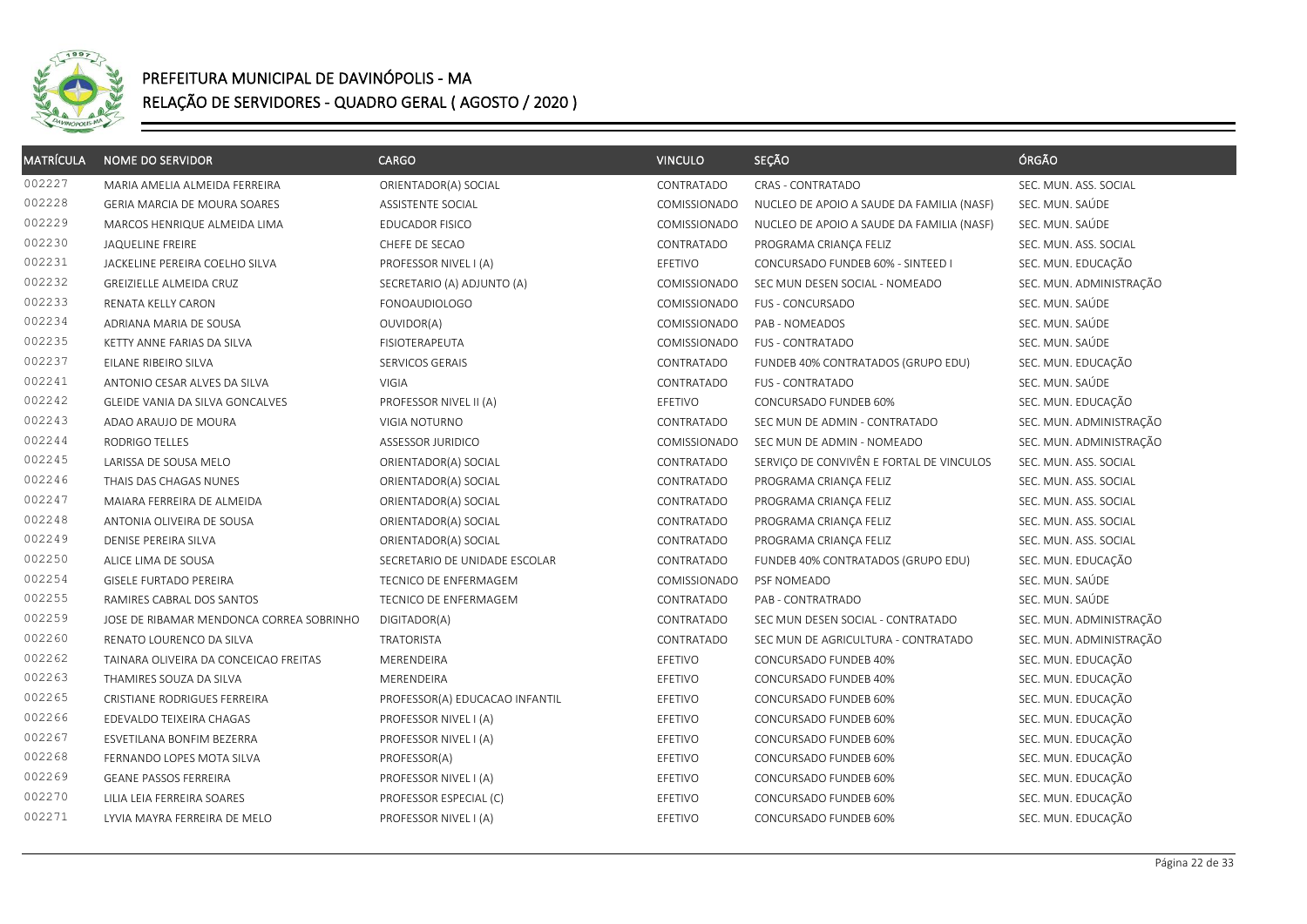

| <b>MATRÍCULA</b> | <b>NOME DO SERVIDOR</b>                  | <b>CARGO</b>                       | <b>VINCULO</b> | SEÇÃO                                    | ÓRGÃO                   |
|------------------|------------------------------------------|------------------------------------|----------------|------------------------------------------|-------------------------|
| 002272           | MELKE ARAUJO FEITOSA MOURA               | PROFESSOR(A)                       | EFETIVO        | CONCURSADO FUNDEB 60%                    | SEC. MUN. EDUCAÇÃO      |
| 002273           | VILMA PINHEIRO DE SOUZA                  | PROFESSOR NIVEL I (A)              | EFETIVO        | CONCURSADO FUNDEB 60%                    | SEC. MUN. EDUCAÇÃO      |
| 002274           | ALZIRA MACEDO SANTOS                     | SERVICOS GERAIS                    | EFETIVO        | CONCURSADO FUNDEB 40%                    | SEC. MUN. EDUCAÇÃO      |
| 002276           | MAYARA MOREIRA DA SILVA BRITO            | SERVICOS GERAIS                    | EFETIVO        | CONCURSADO FUNDEB 40%                    | SEC. MUN. EDUCAÇÃO      |
| 002277           | SILVANETE SANTOS SILVA                   | MERENDEIRA                         | EFETIVO        | CONCURSADO FUNDEB 40%                    | SEC. MUN. EDUCAÇÃO      |
| 002278           | TANIA RAKEL COSTA ARAUJO                 | <b>VIGIA</b>                       | EFETIVO        | CONCURSADO FUNDEB 40%                    | SEC. MUN. EDUCAÇÃO      |
| 002279           | EDINALVA DE ALMEIDA DOS SANTOS           | TECNICO DE ENFERMAGEM              | CONTRATADO     | PAB - CONTRATRADO                        | SEC. MUN. SAÚDE         |
| 002281           | CARLOS AUGUSTO DE SOUSA MELO             | DIGITADOR(A)                       | CONTRATADO     | <b>FUS - CONTRATADO</b>                  | SEC. MUN. SAÚDE         |
| 002282           | PATRYCIA DO CARMO CARVALHO               | DIGITADOR(A)                       | CONTRATADO     | PAB - CONTRATRADO                        | SEC. MUN. SAÚDE         |
| 002283           | ELDIA MARIA DA ROCHA CRUZ                | RECEPCIONISTA                      | CONTRATADO     | FUS - CONTRATADO                         | SEC. MUN. SAÚDE         |
| 002284           | FRANCILEIDE ALMEIDA DA SILVA COSTA       | CHEFE DE SECAO                     | CONTRATADO     | FUS - CONTRATADO                         | SEC. MUN. SAÚDE         |
| 002285           | MANOEL FERREIRA PEREIRA                  | PROFESSOR NIVEL I (A)              | EFETIVO        | CONCURSADO FUNDEB 60%                    | SEC. MUN. EDUCAÇÃO      |
| 002286           | LUCIANA PAULINO OLIVEIRA                 | PROFESSOR(A) AUXILIAR              | CONTRATADO     | FUNDEB 40% CONTRATADOS (GRUPO EDU)       | SEC. MUN. EDUCAÇÃO      |
| 002288           | CRISTINA COSTA LIRA                      | ZELADOR (A)                        | CONTRATADO     | SEC MUN DE ADMIN - CONTRATADO            | SEC. MUN. ADMINISTRAÇÃO |
| 002289           | <b>TATIELLY SILVA SOUSA</b>              | TECNICO DE ENFERMAGEM              | COMISSIONADO   | PSF NOMEADO                              | SEC. MUN. SAÚDE         |
| 002292           | AKILENO DE ALMEIDA CARDOSO               | VIGIA                              | CONTRATADO     | PAB - CONTRATRADO                        | SEC. MUN. SAÚDE         |
| 002294           | SIRLEIDE OLIVEIRA LIMA                   | PROFESSOR(A) AUXILIAR              | CONTRATADO     | FUNDEB 40% CONTRATADOS (GRUPO EDU)       | SEC. MUN. EDUCAÇÃO      |
| 002295           | ROSANGELA OLIVEIRA DO NASCIMENTO CARDOSO | ZELADOR (A)                        | CONTRATADO     | FUS - CONTRATADO                         | SEC. MUN. SAÚDE         |
| 002297           | ABIA MARIA RIBEIRO SANTANA               | PROFESSOR(A) AUXILIAR              | CONTRATADO     | FUNDEB 40% CONTRATADOS (GRUPO EDU)       | SEC. MUN. EDUCAÇÃO      |
| 002299           | <b>GLESIO SILVA AUTO</b>                 | <b>VIGIA NOTURNO</b>               | CONTRATADO     | SEC MUN INFRA-ESTRUTURA - CONTRATADO     | SEC. MUN. ADMINISTRAÇÃO |
| 002300           | NILCEIA MADEIRA COIMBRA FERREIRA         | ASSESSOR DE SECRETARIA             | COMISSIONADO   | SEC MUN DE ADMIN - NOMEADO               | SEC. MUN. ADMINISTRAÇÃO |
| 002303           | CARLAN MACEDO OLIVEIRA                   | VIGIA NOTURNO                      | CONTRATADO     | FUNDEB 40% CONTRATADOS (GRUPO ADM)       | SEC. MUN. EDUCAÇÃO      |
| 002304           | FRANCIELE DA SILVA COIMBRA               | PROFESSOR(A)                       | CONTRATADO     | FUNDEB 60% - CONTRATADOS                 | SEC. MUN. EDUCAÇÃO      |
| 002305           | ALAINE PINTO DA SILVA RODRIGUES          | TECNICO DE ENFERMAGEM              | CONTRATADO     | <b>FUS - CONTRATADO</b>                  | SEC. MUN. SAÚDE         |
| 002306           | MARCELA SANTANA LOPES                    | SERVICOS GERAIS                    | CONTRATADO     | FUS - CONTRATADO                         | SEC. MUN. SAÚDE         |
| 002308           | KATIA SEVERINA NASCIMENTO ALENCAR        | CIRURGIÃO DENTISTA - CLINICO GERAL | CONTRATADO     | PSB - CONTRATADO                         | SEC. MUN. SAÚDE         |
| 002309           | CLAUDEANE SOUSA ARAUJO                   | AUXILIAR EM SAUDE BUCAL            | CONTRATADO     | PSB - CONTRATADO                         | SEC. MUN. SAÚDE         |
| 002310           | CLEONICE DE SOUSA FERREIRA               | AUXILIAR ADMINISTRATIVO            | CONTRATADO     | <b>FUS - CONTRATADO</b>                  | SEC. MUN. SAÚDE         |
| 002311           | LUANNA BRYZZA MARINHO LAGO               | PEDAGOGO(A)                        | CONTRATADO     | PROGRAMA BOLSA FAMILIA                   | SEC. MUN. ASS. SOCIAL   |
| 002312           | ZILMA PEREIRA LIMA MARTINS               | OFICINEIRO(A)                      | CONTRATADO     | SERVIÇO DE CONVIVÊN E FORTAL DE VINCULOS | SEC. MUN. ASS. SOCIAL   |
| 002313           | DULCINEIA DE OLIVEIRA BEZERRA            | AUXILIAR EM SAUDE BUCAL            | CONTRATADO     | PSB - CONTRATADO                         | SEC. MUN. SAÚDE         |
| 002317           | SAMARA CAVALCANTE PORTO TINTO            | COORDENADOR(A) PSF                 |                | PSF NOMEADO                              | SEC. MUN. SAÚDE         |
| 002320           | LIDIANE LOPES ALENCAR                    | SECRETARIO (A) ADJUNTO (A)         | CONTRATADO     | SECRETARIA DE SAÚDE - NOMEADO            | SEC. MUN. SAÚDE         |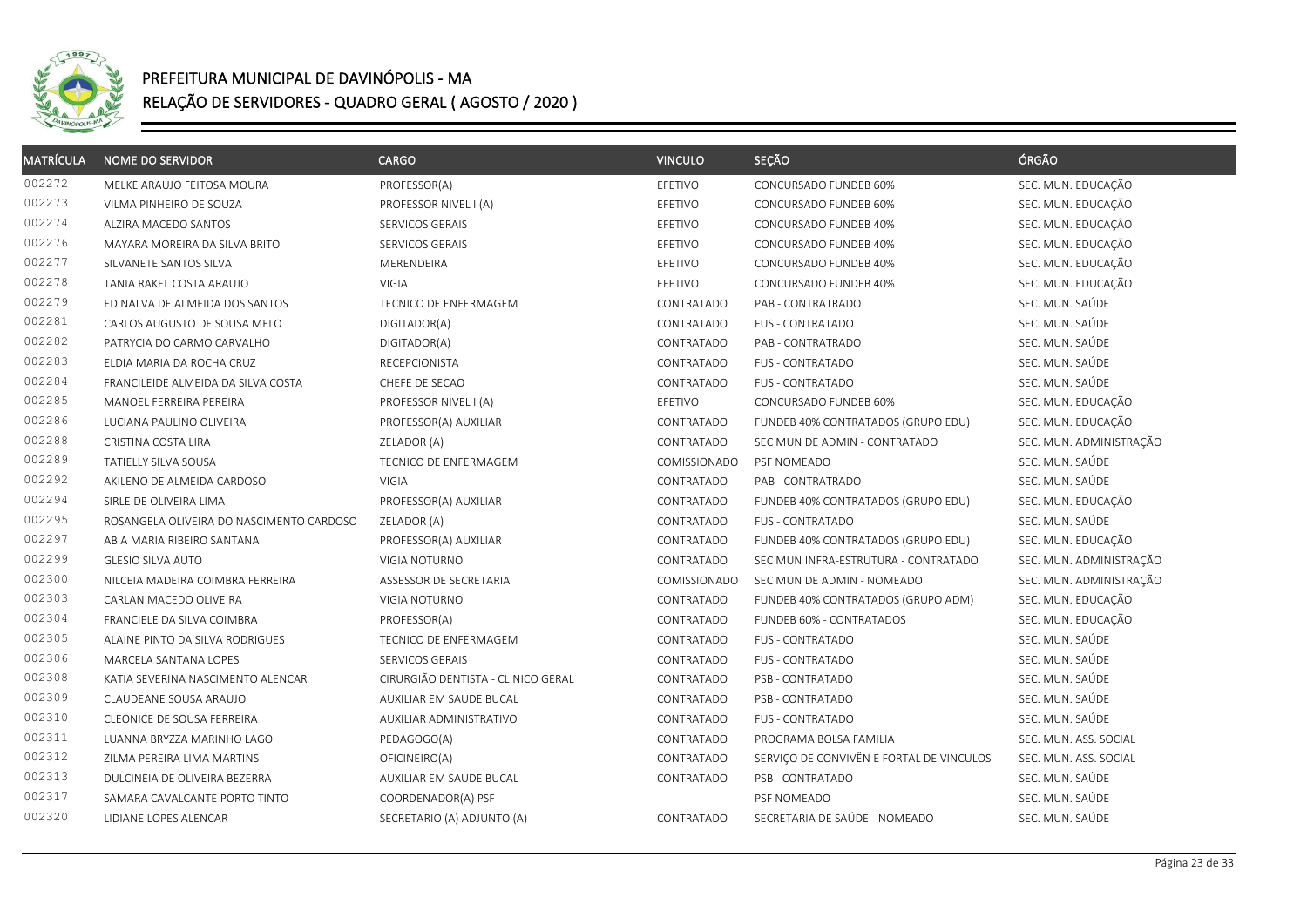

| <b>MATRÍCULA</b> | <b>NOME DO SERVIDOR</b>                | <b>CARGO</b>                           | <b>VINCULO</b> | SEÇÃO                                | ÓRGÃO                   |
|------------------|----------------------------------------|----------------------------------------|----------------|--------------------------------------|-------------------------|
| 002321           | <b>GERRUDSON FERREIRA DOS SANTOS</b>   | INSPETOR DE TRANSITO                   | CONTRATADO     | SEC MUN INFRA-ESTRUTURA - CONTRATADO | SEC. MUN. ADMINISTRAÇÃO |
| 002326           | EVANETE SAMPAIO DA LUZ                 | PROFESSOR(A) EDUCACAO INFANTIL         | EFETIVO        | CONCURSADO FUNDEB 60%                | SEC. MUN. EDUCAÇÃO      |
| 002328           | VIVIA MOREIRA RODRIGUES                | TECNICO DE ENFERMAGEM                  | CONTRATADO     | <b>FUS - CONTRATADO</b>              | SEC. MUN. SAÚDE         |
| 002330           | LUCIANA FEITOSA MONTEIRO               | <b>ENFERMEIRA</b>                      | CONTRATADO     | PLANTONISTAS                         | SEC. MUN. SAÚDE         |
| 002334           | DINALIANA ERICA DO NASCIMENTO MOREIRA  | SECRETARIA DE ASSISTENCIA SOCIAL       | CONTRATADO     | SEC MUN DESEN SOCIAL - NOMEADO       | SEC. MUN. ADMINISTRAÇÃO |
| 002335           | RAIMUNDO NONATO DE ALMEIDA DOS SANTOS  | PREFEITO MUNICIPAL                     | ELETIVO        | PREFEITO                             | SEC. MUN. ADMINISTRAÇÃO |
| 002337           | SANGELA CONCEICAO DE SOUSA             | ZELADOR (A)                            | CONTRATADO     | SEC MUN INFRA-ESTRUTURA - CONTRATADO | SEC. MUN. ADMINISTRAÇÃO |
| 002338           | SAMUEL RODRIGUES OLIVEIRA              | DIRETOR DE DEPARTAMENTO                | CONTRATADO     | SEC MUN DE ADMIN - CONTRATADO        | SEC. MUN. ADMINISTRAÇÃO |
| 002339           | SONIA DOS SANTOS MACHADO               | SERVICOS GERAIS                        | CONTRATADO     | SEC MUN DE ADMIN - CONTRATADO        | SEC. MUN. ADMINISTRAÇÃO |
| 002340           | CAMILA SANTANA DE SOUSA                | SERVICOS GERAIS                        | CONTRATADO     | SEC MUN DE ADMIN - CONTRATADO        | SEC. MUN. ADMINISTRAÇÃO |
| 002341           | ALDELI CALADO SILVA                    | SERVICOS GERAIS                        | CONTRATADO     | SEC MUN DE ADMIN - CONTRATADO        | SEC. MUN. ADMINISTRAÇÃO |
| 002342           | BENTO BARBOZA DE MIRANDA               | VIGIA NOTURNO                          | CONTRATADO     | SEC MUN DE ADMIN - CONTRATADO        | SEC. MUN. ADMINISTRAÇÃO |
| 002344           | MIQUEIAS VIEIRA SANTOS                 | SECRETARIO (A) ADJUNTO (A)             | CONTRATADO     | SEC MUN DE ADMIN - NOMEADO           | SEC. MUN. ADMINISTRAÇÃO |
| 002345           | RAIMUNDO NONATO RABELO DOS ANJOS       | ASSESSOR DE SEGURANCA                  | CONTRATADO     | SEC MUN DE ADMIN - CONTRATADO        | SEC. MUN. ADMINISTRAÇÃO |
| 002346           | SERGIO WEVERTON ALVES LEITE SILVA      | SECRETARIO DE CULTURA                  | CONTRATADO     | SECRETARA MUNICIPAL DE CULTURA       | SEC. MUN. ADMINISTRAÇÃO |
| 002350           | ANDRESSA LORRANA LOURENCO VIEIRA       | PROFESSOR(A) AUXILIAR                  | CONTRATADO     | FUNDEB 40% CONTRATADOS (GRUPO ADM)   | SEC. MUN. EDUCAÇÃO      |
| 002351           | ELIOMAR SILVA SALAZAR                  | PROFESSOR(A)                           | CONTRATADO     | FUNDEB 60% - CONTRATADOS             | SEC. MUN. EDUCAÇÃO      |
| 002352           | <b>GLEICYANNE CRISTINA SILVA MATOS</b> | PROFESSOR(A)                           | CONTRATADO     | FUNDEB 60% - CONTRATADOS             | SEC. MUN. EDUCAÇÃO      |
| 002354           | JASCIELMA RODRIGUES DA SILVA           | PROFESSOR(A) AUXILIAR                  | CONTRATADO     | FUNDEB 40% CONTRATADOS (GRUPO EDU)   | SEC. MUN. EDUCAÇÃO      |
| 002356           | TATIANE DAS CHAGAS NUNES               | AUXILIAR ADMINISTRATIVO                | CONTRATADO     | SEC MUN DESEN SOCIAL - CONTRATADO    | SEC. MUN. ADMINISTRAÇÃO |
| 002359           | JOANICE DOS ANJOS BARBOSA              | ZELADOR (A)                            | CONTRATADO     | <b>FUS - CONTRATADO</b>              | SEC. MUN. SAÚDE         |
| 002360           | CATIA DAIANE REIS DE CASTRO            | ZELADOR (A)                            | CONTRATADO     | FUNDEB 40% CONTRATADOS (GRUPO ADM)   | SEC. MUN. EDUCAÇÃO      |
| 002361           | JUCELIA SANTOS YAMAMOTO                | ZELADOR (A)                            | CONTRATADO     | FUNDEB 40% CONTRATADOS (GRUPO ADM)   | SEC. MUN. EDUCAÇÃO      |
| 002364           | JOSE ALDO APOLINARIO PINHEIRO          | VIGIA                                  | CONTRATADO     | FUNDEB 40% CONTRATADOS (GRUPO ADM)   | SEC. MUN. EDUCAÇÃO      |
| 002366           | IVANETE SANTOS DE ARAUJO               | TECNICO DE ENFERMAGEM                  | CONTRATADO     | PAB - CONTRATRADO                    | SEC. MUN. SAÚDE         |
| 002367           | CASSIMIRO ALVES LEITE                  | VIGIA                                  | CONTRATADO     | FUNDEB 40% CONTRATADOS (GRUPO ADM)   | SEC. MUN. EDUCAÇÃO      |
| 002368           | KARLENE DE SOUSA ALENCAR               | ZELADOR (A)                            | CONTRATADO     | FUNDEB 40% CONTRATADOS (GRUPO EDU)   | SEC. MUN. EDUCAÇÃO      |
| 002369           | ELIENE DA CONCEICAO SILVA              | ZELADOR (A)                            | CONTRATADO     | FUNDEB 40% CONTRATADOS (GRUPO ADM)   | SEC. MUN. EDUCAÇÃO      |
| 002370           | MARIA DO SOCORRO DOS SANTOS            | SECRETARIO DE UNIDADE ESCOLAR          | CONTRATADO     | FUNDEB 40% CONTRATADOS (GRUPO ADM)   | SEC. MUN. EDUCAÇÃO      |
| 002371           | ELZILENE DA CONCEICAO RIBEIRO          | ZELADOR (A)                            | CONTRATADO     | FUNDEB 40% CONTRATADOS (GRUPO EDU)   | SEC. MUN. EDUCAÇÃO      |
| 002372           | FRANCISCO ALVES DE MESQUITA            | <b>VIGIA</b>                           | CONTRATADO     | FUNDEB 40% CONTRATADOS (GRUPO ADM)   | SEC. MUN. EDUCAÇÃO      |
| 002373           | ANTONIO MATEUS LEAL ARAUJO             | COORDENADOR DO ORCAMENTO PARTICIPATIVO | COMISSIONADO   | <b>GABINETE NOMEADOS</b>             | SEC. MUN. ADMINISTRAÇÃO |
| 002374           | LUANA DE FREITAS LEITE                 | PROFESSOR(A) AUXILIAR                  | CONTRATADO     | FUNDEB 40% CONTRATADOS (GRUPO EDU)   | SEC. MUN. EDUCAÇÃO      |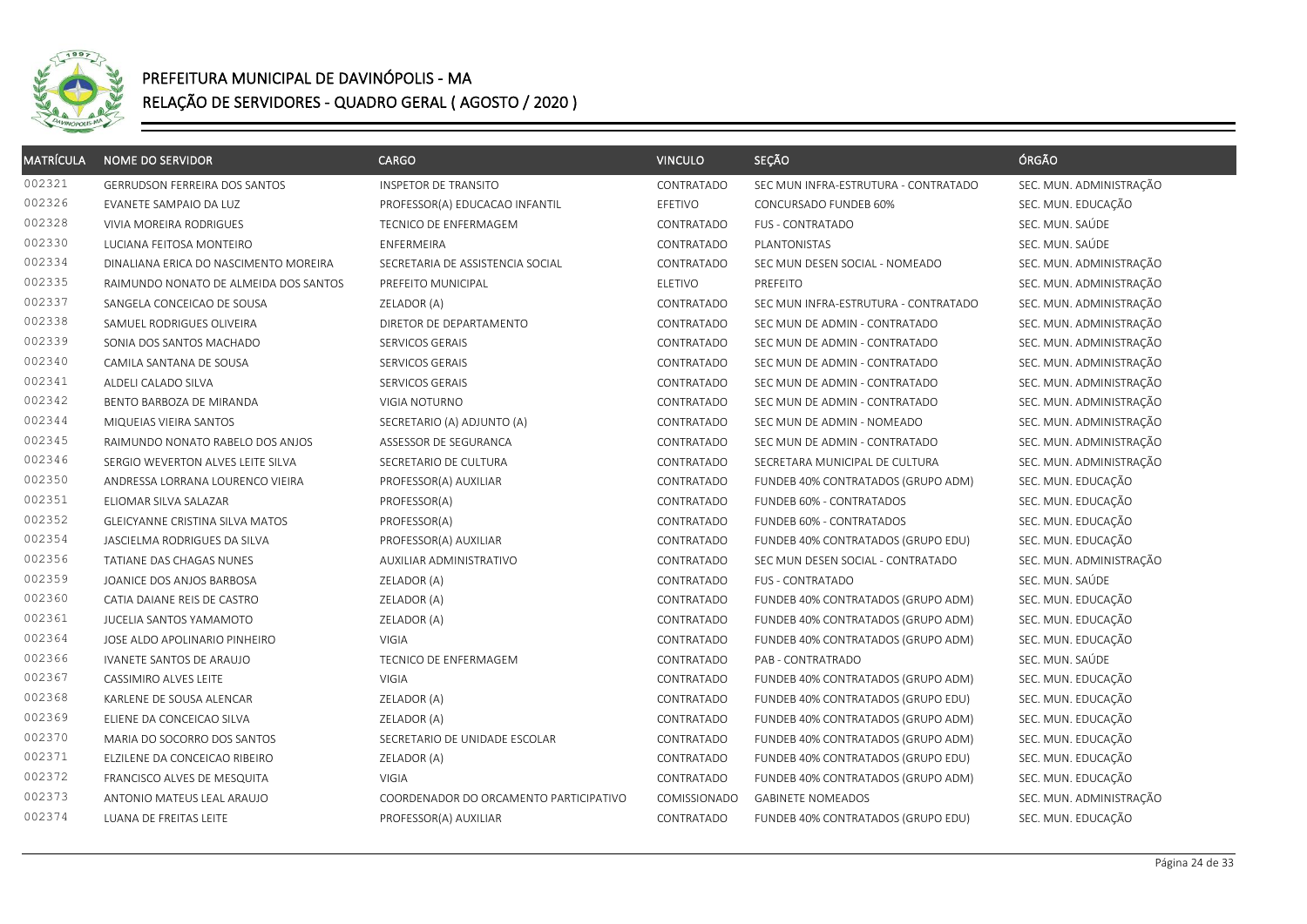

| <b>MATRÍCULA</b> | <b>NOME DO SERVIDOR</b>            | <b>CARGO</b>                             | <b>VINCULO</b> | SEÇÃO                                | ÓRGÃO                   |
|------------------|------------------------------------|------------------------------------------|----------------|--------------------------------------|-------------------------|
| 002375           | GABRIELA BRAGA DA SILVA MENDES     | SECRETARIA                               | CONTRATADO     | SEC MUN DESEN SOCIAL - NOMEADO       | SEC. MUN. ADMINISTRAÇÃO |
| 002378           | GUILHERME FERNANDES MARINHO        | ASSISTENTE ADMINISTRATIVO                | COMISSIONADO   | SECRETARIA DE FINANCAS - GABINETE    | SEC. MUN. ADMINISTRAÇÃO |
| 002379           | CAMILA DAIANY REGO ALVES           | DIGITADOR(A)                             | CONTRATADO     | PAB - CONTRATRADO                    | SEC. MUN. SAÚDE         |
| 002380           | MARIA FERNANDA XAVIER SANTOS       | <b>RECEPCIONISTA</b>                     | CONTRATADO     | <b>FUS - CONTRATADO</b>              | SEC. MUN. SAÚDE         |
| 002382           | ERISVALDO DA SILVA MEDEIROS        | VIGIA                                    | CONTRATADO     | FUNDEB 40% CONTRATADOS (GRUPO ADM)   | SEC. MUN. EDUCAÇÃO      |
| 002383           | MARIA CLAUDIA SILVA ARAUJO         | ADVOGADO                                 | CONTRATADO     | CRAS - CONTRATADO                    | SEC. MUN. ASS. SOCIAL   |
| 002384           | RAIMARA DE SOUSA SANTOS SIPAUBA    | TECNICO DE ENFERMAGEM                    | CONTRATADO     | PAB - CONTRATRADO                    | SEC. MUN. SAÚDE         |
| 002385           | JHONES DOS SANTOS SILVA            | <b>TRATORISTA</b>                        | CONTRATADO     | SEC MUN DE AGRICULTURA - CONTRATADO  | SEC. MUN. ADMINISTRAÇÃO |
| 002386           | WALDIR DE SOUSA                    | VIGIA                                    | CONTRATADO     | <b>FUS - CONTRATADO</b>              | SEC. MUN. SAÚDE         |
| 002388           | ANTONIO RONALDO SOUSA DA SLVA      | VIGIA                                    | CONTRATADO     | FUNDEB 40% CONTRATADOS (GRUPO ADM)   | SEC. MUN. EDUCAÇÃO      |
| 002389           | DORIVANIA ARAUJO SOUSA             | PROFESSOR(A) AUXILIAR                    | CONTRATADO     | FUNDEB 40% CONTRATADOS (GRUPO ADM)   | SEC. MUN. EDUCAÇÃO      |
| 002390           | JUCILENE DA SILVA LACERDA          | PROFESSOR(A)                             | CONTRATADO     | FUNDEB 60% - CONTRATADOS             | SEC. MUN. EDUCAÇÃO      |
| 002391           | LEONARDO VICTOR BARBOSA SIMAO      | AUXILIAR ADMINISTRATIVO                  | CONTRATADO     | DEPARTAMENTO DE TRIBUTOS - NOMEADOS  | SEC. MUN. ADMINISTRAÇÃO |
| 002393           | RAFAEL LOPES DOS SANTOS            | SERVICOS GERAIS                          | CONTRATADO     | LIMPEZA PUBLICA - CONTRATADOS        | SEC. MUN. ADMINISTRAÇÃO |
| 002394           | FRANCIDALVA PEREIRA COSTA          | MARGARIDA                                | CONTRATADO     | LIMPEZA PUBLICA - CONTRATADOS        | SEC. MUN. ADMINISTRAÇÃO |
| 002395           | ROSINETE DA CONCEICAO SILVA AMORIM | MARGARIDA                                | CONTRATADO     | LIMPEZA PUBLICA - CONTRATADOS        | SEC. MUN. ADMINISTRAÇÃO |
| 002396           | RENATO BARBOSA DA SILVA            | <b>GARI</b>                              | CONTRATADO     | LIMPEZA PUBLICA - CONTRATADOS        | SEC. MUN. ADMINISTRAÇÃO |
| 002397           | JOSIVALDO MARTINS COSTA AMORIM     | SERVICOS GERAIS                          | CONTRATADO     | LIMPEZA PUBLICA - CONTRATADOS        | SEC. MUN. ADMINISTRAÇÃO |
| 002398           | MANOEL NESSI DE PINHO              | <b>MOTORISTA</b>                         | CONTRATADO     | LIMPEZA PUBLICA - CONTRATADOS        | SEC. MUN. ADMINISTRAÇÃO |
| 002400           | JEFERSON DA SILVA FREITAS          | SERVICOS GERAIS                          | CONTRATADO     | LIMPEZA PUBLICA - CONTRATADOS        | SEC. MUN. ADMINISTRAÇÃO |
| 002401           | MELANE DANTAS DA SILVA             | AUXILIAR ADMINISTRATIVO                  | CONTRATADO     | LIMPEZA PUBLICA - CONTRATADOS        | SEC. MUN. ADMINISTRAÇÃO |
| 002405           | LEYANE DOS SANTOS NUNES            | ORIENTADOR(A) SOCIAL                     | CONTRATADO     | SEC MUN DESEN SOCIAL - CONTRATADO    | SEC. MUN. ADMINISTRAÇÃO |
| 002406           | FRANCINALDO NASCIMENTO COSTA       | <b>MOTORISTA</b>                         | CONTRATADO     | <b>FUS - CONTRATADO</b>              | SEC. MUN. SAÚDE         |
| 002407           | ADRIANO CAVALCANTE DA SILVA        | CHEFE DE SERVICOS                        | CONTRATADO     | FUNDEB 40% - COMISSIONADOS           | SEC. MUN. EDUCAÇÃO      |
| 002409           | KARINE DA SILVA NASCIMENTO         | AGENTE COMUNITARIO DE SAUDE              | CONTRATADO     | AGENTE COMUNITÁRIO DE SAÚDE - ACS    | SEC. MUN. SAÚDE         |
| 002410           | SHELLEN LARISSA ALVES BEZERRA      | <b>TECNICO DE ENFERMAGEM</b>             | CONTRATADO     | PAB - CONTRATRADO                    | SEC. MUN. SAÚDE         |
| 002411           | VALERIA SANTANA DE SOUSA           | ASSISTENTE ADMINISTRATIVO                | CONTRATADO     | <b>GABINETE CIVIL</b>                | SEC. MUN. ADMINISTRAÇÃO |
| 002412           | <b>VERLENE MARINHO BARROS</b>      | CHEFE DE SERVICOS                        | CONTRATADO     | SEC MUN INFRA-ESTRUTURA - CONTRATADO | SEC. MUN. ADMINISTRAÇÃO |
| 002414           | ADRIELE DOS SANTOS DA SILVA        | AUXILIAR DE LABORATORIO                  | CONTRATADO     | <b>FUS - CONTRATADO</b>              | SEC. MUN. SAÚDE         |
| 002415           | MARIA ANTONIA LOPES SANTOS         | TECNICO DE ENFERMAGEM                    | CONTRATADO     | PAB - CONTRATRADO                    | SEC. MUN. SAÚDE         |
| 002416           | RAIMUNDO NONATO SOUSA SIMAO        | CHEFE DE GABINETE                        | COMISSIONADO   | <b>GABINETE NOMEADOS</b>             | SEC. MUN. ADMINISTRAÇÃO |
| 002418           | ELISON CRUZ DE SOUSA               | <b>MOTORISTA</b>                         | CONTRATADO     | PAB - CONTRATRADO                    | SEC. MUN. SAÚDE         |
| 002419           | VITORIA DE SOUSA NETA              | TÉCNICO E AUXILIAR EM FISIOTERAPIA E REA | CONTRATADO     | <b>FUS - CONTRATADO</b>              | SEC. MUN. SAÚDE         |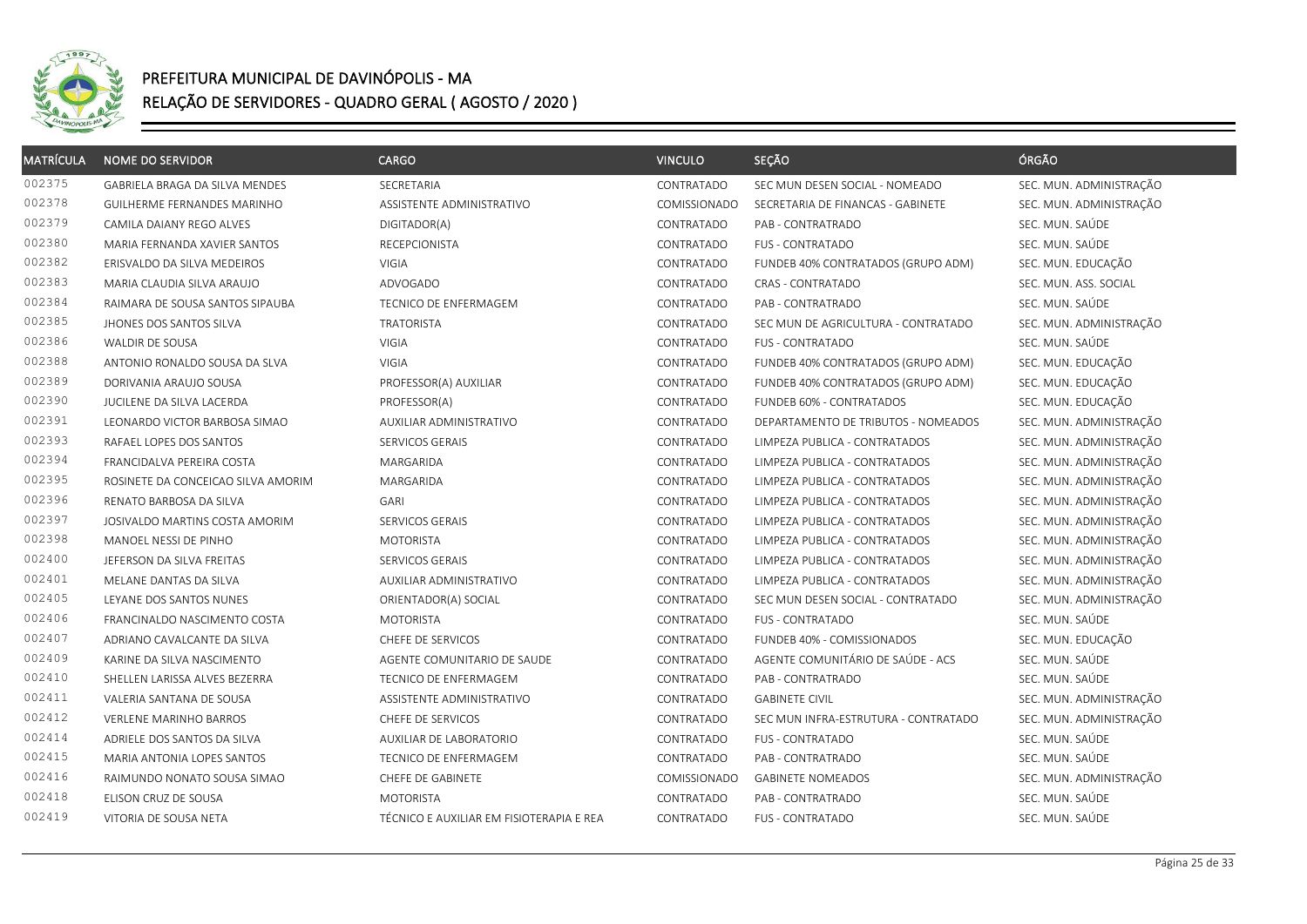

| <b>MATRÍCULA</b> | <b>NOME DO SERVIDOR</b>               | CARGO                              | <b>VINCULO</b> | SEÇÃO                              | ÓRGÃO                   |
|------------------|---------------------------------------|------------------------------------|----------------|------------------------------------|-------------------------|
| 002420           | DIMARIA RODRIGUES DO NASCIMENTO SILVA | SERVICOS GERAIS                    | CONTRATADO     | PAB - CONTRATRADO                  | SEC. MUN. SAÚDE         |
| 002421           | ANTONIO FRANCISCO BORGES              | <b>VIGIA</b>                       | CONTRATADO     | LIMPEZA PUBLICA - CONTRATADOS      | SEC. MUN. ADMINISTRAÇÃO |
| 002423           | CLAUDIO LUZ DOS ANJOS                 | APONTADOR DE MÃO DE OBRA           | CONTRATADO     | LIMPEZA PUBLICA - CONTRATADOS      | SEC. MUN. ADMINISTRAÇÃO |
| 002424           | BRUNA SOUSA FERREIRA                  | PROFESSOR(A) AUXILIAR              | CONTRATADO     | FUNDEB 40% CONTRATADOS (GRUPO EDU) | SEC. MUN. EDUCAÇÃO      |
| 002425           | <b>FRANCISCO FERREIRA</b>             | VIGIA                              | CONTRATADO     | FUNDEB 40% CONTRATADOS (GRUPO ADM) | SEC. MUN. EDUCAÇÃO      |
| 002426           | JOSE WILSON PINTO FERREIRA            | <b>VIGIA</b>                       | CONTRATADO     | <b>CRAS - CONTRATADO</b>           | SEC. MUN. ASS. SOCIAL   |
| 002427           | FRANCISCO COSTA LEITE                 | VIGIA NOTURNO                      | CONTRATADO     | CRAS - CONTRATADO                  | SEC. MUN. ASS. SOCIAL   |
| 002428           | WELLINGTON DA COSTA LIMA              | ASSISTENTE ADMINISTRATIVO          | COMISSIONADO   | SEC MUN DE ADMIN - NOMEADO         | SEC. MUN. ADMINISTRAÇÃO |
| 002429           | <b>IDERLENE MATOS SANTOS</b>          | PROFESSOR(A)                       | CONTRATADO     | FUNDEB 60% - CONTRATADOS           | SEC. MUN. EDUCAÇÃO      |
| 002430           | ELISANGELA DA SILVA ARAUJO MORAES     | TECNICO DE ENFERMAGEM              | CONTRATADO     | <b>FUS - CONTRATADO</b>            | SEC. MUN. SAÚDE         |
| 002433           | GILCELENE OLIVEIRA VIEIRA             | DIRETOR DE UNIDADE ESCOLAR         | COMISSIONADO   | FUNDEB 40% CONTRATADOS (GRUPO ADM) | SEC. MUN. EDUCAÇÃO      |
| 002434           | RAFAELA CRISTINA DOS ANJOS PEREIRA    | PROFESSOR(A) AUXILIAR              | CONTRATADO     | FUNDEB 40% CONTRATADOS (GRUPO EDU) | SEC. MUN. EDUCAÇÃO      |
| 002436           | JOSE RIBEIRO DE OLIVEIRA              | <b>MOTORISTA</b>                   | CONTRATADO     | LIMPEZA PUBLICA - CONTRATADOS      | SEC. MUN. ADMINISTRAÇÃO |
| 002437           | MARIA IRENICE OLIVEIRA NASCIMENTO     | PROFESSOR(A) AUXILIAR              | COMISSIONADO   | FUNDEB 40% CONTRATADOS (GRUPO ADM) | SEC. MUN. EDUCAÇÃO      |
| 002439           | MAYANY NASCIMENTO CARNEIRO            | ASSESSOR ADMINISTRATIVO            | COMISSIONADO   | SEC MUN DE ADMIN - NOMEADO         | SEC. MUN. ADMINISTRAÇÃO |
| 002441           | DANUZE LIVIA NUNES FREIRE             | ASSESSOR (A) DE FINANÇAS           | COMISSIONADO   | SEC MUN DE ADMIN - NOMEADO         | SEC. MUN. ADMINISTRAÇÃO |
| 002443           | MATEUS PEREIRA VIANA                  | <b>EDUCADOR FISICO</b>             | CONTRATADO     | CRAS - CONTRATADO                  | SEC. MUN. ASS. SOCIAL   |
| 002444           | LORRANA PEREIRA TAVEIRA               | ZELADOR (A)                        | CONTRATADO     | PAB - CONTRATRADO                  | SEC. MUN. SAÚDE         |
| 002445           | FRANCIKLEY SILVA DE SOUZA             | <b>MOTORISTA</b>                   | CONTRATADO     | <b>CONSELHO TUTELAR</b>            | SEC. MUN. ASS. SOCIAL   |
| 002447           | DOUGLAS HENRIQUE SANTOS BOGEA         | OUVIDOR(A)                         | COMISSIONADO   | SEC MUN DE ADMIN - NOMEADO         | SEC. MUN. ADMINISTRAÇÃO |
| 002448           | JHULIANA DA SILVA MACHADO             | TECNICO DE ENFERMAGEM              | CONTRATADO     | <b>FUS - CONTRATADO</b>            | SEC. MUN. SAÚDE         |
| 002449           | LEUCIVAN DOS SANTOS SILVA             | PROFESSOR(A) EDUCACAO INFANTIL     | EFETIVO        | CONCURSADO FUNDEB 60%              | SEC. MUN. EDUCAÇÃO      |
| 002450           | LEIDY MORGANA DE SOUSA AGAPTO         | PROFESSOR(A) EDUCACAO INFANTIL     | EFETIVO        | CONCURSADO FUNDEB 60%              | SEC. MUN. EDUCAÇÃO      |
| 002451           | JEFFERSON DOS SANTOS BRAGA            | VIGIA                              | EFETIVO        | CONCURSADO FUNDEB 40%              | SEC. MUN. EDUCAÇÃO      |
| 002452           | NILDO DUARTE CRUZ                     | <b>VIGIA</b>                       | EFETIVO        | CONCURSADO FUNDEB 40%              | SEC. MUN. EDUCAÇÃO      |
| 002453           | FRANKLIN LIMA LOPES SILVA             | ZELADOR(A)                         | EFETIVO        | CONCURSADO FUNDEB 40%              | SEC. MUN. EDUCAÇÃO      |
| 002454           | ELIANE DA SILVA                       | PROFESSOR(A) EDUCACAO INFANTIL     | EFETIVO        | CONCURSADO FUNDEB 60%              | SEC. MUN. EDUCAÇÃO      |
| 002455           | ANA PAULA ALVES DE SOUSA              | PROFESSOR(A) EDUCACAO INFANTIL     | EFETIVO        | CONCURSADO FUNDEB 60%              | SEC. MUN. EDUCAÇÃO      |
| 002456           | VALQUIRIA DE ARAUJO SILVA             | ZELADOR(A)                         | EFETIVO        | SEC MUN DESEN SOCIAL - CONCURSADO  | SEC. MUN. ADMINISTRAÇÃO |
| 002457           | PRISCYLA VERBENYA ROCHA MURADA        | ENFERMEIRA                         | COMISSIONADO   | PLANTONISTAS                       | SEC. MUN. SAÚDE         |
| 002458           | CARLOS ROBERTO DE MORAIS DANTAS       | ASSESSOR DE COMUNICACAO            | CONTRATADO     | <b>GABINETE NOMEADOS</b>           | SEC. MUN. ADMINISTRAÇÃO |
| 002459           | FRANCISCO DE MORAIS ABREU             | DIRETOR DE PUBLICIDADE             | COMISSIONADO   | <b>GABINETE NOMEADOS</b>           | SEC. MUN. ADMINISTRAÇÃO |
| 002461           | SALOMAO XAVIER SILVA                  | CIRURGIÃO DENTISTA - CLINICO GERAL | CONTRATADO     | <b>EQUIPE PRISIONAL</b>            | SEC. MUN. SAÚDE         |
|                  |                                       |                                    |                |                                    |                         |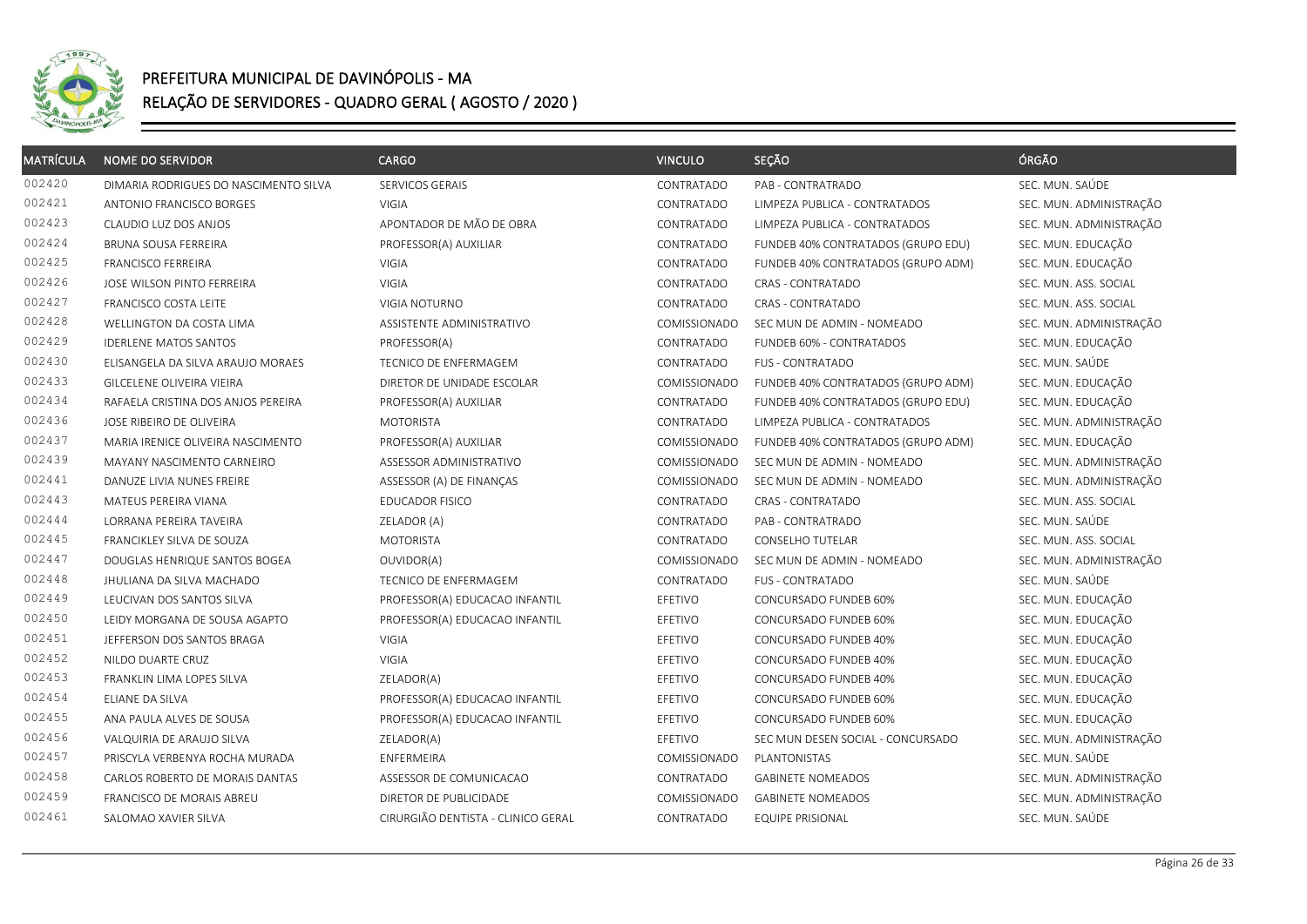

| <b>MATRÍCULA</b> | <b>NOME DO SERVIDOR</b>             | CARGO                          | <b>VINCULO</b> | SEÇÃO                                | ÓRGÃO                   |
|------------------|-------------------------------------|--------------------------------|----------------|--------------------------------------|-------------------------|
| 002462           | ERIVANE SILVA MORAIS                | AUXILIAR EM SAUDE BUCAL        | CONTRATADO     | <b>EQUIPE PRISIONAL</b>              | SEC. MUN. SAÚDE         |
| 002464           | JOSE CARLOS SILVA PLACIDO           | <b>PSICOLOGO</b>               | CONTRATADO     | EQUIPE PRISIONAL                     | SEC. MUN. SAÚDE         |
| 002466           | HELENA PEREIRA DA SILVA             | ENFERMEIRA                     | CONTRATADO     | <b>EQUIPE PRISIONAL</b>              | SEC. MUN. SAÚDE         |
| 002468           | FYAMA DA SILVA MIRANDA GOMES        | ENFERMEIRA                     | CONTRATADO     | PAB - CONTRATRADO                    | SEC. MUN. SAÚDE         |
| 002469           | MARIA MARLETE DE SOUSA SILVA        | ASSISTENTE SOCIAL              | CONTRATADO     | <b>EQUIPE PRISIONAL</b>              | SEC. MUN. SAÚDE         |
| 002475           | MARDOQUEU DE SOUZA DO NASCIMENTO    | <b>MOTORISTA</b>               | CONTRATADO     | SEC MUN INFRA-ESTRUTURA - CONTRATADO | SEC. MUN. ADMINISTRAÇÃO |
| 002476           | RENALDE NUNES COSTA                 | ASSESSOR DE GABINETE           | COMISSIONADO   | FUNDEB 40% - COMISSIONADOS           | SEC. MUN. EDUCAÇÃO      |
| 002478           | ANTONIA ALVES DE LIMA               | SERVICOS GERAIS                | CONTRATADO     | FUNDEB 40% CONTRATADOS (GRUPO ADM)   | SEC. MUN. EDUCAÇÃO      |
| 002479           | CAMILA RODRIGUES MAXIMO DE CARVALHO | PROFESSOR(A)                   | CONTRATADO     | FUNDEB 60% - CONTRATADOS             | SEC. MUN. EDUCAÇÃO      |
| 002480           | VALDIRENE ALVES DA SILVA            | PROFESSOR(A) AUXILIAR          | CONTRATADO     | FUNDEB 40% CONTRATADOS (GRUPO ADM)   | SEC. MUN. EDUCAÇÃO      |
| 002482           | MANOEL DE MORAIS ROCHA              | <b>MOTORISTA</b>               | CONTRATADO     | SEC MUN INFRA-ESTRUTURA - CONTRATADO | SEC. MUN. ADMINISTRAÇÃO |
| 002483           | ANTONIA DAYBI GUIMARAES BIZERRA     | TECNICO DE ENFERMAGEM          | CONTRATADO     | <b>FUS - CONTRATADO</b>              | SEC. MUN. SAÚDE         |
| 002484           | JOSEANE SOUSA DOS SANTOS            | MERENDEIRA                     | CONTRATADO     | FUNDEB 40% CONTRATADOS (GRUPO ADM)   | SEC. MUN. EDUCAÇÃO      |
| 002485           | SARA RODRIGUES OLIVEIRA             | AUXILIAR ADMINISTRATIVO        | CONTRATADO     | SEC MUN DE ADMIN - CONTRATADO        | SEC. MUN. ADMINISTRAÇÃO |
| 002486           | VALERIA CORCINE DE OLIVEIRA VIANA   | PROFESSOR(A)                   | CONTRATADO     | FUNDEB 60% - CONTRATADOS             | SEC. MUN. EDUCAÇÃO      |
| 002487           | CARMEM THERESA MORAIS DIAS          | PROFESSOR(A)                   | CONTRATADO     | FUNDEB 60% - CONTRATADOS             | SEC. MUN. EDUCAÇÃO      |
| 002488           | IRYSLENE COSSE DE ABREU             | PROFESSOR(A) AUXILIAR          | CONTRATADO     | FUNDEB 40% CONTRATADOS (GRUPO ADM)   | SEC. MUN. EDUCAÇÃO      |
| 002489           | ANA CAROLINE DA COSTA BATALHA       | <b>PSICOLOGO</b>               | CONTRATADO     | SEC MUN DESEN SOCIAL - CONTRATADO    | SEC. MUN. ADMINISTRAÇÃO |
| 002490           | MELISSA NUNES LEANDRO               | <b>MEDICO</b>                  | CONTRATADO     | <b>EQUIPE PRISIONAL</b>              | SEC. MUN. SAÚDE         |
| 002491           | PANTALEAO SILVA PINTO               | OPERADOR DE MÁQUINAS PESADAS   | CONTRATADO     | SEC MUN INFRA-ESTRUTURA - CONTRATADO | SEC. MUN. ADMINISTRAÇÃO |
| 002492           | ELISANGELA MENDES DA SILVA          | PROFESSOR(A) AUXILIAR          | CONTRATADO     | FUNDEB 40% CONTRATADOS (GRUPO ADM)   | SEC. MUN. EDUCAÇÃO      |
| 002493           | ANTONIA ALVES DA SILVA              | PROFESSOR(A) AUXILIAR          | CONTRATADO     | FUNDEB 40% CONTRATADOS (GRUPO ADM)   | SEC. MUN. EDUCAÇÃO      |
| 002495           | JOSIELMA BARROS BANDEIRA DOS SANTOS | PROFESSOR(A) EDUCACAO INFANTIL | EFETIVO        | CONCURSADO FUNDEB 60%                | SEC. MUN. EDUCAÇÃO      |
| 002496           | FRANCISCO ROBERIO DOS SANTOS SOUZA  | PROFESSOR NIVEL I (A)          | EFETIVO        | CONCURSADO FUNDEB 60%                | SEC. MUN. EDUCAÇÃO      |
| 002497           | ADRIANA DA COSTA                    | ZELADOR(A)                     | EFETIVO        | CONCURSADO FUNDEB 40%                | SEC. MUN. EDUCAÇÃO      |
| 002498           | FRANCIDALVA LIMA DA SILVA           | ZELADOR(A)                     | EFETIVO        | CONCURSADO FUNDEB 40%                | SEC. MUN. EDUCAÇÃO      |
| 002499           | FAGNER GALVAO CAVALCANTE            | VIGIA                          | EFETIVO        | CONCURSADO FUNDEB 40%                | SEC. MUN. EDUCAÇÃO      |
| 002500           | JOSE OLIVEIRA DE SOUSA              | VIGIA NOTURNO                  | CONTRATADO     | SEC MUN DE ADMIN - CONTRATADO        | SEC. MUN. ADMINISTRAÇÃO |
| 002501           | ANA CRISTINA DE OLIVEIRA BRANDAO    | <b>FONOAUDIOLOGO</b>           | CONTRATADO     | FUNDEB 40% CONTRATADOS (GRUPO ADM)   | SEC. MUN. EDUCAÇÃO      |
| 002502           | DHEBORA MATIAS SOUSA                | PSICOLOGO                      | CONTRATADO     | FUNDEB 40% CONTRATADOS (GRUPO ADM)   | SEC. MUN. EDUCAÇÃO      |
| 002505           | THIAGO NASCIMENTO DE SOUSA          | PROFESSOR NIVEL I (A)          | EFETIVO        | CONCURSADO FUNDEB 60%                | SEC. MUN. EDUCAÇÃO      |
| 002506           | SAMARIA CRISTINA MARINHO PAIVA      | ZELADOR(A)                     | EFETIVO        | CONCURSADO FUNDEB 40%                | SEC. MUN. EDUCAÇÃO      |
| 002507           | HENRIQUE PONTES DOS ANJOS           | VIGIA                          | EFETIVO        | CONCURSADO FUNDEB 40%                | SEC. MUN. EDUCAÇÃO      |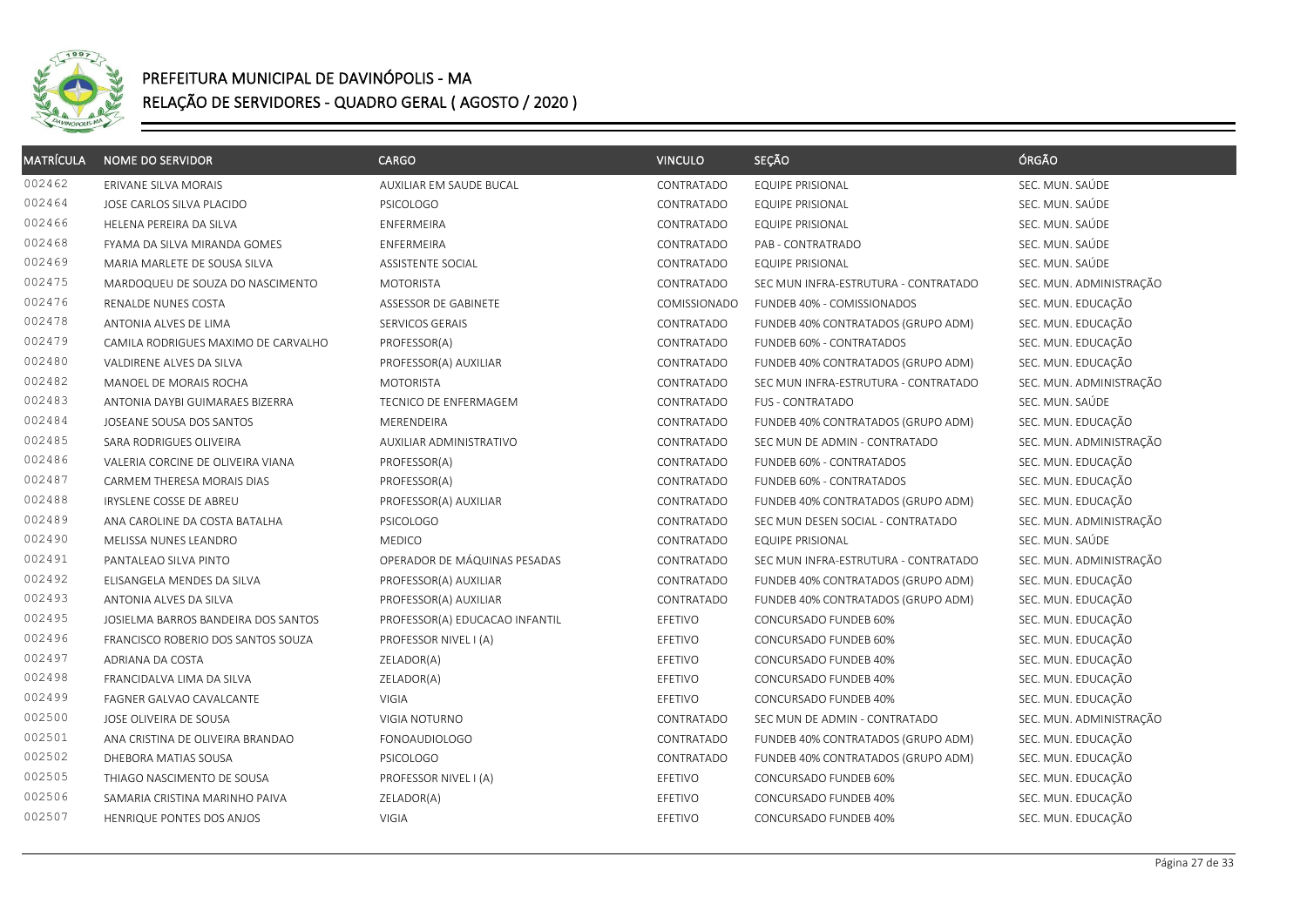

| <b>MATRÍCULA</b> | <b>NOME DO SERVIDOR</b>                  | <b>CARGO</b>                             | <b>VINCULO</b> | SEÇÃO                              | ÓRGÃO                   |
|------------------|------------------------------------------|------------------------------------------|----------------|------------------------------------|-------------------------|
| 002508           | NILDENE ALMEIDA DA SILVA SOUSA           | ZELADOR(A)                               | EFETIVO        | CONCURSADO FUNDEB 40%              | SEC. MUN. EDUCAÇÃO      |
| 002509           | DYLIANNE CARNEIRO DE SOUSA MESQUITA      | ENFERMEIRO(A) DA ESF                     | EFETIVO        | PSF CONCURSADO                     | SEC. MUN. SAÚDE         |
| 002510           | ELIANE DE SOUSA SILVA                    | ENFERMEIRO(A) DA ESF                     | EFETIVO        | FUS - CONCURSADO                   | SEC. MUN. SAÚDE         |
| 002511           | VITORIA PEREIRA ARAUJO                   | AUXILIAR ADMINISTRATIVO                  | CONTRATADO     | SEC MUN DE ADMIN - CONTRATADO      | SEC. MUN. ADMINISTRAÇÃO |
| 002516           | FARAILDES DOS SANTOS SILVA               | TECNICO DE ENFERMAGEM                    | COMISSIONADO   | PAB - CONTRATRADO                  | SEC. MUN. SAÚDE         |
| 002517           | NATHIARA CRAVEIRO SILVA DA CUNHA PEREIRA | <b>TECNICO DE ENFERMAGEM</b>             | COMISSIONADO   | <b>FUS - CONTRATADO</b>            | SEC. MUN. SAÚDE         |
| 002519           | LILIANA RODRIGUES DA SILVA               | COORDENADOR(A) DE VIGILANCIA EPIDEMIOLOG | CONTRATADO     | PAB - NOMEADOS                     | SEC. MUN. SAÚDE         |
| 002522           | <b>CLEONICE BARROS DA SILVA</b>          | AUXILIAR ADMINISTRATIVO                  | CONTRATADO     | <b>FUS - CONTRATADO</b>            | SEC. MUN. SAÚDE         |
| 002531           | EDMARIA SIPAUBA VIEIRA                   | CONSELHEIRO TUTELAR                      | ELETIVO        | CONSELHO TUTELAR                   | SEC. MUN. ASS. SOCIAL   |
| 002532           | IVANI CHAVES DA SILVA SANTOS             | CONSELHEIRO TUTELAR                      | ELETIVO        | <b>CONSELHO TUTELAR</b>            | SEC. MUN. ASS. SOCIAL   |
| 002533           | SERGIO OLIVEIRA ALMEIDA                  | CONSELHEIRO TUTELAR                      | ELETIVO        | CONSELHO TUTELAR                   | SEC. MUN. ASS. SOCIAL   |
| 002534           | FERNANDA MORAES DA SILVA                 | ASSISTENTE ADMINISTRATIVO                | COMISSIONADO   | SEC MUN DE ADMIN - NOMEADO         | SEC. MUN. ADMINISTRAÇÃO |
| 002535           | FERNANDO BASTOS DOS SANTOS               | ASSESSOR DE GABINETE                     | COMISSIONADO   | SEC MUN DE ADMIN - NOMEADO         | SEC. MUN. ADMINISTRAÇÃO |
| 002536           | LAUDIMIRO RODRIGUES MACIEL               | AUXILIAR ADMINISTRATIVO                  | CONTRATADO     | <b>FUS - CONTRATADO</b>            | SEC. MUN. SAÚDE         |
| 002537           | FABIO DA SILVA ANDRADE                   | AUXILIAR ADMINISTRATIVO                  | CONTRATADO     | SEC MUN DE ADMIN - CONTRATADO      | SEC. MUN. ADMINISTRAÇÃO |
| 002540           | ZENALVA DE HOLANDA BARBOSA               | COORDENADOR DE DIVISAO                   | CONTRATADO     | FUNDEB 40% - COMISSIONADOS         | SEC. MUN. EDUCAÇÃO      |
| 002541           | AURIENE SILVA FREITAS                    | PROFESSOR(A) AUXILIAR                    | CONTRATADO     | FUNDEB 40% CONTRATADOS (GRUPO EDU) | SEC. MUN. EDUCAÇÃO      |
| 002542           | AMANDA ALMEIDA DA SILVA                  | PROFESSOR(A) AUXILIAR                    | CONTRATADO     | FUNDEB 40% CONTRATADOS (GRUPO ADM) | SEC. MUN. EDUCAÇÃO      |
| 002543           | MARCELA RODRIGUES DOS PASSOS             | PROFESSOR(A) AUXILIAR                    | CONTRATADO     | FUNDEB 40% CONTRATADOS (GRUPO ADM) | SEC. MUN. EDUCAÇÃO      |
| 002544           | ANTONIA CREONICE DA CONCEICAO SOUZA      | PROFESSOR(A) AUXILIAR                    | CONTRATADO     | FUNDEB 40% CONTRATADOS (GRUPO ADM) | SEC. MUN. EDUCAÇÃO      |
| 002545           | CICERA DA SILVA PEREIRA                  | PROFESSOR(A) AUXILIAR                    | CONTRATADO     | FUNDEB 60% - CONTRATADOS           | SEC. MUN. EDUCAÇÃO      |
| 002547           | LESLIANE DE MELO RODRIGUES               | PROFESSOR(A) AUXILIAR                    | CONTRATADO     | FUNDEB 40% CONTRATADOS (GRUPO ADM) | SEC. MUN. EDUCAÇÃO      |
| 002548           | MARINALVA DOS SANTOS ROCHA               | ZELADOR (A)                              | CONTRATADO     | FUNDEB 40% CONTRATADOS (GRUPO ADM) | SEC. MUN. EDUCAÇÃO      |
| 002549           | REGINARA DE FREITAS FARIAS               | PROFESSOR(A) AUXILIAR                    | CONTRATADO     | FUNDEB 40% CONTRATADOS (GRUPO ADM) | SEC. MUN. EDUCAÇÃO      |
| 002550           | SANDRA RAQUEL ASSUNCAO                   | ZELADOR (A)                              | CONTRATADO     | FUNDEB 40% CONTRATADOS (GRUPO ADM) | SEC. MUN. EDUCAÇÃO      |
| 002551           | THAYSA SOUZA DA SILVA                    | PROFESSOR(A) AUXILIAR                    | CONTRATADO     | FUNDEB 40% CONTRATADOS (GRUPO ADM) | SEC. MUN. EDUCAÇÃO      |
| 002552           | ALEXSANDRO DA SILVA SANTANA              | ASSESSOR DE SEGURANCA                    | COMISSIONADO   | SEC MUN DE ADMIN - NOMEADO         | SEC. MUN. ADMINISTRAÇÃO |
| 002553           | MARCELA DA SILVA MOREIRA                 | PROFESSOR(A)                             | CONTRATADO     | FUNDEB 60% - CONTRATADOS           | SEC. MUN. EDUCAÇÃO      |
| 002554           | FABIANA MISTTY DE OLIVEIRA CARVALHO      | DIRETOR DE UNIDADE ESCOLAR               | CONTRATADO     | FUNDEB 40% - COMISSIONADOS         | SEC. MUN. EDUCAÇÃO      |
| 002555           | RAIMUNDO RODRIGUES DA CRUZ               | <b>VIGIA</b>                             | CONTRATADO     | FUNDEB 40% CONTRATADOS (GRUPO ADM) | SEC. MUN. EDUCAÇÃO      |
| 002557           | PAULA RYLLA SILVA MIRANDA                | COORDENADOR(A) DE VIGILANCIA SOCIOASSIST | COMISSIONADO   | SEC MUN DESEN SOCIAL - NOMEADO     | SEC. MUN. ADMINISTRAÇÃO |
| 002559           | DENISMAR DINIZ DA CRUZ                   | ASSISTENTE ADMINISTRATIVO                | CONTRATADO     | SEC MUN DE ADMIN - CONTRATADO      | SEC. MUN. ADMINISTRAÇÃO |
| 002560           | MIRCILENE ALVES DA SILVA                 | SECRETARIA                               | CONTRATADO     | CONSELHO TUTELAR                   | SEC. MUN. ASS. SOCIAL   |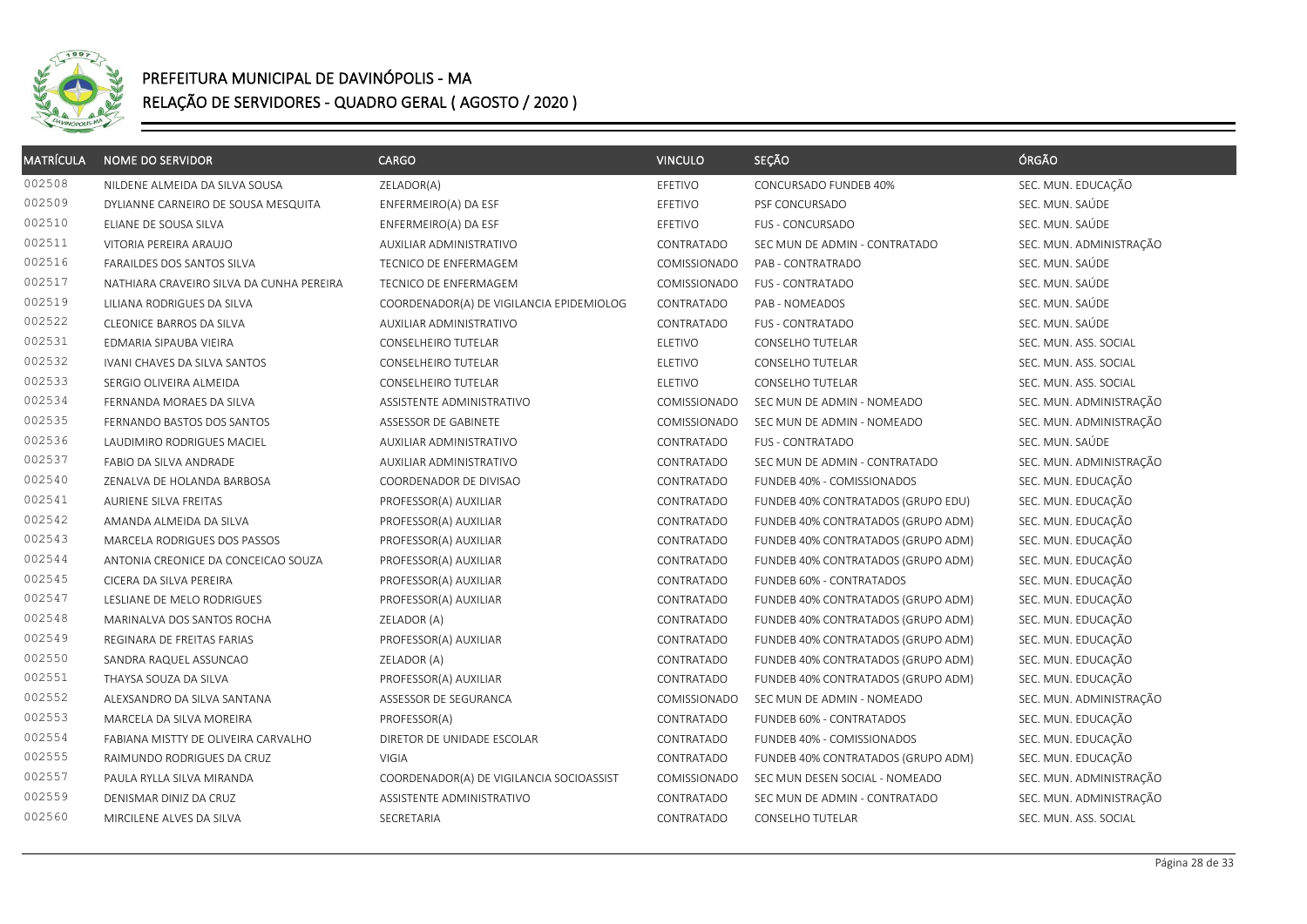

| <b>MATRÍCULA</b> | <b>NOME DO SERVIDOR</b>               | <b>CARGO</b>                | <b>VINCULO</b> | SEÇÃO                                     | ÓRGÃO                   |
|------------------|---------------------------------------|-----------------------------|----------------|-------------------------------------------|-------------------------|
| 002562           | ROBENILDO SANTOS SILVA                | SECRETARIO DE MEIO AMBIENTE | CONTRATADO     | SEC MUN MEIO AMBIENTE - NOMEADO           | SEC. MUN. ADMINISTRAÇÃO |
| 002563           | CLAUDIA LIMA SANTOS                   | ENFERMEIRA                  | CONTRATADO     | PLANTONISTAS                              | SEC. MUN. SAÚDE         |
| 002564           | ANTONIO SANTANA REGO DA SILVA         | AGENTE DE ENDEMIAS          | CONTRATADO     | <b>FUS - CONTRATADO</b>                   | SEC. MUN. SAÚDE         |
| 002565           | FLAVIANA MARTINS MACIEL               | ENFERMEIRA                  | CONTRATADO     | <b>EQUIPE PRISIONAL</b>                   | SEC. MUN. SAÚDE         |
| 002569           | LAIZA REGIA COLARES DA SILVA          | <b>PSICOLOGO</b>            | CONTRATADO     | NUCLEO DE APOIO A SAUDE DA FAMILIA (NASF) | SEC. MUN. SAÚDE         |
| 002570           | MEIRE RAQUEL DE MIRANDA PEREIRA       | ENFERMEIRA                  | CONTRATADO     | PLANTONISTAS                              | SEC. MUN. SAÚDE         |
| 002571           | ROSANGELA CLEBE COSTA PEREIRA JOAQUIM | TECNICO DE ENFERMAGEM       | CONTRATADO     | PLANTONISTAS                              | SEC. MUN. SAÚDE         |
| 002572           | KIARA DE SOUSA NASCIMENTO             | TECNICO DE ENFERMAGEM       | CONTRATADO     | PAB - CONTRATRADO                         | SEC. MUN. SAÚDE         |
| 002573           | LEONARDO LOPES GOMES                  | AUXILIAR ADMINISTRATIVO     | CONTRATADO     | <b>FUS - CONTRATADO</b>                   | SEC. MUN. SAÚDE         |
| 002576           | MARTA DA COSTA LIMA                   | TECNICO DE ENFERMAGEM       | CONTRATADO     | PLANTONISTAS                              | SEC. MUN. SAÚDE         |
| 002580           | CHRISTIANE RORIZ GARCIA FERRAZ        | <b>MEDICO</b>               | CONTRATADO     | <b>EQUIPE PRISIONAL</b>                   | SEC. MUN. SAÚDE         |
| 002581           | EDILENE ALVES DO NASCIMENTO           | AUXILIAR ADMINISTRATIVO     | CONTRATADO     | SEC MUN DE ADMIN - CONTRATADO             | SEC. MUN. ADMINISTRAÇÃO |
| 002582           | ROGERIO OLIVEIRA DA SILVA             | VIGIA                       | CONTRATADO     | FUNDEB 40% CONTRATADOS (GRUPO ADM)        | SEC. MUN. EDUCAÇÃO      |
| 002583           | IRISMAR SOARES MORAIS                 | VIGIA                       | CONTRATADO     | FUNDEB 40% CONTRATADOS (GRUPO ADM)        | SEC. MUN. EDUCAÇÃO      |
| 002584           | MARILENE COSTA OLIVEIRA               | ZELADOR (A)                 | CONTRATADO     | FUNDEB 40% CONTRATADOS (GRUPO ADM)        | SEC. MUN. EDUCAÇÃO      |
| 002585           | EVAUDA MACEDO OLIVEIRA                | ZELADOR (A)                 | CONTRATADO     | FUNDEB 40% CONTRATADOS (GRUPO ADM)        | SEC. MUN. EDUCAÇÃO      |
| 002586           | SILVESTRE FEITOSA SILVA               | <b>VIGIA</b>                | CONTRATADO     | FUNDEB 40% CONTRATADOS (GRUPO ADM)        | SEC. MUN. EDUCAÇÃO      |
| 002587           | MARIA MERCE DO NASCIMENTO REDOVAL     | ZELADOR (A)                 | CONTRATADO     | FUNDEB 40% CONTRATADOS (GRUPO ADM)        | SEC. MUN. EDUCAÇÃO      |
| 002588           | ROMARIO SANTOS DA COSTA               | VIGIA                       | CONTRATADO     | FUNDEB 40% CONTRATADOS (GRUPO ADM)        | SEC. MUN. EDUCAÇÃO      |
| 002589           | FABIANA CARVALHO DOS SANTOS           | ZELADOR (A)                 | CONTRATADO     | FUNDEB 40% CONTRATADOS (GRUPO ADM)        | SEC. MUN. EDUCAÇÃO      |
| 002590           | RANILTO DA SILVA SOUZA                | VIGIA NOTURNO               | CONTRATADO     | FUNDEB 40% CONTRATADOS (GRUPO ADM)        | SEC. MUN. EDUCAÇÃO      |
| 002591           | ADRIANO DE QUEIROZ NEVES              | PROFESSOR(A)                | CONTRATADO     | FUNDEB 60% - CONTRATADOS                  | SEC. MUN. EDUCAÇÃO      |
| 002592           | LUZIA MARIA DA SILVA                  | PROFESSOR(A)                | CONTRATADO     | FUNDEB 60% - CONTRATADOS                  | SEC. MUN. EDUCAÇÃO      |
| 002593           | CINTHIA TAYNAH RIBEIRO DA SILVA       | PROFESSOR(A)                | CONTRATADO     | FUNDEB 60% - CONTRATADOS                  | SEC. MUN. EDUCAÇÃO      |
| 002594           | ANA FLAVIA AVELINO SOUZA              | PROFESSOR(A)                | CONTRATADO     | FUNDEB 60% - CONTRATADOS                  | SEC. MUN. EDUCAÇÃO      |
| 002595           | DARLENE DA CONCEICAO CARVALHO         | PROFESSOR(A)                | CONTRATADO     | FUNDEB 60% - CONTRATADOS                  | SEC. MUN. EDUCAÇÃO      |
| 002596           | ELITIENE FERREIRA BARROS              | PROFESSOR(A)                | CONTRATADO     | FUNDEB 60% - CONTRATADOS                  | SEC. MUN. EDUCAÇÃO      |
| 002597           | DAMON LIMA LOPES                      | PROFESSOR(A)                | CONTRATADO     | FUNDEB 60% - CONTRATADOS                  | SEC. MUN. EDUCAÇÃO      |
| 002598           | ELIANE ARAUJO DA SILVA VERAS          | PROFESSOR(A)                | CONTRATADO     | FUNDEB 60% - CONTRATADOS                  | SEC. MUN. EDUCAÇÃO      |
| 002599           | LAILA SANTOS SILVA                    | PROFESSOR(A)                | CONTRATADO     | FUNDEB 60% - CONTRATADOS                  | SEC. MUN. EDUCAÇÃO      |
| 002600           | EZIO ARAUJO DA CONCEICAO              | PROFESSOR(A)                | CONTRATADO     | FUNDEB 60% - CONTRATADOS                  | SEC. MUN. EDUCAÇÃO      |
| 002601           | <b>GREICIELLE CRISTIANY AMORIM</b>    | PROFESSOR(A)                | CONTRATADO     | FUNDEB 60% - CONTRATADOS                  | SEC. MUN. EDUCAÇÃO      |
| 002602           | ROSEANE DE SOUSA LEAL ALVES           | PROFESSOR(A)                | CONTRATADO     | FUNDEB 60% - CONTRATADOS                  | SEC. MUN. EDUCAÇÃO      |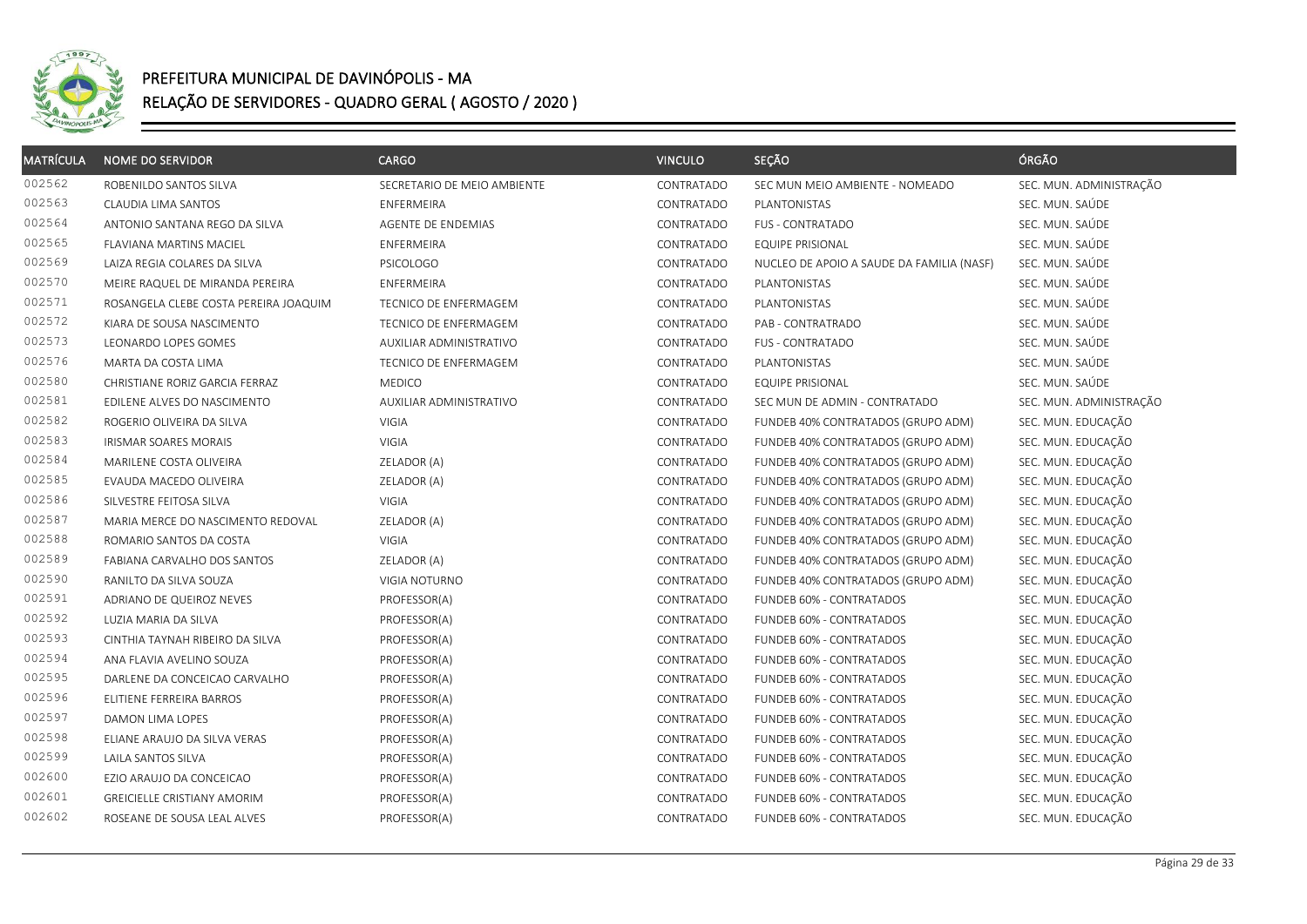

| <b>MATRÍCULA</b> | <b>NOME DO SERVIDOR</b>            | <b>CARGO</b>                    | <b>VINCULO</b>      | SEÇÃO                                | ÓRGÃO                   |
|------------------|------------------------------------|---------------------------------|---------------------|--------------------------------------|-------------------------|
| 002607           | DUCICLEIA DOS SANTOS               | MERENDEIRA                      | CONTRATADO          | FUNDEB 40% CONTRATADOS (GRUPO ADM)   | SEC. MUN. EDUCAÇÃO      |
| 002608           | MARIA SANDRA LOPES DOS SANTOS      | ASSESSOR DE GABINETE            | CONTRATADO          | <b>GABINETE CIVIL</b>                | SEC. MUN. ADMINISTRAÇÃO |
| 002609           | INGRYD VIEIRA CARVALHO             | PROFESSOR(A)                    | CONTRATADO          | FUNDEB 60% - CONTRATADOS             | SEC. MUN. EDUCAÇÃO      |
| 002610           | KARINNA EVANGELISTA SILVA          | AUXILIAR ADMINISTRATIVO         | CONTRATADO          | SEC MUN DE ADMIN - CONTRATADO        | SEC. MUN. ADMINISTRAÇÃO |
| 002611           | ANTONIO CARLOS ASSUNCAO LAGO       | SERVICOS GERAIS                 | CONTRATADO          | LIMPEZA PUBLICA - CONTRATADOS        | SEC. MUN. ADMINISTRAÇÃO |
| 002612           | TAYNA BATALHA SANTANA              | ASSISTENTE ADMINISTRATIVO       | COMISSIONADO        | SEC MUN DE ADMIN - NOMEADO           | SEC. MUN. ADMINISTRAÇÃO |
| 002613           | LALLESCA ARAUJO PEREIRA            | ASSISTENTE ADMINISTRATIVO       | COMISSIONADO        | SEC MUN DE ADMIN - NOMEADO           | SEC. MUN. ADMINISTRAÇÃO |
| 002614           | GILFRAN PAIVA DE ALMEIDA           | <b>VIGIA</b>                    | CONTRATADO          | PAB - CONTRATRADO                    | SEC. MUN. SAÚDE         |
| 002615           | CICERA MONTEIRO LIMA               | ASSESSOR ADMINISTRATIVO         | CONTRATADO          | PAB - CONTRATRADO                    | SEC. MUN. SAÚDE         |
| 002616           | EDVAN PEREIRA                      | ASSESSOR DE SECRETARIA          | CONTRATADO          | PAB - CONTRATRADO                    | SEC. MUN. SAÚDE         |
| 002617           | <b>ADRIANO LOPES</b>               | SECRETARIO MUNICIPAL DE SAUDE   | COMISSIONADO        | SECRETARIA DE SAÚDE - NOMEADO        | SEC. MUN. SAÚDE         |
| 002622           | WILDENBERG VITOR REIS              | ASSESSOR ADMINISTRATIVO         | COMISSIONADO        | SEC MUN DE ADMIN - NOMEADO           | SEC. MUN. ADMINISTRAÇÃO |
| 002623           | <b>GUILHERME DA SILVA SANTOS</b>   | <b>DIRETOR DE ESPORTES</b>      | COMISSIONADO        | SEC MUN JUV E ESPORTES - SECRETARIO  | SEC. MUN. ADMINISTRAÇÃO |
| 002625           | RAFAEL SILVA DE SOUSA              | SECRETARIO (A) ADJUNTO (A)      | COMISSIONADO        | SEC MUN INFRA-ESTRUTURA - NOMEADO    | SEC. MUN. ADMINISTRAÇÃO |
| 002626           | FABIOLA SAMIA DE OLIVEIRA CARVALHO | DIRETOR DE TRIBUTOS             | COMISSIONADO        | DEPARTAMENTO DE TRIBUTOS - NOMEADOS  | SEC. MUN. ADMINISTRAÇÃO |
| 002627           | ADRIANA FERREIRA LIMA              | PROFESSOR(A) DA BANDA MUNICIPAL | <b>COMISSIONADO</b> | FUNDEB 40% - COMISSIONADOS           | SEC. MUN. EDUCAÇÃO      |
| 002628           | ROMILDO LIMA DA SILVA              | <b>VIGIA</b>                    | CONTRATADO          | PAB - CONTRATRADO                    | SEC. MUN. SAÚDE         |
| 002629           | ELIELSON SILVA FALCAO              | <b>VIGIA</b>                    | CONTRATADO          | <b>FUS - CONTRATADO</b>              | SEC. MUN. SAÚDE         |
| 002630           | ADRIANA DOS SANTOS ARAUJO          | TECNICO DE ENFERMAGEM           | CONTRATADO          | <b>FUS - CONTRATADO</b>              | SEC. MUN. SAÚDE         |
| 002631           | JEAN FLANK DE SOUZA VITOR          | <b>AUXILIAR DE MANUTENCAO</b>   | CONTRATADO          | PAB - CONTRATRADO                    | SEC. MUN. SAÚDE         |
| 002632           | ANDREIA LOPES PEREIRA              | ASSESSOR DE GABINETE            | CONTRATADO          | SEC MUN DE ADMIN - CONTRATADO        | SEC. MUN. ADMINISTRAÇÃO |
| 002633           | FERNANDO ALVES LIMA                | SERVICOS GERAIS                 | CONTRATADO          | SEC MUN INFRA-ESTRUTURA - CONTRATADO | SEC. MUN. ADMINISTRAÇÃO |
| 002634           | EDCARLOS SOUSA MIRANDA             | VIGIA NOTURNO                   | CONTRATADO          | <b>FUS - CONTRATADO</b>              | SEC. MUN. SAÚDE         |
| 002635           | PAULO VICTOR DE SOUSA LIMA         | ASSISTENTE ADMINISTRATIVO       | CONTRATADO          | <b>GABINETE NOMEADOS</b>             | SEC. MUN. ADMINISTRAÇÃO |
| 002636           | JONAS NOLETO DA SILVA JUNIOR       | AUXILIAR ADMINISTRATIVO         | CONTRATADO          | SEC MUN INFRA-ESTRUTURA - CONTRATADO | SEC. MUN. ADMINISTRAÇÃO |
| 002637           | ADENILSON BATISTA DA SILVA         | CHEFE DE SERVICOS               | COMISSIONADO        | FUNDEB 40% - COMISSIONADOS           | SEC. MUN. EDUCAÇÃO      |
| 002638           | FRANCISCA CARVALHO CAVALCANTE      | PROFESSOR(A) AUXILIAR           | EFETIVO             | CONCURSADO FUNDEB 40%                | SEC. MUN. EDUCAÇÃO      |
| 002639           | THAIS COSTA SILVA SOUSA            | PROFESSOR(A) AUXILIAR           | EFETIVO             | CONCURSADO FUNDEB 40%                | SEC. MUN. EDUCAÇÃO      |
| 002640           | JANETHE MATOS DA SILVA             | PROFESSOR(A) AUXILIAR           | EFETIVO             | CONCURSADO FUNDEB 40%                | SEC. MUN. EDUCAÇÃO      |
| 002641           | DANIELA PEREIRA SILVA              | PROFESSOR(A) AUXILIAR           | EFETIVO             | CONCURSADO FUNDEB 40%                | SEC. MUN. EDUCAÇÃO      |
| 002642           | JESSICA MONTEIRO CUNHA             | PROFESSOR(A) AUXILIAR           | EFETIVO             | CONCURSADO FUNDEB 40%                | SEC. MUN. EDUCAÇÃO      |
| 002643           | CELIA MARIA DE CARVALHO RODRIGUES  | ZELADOR(A)                      | EFETIVO             | CONCURSADO FUNDEB 40%                | SEC. MUN. EDUCAÇÃO      |
| 002644           | DIONIS CABRAL DE AZEVEDO           | ZELADOR(A)                      | EFETIVO             | CONCURSADO FUNDEB 40%                | SEC. MUN. EDUCAÇÃO      |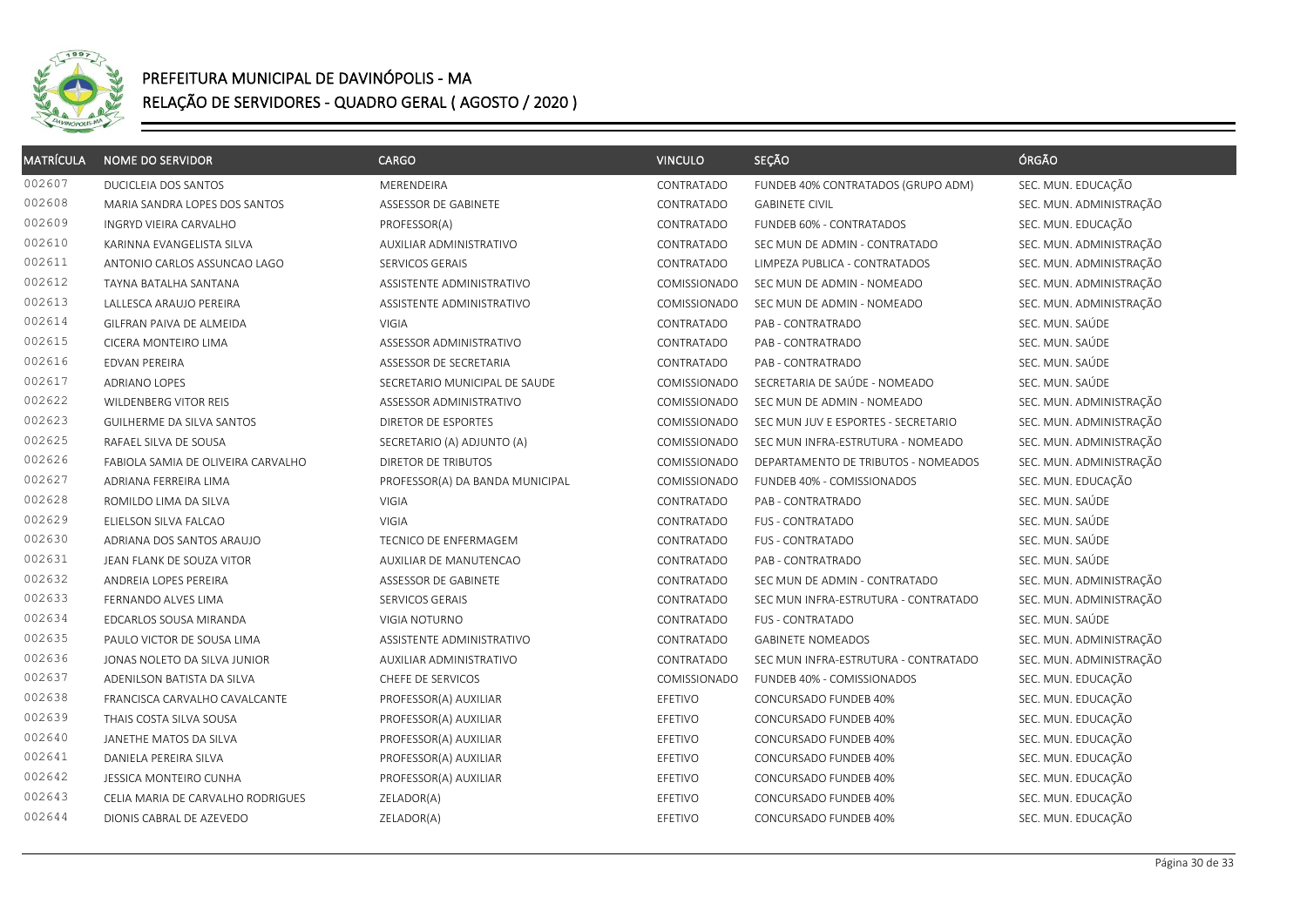

| <b>MATRÍCULA</b> | <b>NOME DO SERVIDOR</b>              | CARGO                                    | <b>VINCULO</b> | SEÇÃO                               | ÓRGÃO                   |
|------------------|--------------------------------------|------------------------------------------|----------------|-------------------------------------|-------------------------|
| 002645           | ANTONIO GUILHERME OLIVEIRA LIMA      | VIGIA                                    | EFETIVO        | CONCURSADO FUNDEB 40%               | SEC. MUN. EDUCAÇÃO      |
| 002646           | DAIANE LIMA QUEIROZ                  | PROFESSOR(A) EDUCACAO INFANTIL           | EFETIVO        | CONCURSADO FUNDEB 60% - SINTEED II  | SEC. MUN. EDUCAÇÃO      |
| 002647           | JOHN JAMERSON DA SILVA BRITO         | PROFESSOR(A) EDUCACAO INFANTIL           | EFETIVO        | CONCURSADO FUNDEB 60% - SINTEED II  | SEC. MUN. EDUCAÇÃO      |
| 002648           | ZANADO PAVAO SOUSA MESQUITA          | PROFESSOR(A) EDUCACAO INFANTIL           | EFETIVO        | CONCURSADO FUNDEB 60% - SINTEED II  | SEC. MUN. EDUCAÇÃO      |
| 002649           | FELIPE SILVA DE SOUSA                | PROFESSOR(A) EDUCACAO INFANTIL           | EFETIVO        | CONCURSADO FUNDEB 60% - SINTEED II  | SEC. MUN. EDUCAÇÃO      |
| 002650           | <b>ENOQUE CHAVES AGUIAR</b>          | PROFESSOR NIVEL I (A)                    | EFETIVO        | CONCURSADO FUNDEB 60% - SINTEED II  | SEC. MUN. EDUCAÇÃO      |
| 002651           | MARIA CRISTINA FERNANDES DE OLIVEIRA | PROFESSOR NIVEL I (A)                    | EFETIVO        | CONCURSADO FUNDEB 60%               | SEC. MUN. EDUCAÇÃO      |
| 002652           | MICHELLY SANTANA PEREIRA             | PROFESSOR NIVEL I (A)                    | EFETIVO        | CONCURSADO FUNDEB 60%               | SEC. MUN. EDUCAÇÃO      |
| 002653           | VALDECIR DE SOUSA SALGUEIRO FILHO    | PROFESSOR NIVEL I (A)                    | EFETIVO        | CONCURSADO FUNDEB 60% - SINTEED I   | SEC. MUN. EDUCAÇÃO      |
| 002654           | THAYANE DE SOUSA SILVA               | PROFESSOR NIVEL I (A)                    | EFETIVO        | CONCURSADO FUNDEB 60% - SINTEED I   | SEC. MUN. EDUCAÇÃO      |
| 002655           | <b>FRANCISCO MARTINS TEIXEIRA</b>    | PROFESSOR NIVEL I (A)                    | EFETIVO        | CONCURSADO FUNDEB 60% - SINTEED III | SEC. MUN. EDUCAÇÃO      |
| 002656           | JEFFESON ANTONIO DE SOUSA SANTOS     | CIRURGIÃO DENTISTA - CLINICO GERAL       | EFETIVO        | PSB - CONCURSADO                    | SEC. MUN. SAÚDE         |
| 002657           | THIAGO SERAFIM TEIXEIRA              | CIRURGIÃO DENTISTA - CLINICO GERAL       | EFETIVO        | PSB - CONCURSADO                    | SEC. MUN. SAÚDE         |
| 002658           | RANIELE SILVA MATOS REDOVAL          | AUXILIAR EM SAUDE BUCAL                  | EFETIVO        | PSB - CONCURSADO                    | SEC. MUN. SAÚDE         |
| 002659           | HERIKO SOUSA BEZERRA                 | ENFERMEIRO (A) DA ESF                    | EFETIVO        | PSF CONCURSADO                      | SEC. MUN. SAÚDE         |
| 002660           | NEUSIVANIA PEREIRA NASCIMENTO        | TECNICO DE ENFERMAGEM                    | EFETIVO        | <b>FUS - CONCURSADO</b>             | SEC. MUN. SAÚDE         |
| 002661           | LEONARDO SILVA COELHO                | <b>ENGENHEIRO CIVIL</b>                  | EFETIVO        | SEC MUN DE ADMIN - CONCURSADO       | SEC. MUN. ADMINISTRAÇÃO |
| 002662           | DEMOSTENES VIEIRA DA SILVA           | ADVOGADO                                 | EFETIVO        | PROCURADORIA - CONCURSADO           | SEC. MUN. ADMINISTRAÇÃO |
| 002663           | GEOVANE GOMES SOUSA                  | VIGIA NOTURNO                            | CONTRATADO     | PAB - CONTRATRADO                   | SEC. MUN. SAÚDE         |
| 002664           | BRUNA DA SILVA SOUSA                 | AUXILIAR EM SAUDE BUCAL                  | CONTRATADO     | PSB - CONTRATADO                    | SEC. MUN. SAÚDE         |
| 002665           | SALATIEL DE JESUS SILVA              | AUXILIAR ADMINISTRATIVO                  | CONTRATADO     | PAB - CONTRATRADO                   | SEC. MUN. SAÚDE         |
| 002666           | MAURICIO DA SILVA COSTA              | AGENTE SANITARIO                         | COMISSIONADO   | PAB - CONTRATRADO                   | SEC. MUN. SAÚDE         |
| 002667           | LINDOMAR MOURA SILVA                 | <b>MOTORISTA</b>                         | CONTRATADO     | PAB - CONTRATRADO                   | SEC. MUN. SAÚDE         |
| 002668           | VIVIAN ADRESSA LIMA DE MELO          | TÉCNICO E AUXILIAR EM FISIOTERAPIA E REA | CONTRATADO     | PAB - CONTRATRADO                   | SEC. MUN. SAÚDE         |
| 002669           | MARCIA MARIA MONTEIRO SILVA          | SERVICOS GERAIS                          | CONTRATADO     | PAB - CONTRATRADO                   | SEC. MUN. SAÚDE         |
| 002670           | CLEONILSON CAMILO DE SOUZA SILVA     | ENFERMEIRA                               | CONTRATADO     | PAB - CONTRATRADO                   | SEC. MUN. SAÚDE         |
| 002671           | ROSIRENE ABREU DE SOUSA              | COORDENADOR CRAS                         | COMISSIONADO   | CRAS - NOMEADO                      | SEC. MUN. ASS. SOCIAL   |
| 002672           | TAMIRES DAS CHAGAS NUNES             | ASSESSOR ADMINISTRATIVO                  | COMISSIONADO   | SEC MUN DESEN SOCIAL - NOMEADO      | SEC. MUN. ADMINISTRAÇÃO |
| 002673           | LEANDRO BARROS DE SOUSA              | PROCURADOR GERAL                         | COMISSIONADO   | PROCURADORIA NOMEADOS               | SEC. MUN. ADMINISTRAÇÃO |
| 002674           | ENZO SOUZA BIONE CARVALHO            | ASSESSOR(A) DE GABINETE                  | CONTRATADO     | SEC MUN DE ADMIN - CONTRATADO       | SEC. MUN. ADMINISTRAÇÃO |
| 002676           | THAYS ESTHER DE SOUSA RIBEIRO        | ASSESSOR DE GABINETE                     | CONTRATADO     | SEC MUN DE ADMIN - CONTRATADO       | SEC. MUN. ADMINISTRAÇÃO |
| 002678           | RORY EDY ROSARIO DA COSTA            | COORDENADOR DE DIVISAO                   | COMISSIONADO   | SEC MUN INFRA-ESTRUTURA - NOMEADO   | SEC. MUN. ADMINISTRAÇÃO |
| 002679           | ANA ALICIA BEZERRA DIAS              | RECEPCIONISTA                            | CONTRATADO     | <b>FUS - CONTRATADO</b>             | SEC. MUN. SAÚDE         |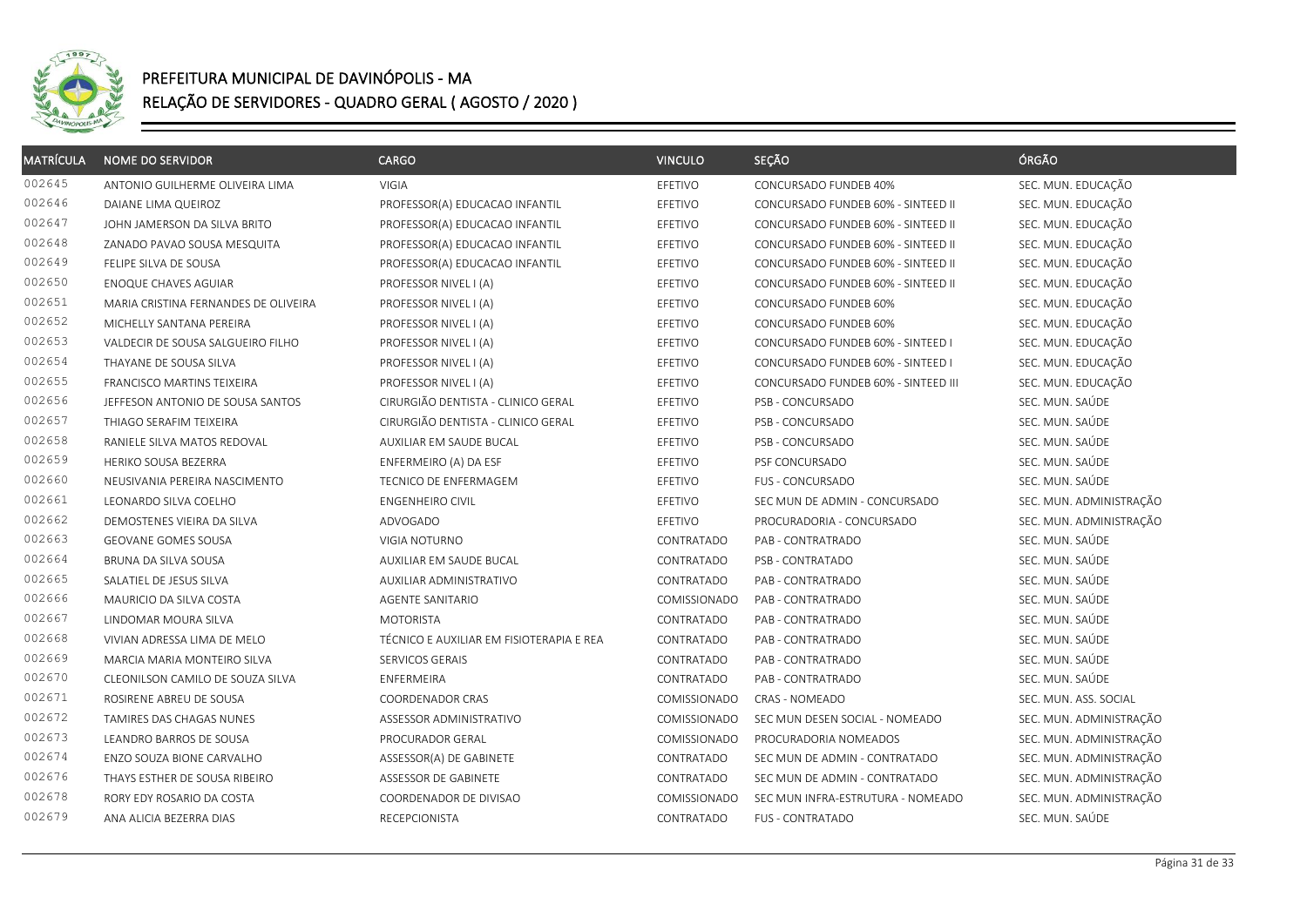

| <b>MATRÍCULA</b> | <b>NOME DO SERVIDOR</b>           | <b>CARGO</b>                   | <b>VINCULO</b>      | SEÇÃO                                     | ÓRGÃO                   |
|------------------|-----------------------------------|--------------------------------|---------------------|-------------------------------------------|-------------------------|
| 002680           | <b>GUSTAVO COSTA DE OLIVEIRA</b>  | PROFESSOR NIVEL I (A)          | EFETIVO             | CONCURSADO FUNDEB 60% - SINTEED II        | SEC. MUN. EDUCAÇÃO      |
| 002681           | EMILIO PEDROSA ALMEIDA            | PROFESSOR NIVEL I (A)          | EFETIVO             | CONCURSADO FUNDEB 60% - SINTEED II        | SEC. MUN. EDUCAÇÃO      |
| 002682           | LETICIA PEREIRA HENRIQUE SOUSA    | ASSISTENTE SOCIAL              | EFETIVO             | CONCURSADO FUNDEB 40% - SINTEED           | SEC. MUN. EDUCAÇÃO      |
| 002683           | FRANCILENE LOPES DA SILVA         | ASSISTENTE SOCIAL              | EFETIVO             | SEC MUN DESEN SOCIAL - CONCURSADO         | SEC. MUN. ADMINISTRAÇÃO |
| 002684           | <b>ERICO CHAVES SANTOS</b>        | MEDICO VETERINARIO             | EFETIVO             | SEC MUN DE AGRICULTURA - CONCURSADO       | SEC. MUN. ADMINISTRAÇÃO |
| 002685           | JOEL DA SILVA SOUSA               | TECNICO EM LICITACAO           | EFETIVO             | SEC MUN DE ADMIN - CONCURSADO             | SEC. MUN. ADMINISTRAÇÃO |
| 002686           | SABRINA TEIXEIRA NASCIMENTO       | DIGITADOR(A)                   | CONTRATADO          | <b>FUS - CONTRATADO</b>                   | SEC. MUN. SAÚDE         |
| 002687           | ROSINEIDE MARIA DA COSTA SILVA    | SERVICOS GERAIS                | CONTRATADO          | PAB - CONTRATRADO                         | SEC. MUN. SAÚDE         |
| 002688           | JOSELINES ALVES SILVA             | AGENTE COMUNITARIO DE SAUDE    | CONTRATADO          | AGENTE COMUNITÁRIO DE SAÚDE - ACS         | SEC. MUN. SAÚDE         |
| 002689           | JOAO ALBERTO ALVES VIANA          | CONTROLADOR                    | COMISSIONADO        | SEC MUN CONTROLE INTERNO - NOMEADO        | SEC. MUN. ADMINISTRAÇÃO |
| 002690           | PAULO ALVES DO NASCIMENTO JUNIOR  | SERVICOS GERAIS                | CONTRATADO          | SEC MUN INFRA-ESTRUTURA - CONTRATADO      | SEC. MUN. ADMINISTRAÇÃO |
| 002691           | VIDOMAR ALVES DE LIMA             | SERVICOS GERAIS                | CONTRATADO          | SEC MUN INFRA-ESTRUTURA - CONTRATADO      | SEC. MUN. ADMINISTRAÇÃO |
| 002692           | LUANA ARAUJO CAMPOS               | ASSISTENTE ADMINISTRATIVO      | COMISSIONADO        | <b>GABINETE NOMEADOS</b>                  | SEC. MUN. ADMINISTRAÇÃO |
| 002693           | <b>IRES PEREIRA CARVALHO</b>      | PROFESSOR NIVEL II (A)         | EFETIVO             | SECRETARIA MUNICIPAL DE EDUCACAO (CONCURS | SEC. MUN. ADMINISTRAÇÃO |
| 002694           | DANIEL DA SILVA ANDRADE           | ASSESSOR DE GABINETE           | COMISSIONADO        | FUNDEB 40% - COMISSIONADOS                | SEC. MUN. EDUCAÇÃO      |
| 002695           | FERNANDA MARIA VALIM MOREIRA      | <b>AUXILIAR ADMINISTRATIVO</b> | CONTRATADO          | PAB - CONTRATRADO                         | SEC. MUN. SAÚDE         |
| 002696           | INFANTHIAGO IGOR SOUSA DOS SANTOS | <b>MOTORISTA</b>               | CONTRATADO          | <b>FUS - CONTRATADO</b>                   | SEC. MUN. SAÚDE         |
| 002697           | RAIANE CARNEIRO DA SILVA          | ZELADOR (A)                    | CONTRATADO          | <b>FUS - CONTRATADO</b>                   | SEC. MUN. SAÚDE         |
| 002698           | ALEXANDRA AZEVEDO DA SILVA        | ZELADOR (A)                    | CONTRATADO          | <b>FUS - CONTRATADO</b>                   | SEC. MUN. SAÚDE         |
| 002699           | NATALIA SILVA CARVALHO            | SERVICOS GERAIS                | CONTRATADO          | PAB - CONTRATRADO                         | SEC. MUN. SAÚDE         |
| 002700           | LUANNA JANAINA MOREIRA SANTIAGO   | NUTRICIONISTA                  | CONTRATADO          | <b>EQUIPE PRISIONAL</b>                   | SEC. MUN. SAÚDE         |
| 002701           | RAQUEL FREITAS DOS SANTOS         | TECNICO DE ENFERMAGEM          | CONTRATADO          | <b>FUS - CONTRATADO</b>                   | SEC. MUN. SAÚDE         |
| 002702           | MHARA LETICIA LOPES RIBEIRO       | ENFERMEIRA                     | CONTRATADO          | PAB - CONTRATRADO                         | SEC. MUN. SAÚDE         |
| 002703           | VALDIRENE TEIXEIRA DA SILVA       | SERVICOS GERAIS                | CONTRATADO          | PAB - CONTRATRADO                         | SEC. MUN. SAÚDE         |
| 002704           | FERNANDA SILVA MATOS              | TECNICO DE ENFERMAGEM          | CONTRATADO          | <b>FUS - CONTRATADO</b>                   | SEC. MUN. SAÚDE         |
| 002705           | <b>BRUNO SANTOS BRAGA</b>         | FISCAL DE TRIBUTOS             | EFETIVO             | DEPARTAMENTO DE TRIBUTOS - CONCURSADOS    | SEC. MUN. ADMINISTRAÇÃO |
| 002706           | PAULO HENRIQUE SILVA CARVALHO     | <b>MOTORISTA</b>               | EFETIVO             | CONCURSADO FUNDEB 40%                     | SEC. MUN. EDUCAÇÃO      |
| 002707           | TELVANIO BARBOSA DUARTE           | <b>MOTORISTA</b>               | EFETIVO             | CONCURSADO FUNDEB 40%                     | SEC. MUN. EDUCAÇÃO      |
| 002708           | ANDREIA DOS SANTOS ARAUJO         | ASSISTENTE ADMINISTRATIVO      | EFETIVO             | CONCURSADO FUNDEB 40%                     | SEC. MUN. EDUCAÇÃO      |
| 002710           | KESIA DA CONCEICAO REIS           | ASSESSOR DE MEIO AMBIENTE      | <b>COMISSIONADO</b> | SEC MUN MEIO AMBIENTE - NOMEADO           | SEC. MUN. ADMINISTRAÇÃO |
| 002711           | OTNIEL ALVES LEONCIO DE ALMEIDA   | <b>MEDICO</b>                  | CONTRATADO          | <b>EQUIPE PRISIONAL</b>                   | SEC. MUN. SAÚDE         |
| 002712           | THAMIRES CRISTINE DOS SANTOS MELO | RECEPCIONISTA                  | CONTRATADO          | <b>FUS - CONTRATADO</b>                   | SEC. MUN. SAÚDE         |
| 002713           | JULIANA DA SILVA                  | SECRETARIA                     | CONTRATADO          | SEC MUN MEIO AMBIENTE - NOMEADO           | SEC. MUN. ADMINISTRAÇÃO |